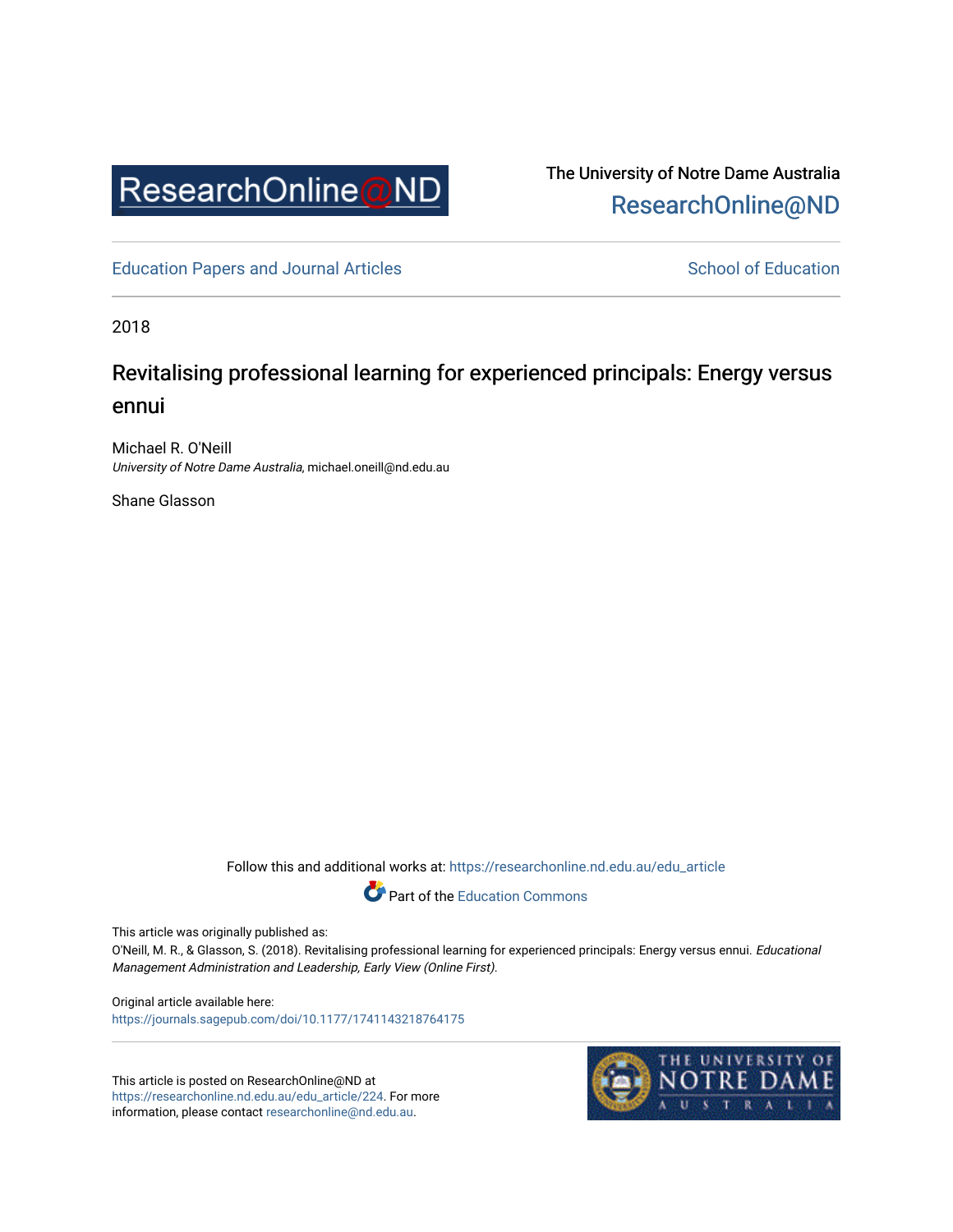This is the Accepted Manuscript of an article published in *Educational Management Administration and Leadership* on 10 May, 2018.

O'Neill, M.R., and Glasson, S. (2018). Revitalising professional learning for experienced principals: Energy versus ennui. *Education Management Administration and Leadership, Online First*. doi: 10.1177/1741143218764175

Copyright © 2018 (The author(s). Reprinted by permission of SAGE Publications.

Publisher's version can be found at <https://journals.sagepub.com/doi/10.1177/1741143218764175>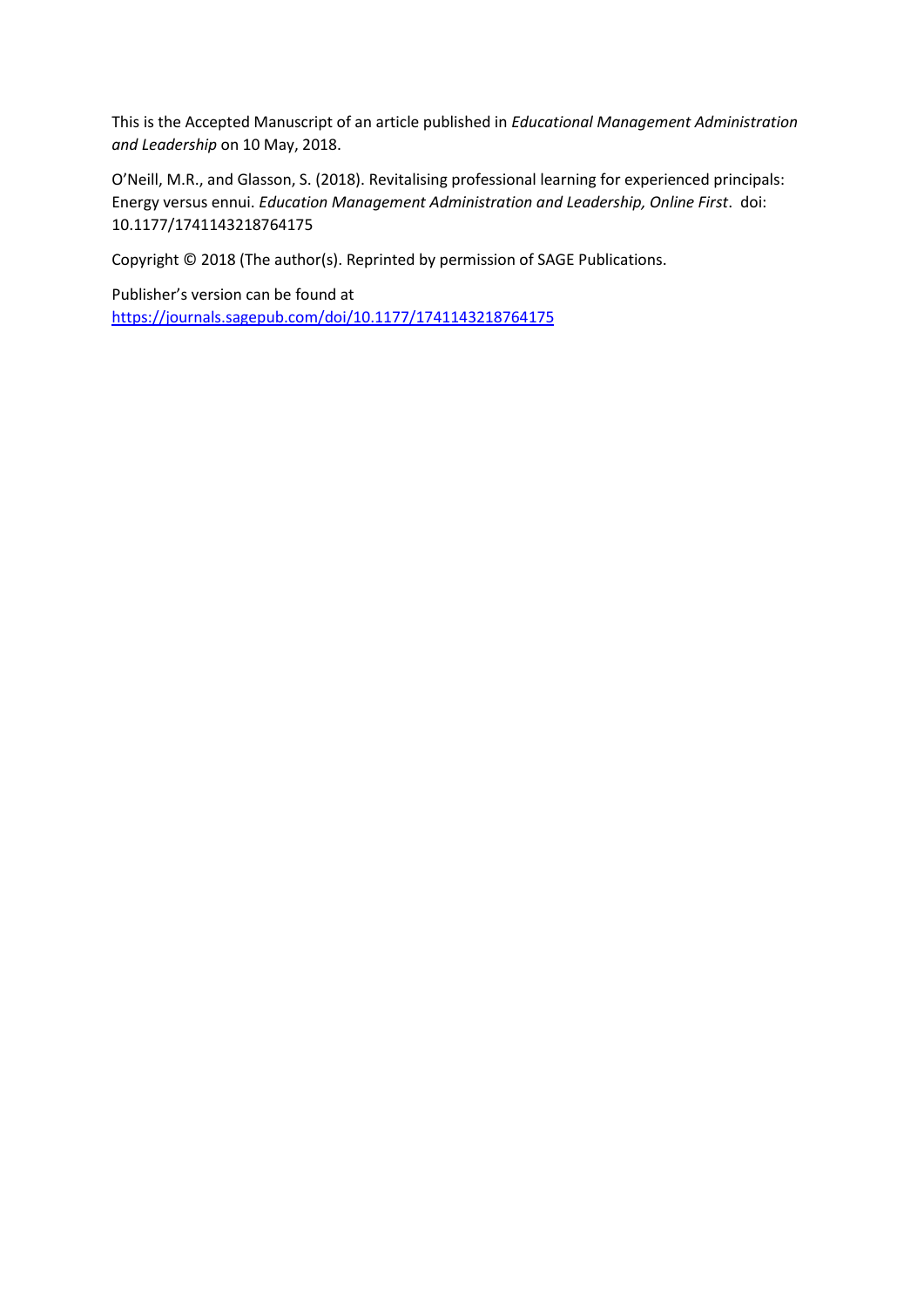# **Revitalising professional learning for experienced principals: Energy versus ennui**

# **Abstract**

This article contributes to the limited body of literature pertaining to attempts by educational systems to satisfy the professional learning needs of experienced principals; defined as those with more than 10 years of experience in at least two schools. Specifically, this article illustrates the Catholic Education Office of Western Australia's (CEOWA) endeavor to create an innovative, integrated, cross-sectoral program to enhance leadership capabilities and health and wellbeing outcomes of experienced principals from Catholic, Government and Independent schools in that state. The program was comprised of four integrated pillars: a 360-degree review of participant leadership capabilities followed by executive coaching to effect improvement; an executive health assessment and coaching with an exercise physiologist to enhance participant health and wellbeing outcomes; a theoretical program based on a nationally-accepted standard for principals developed by the Australian Institute for Teaching and School Leadership (AITSL); and a group project transacted in a non-educational setting. The article begins with a synopsis of existing literature related to the professional learning needs of experienced principals and the few reported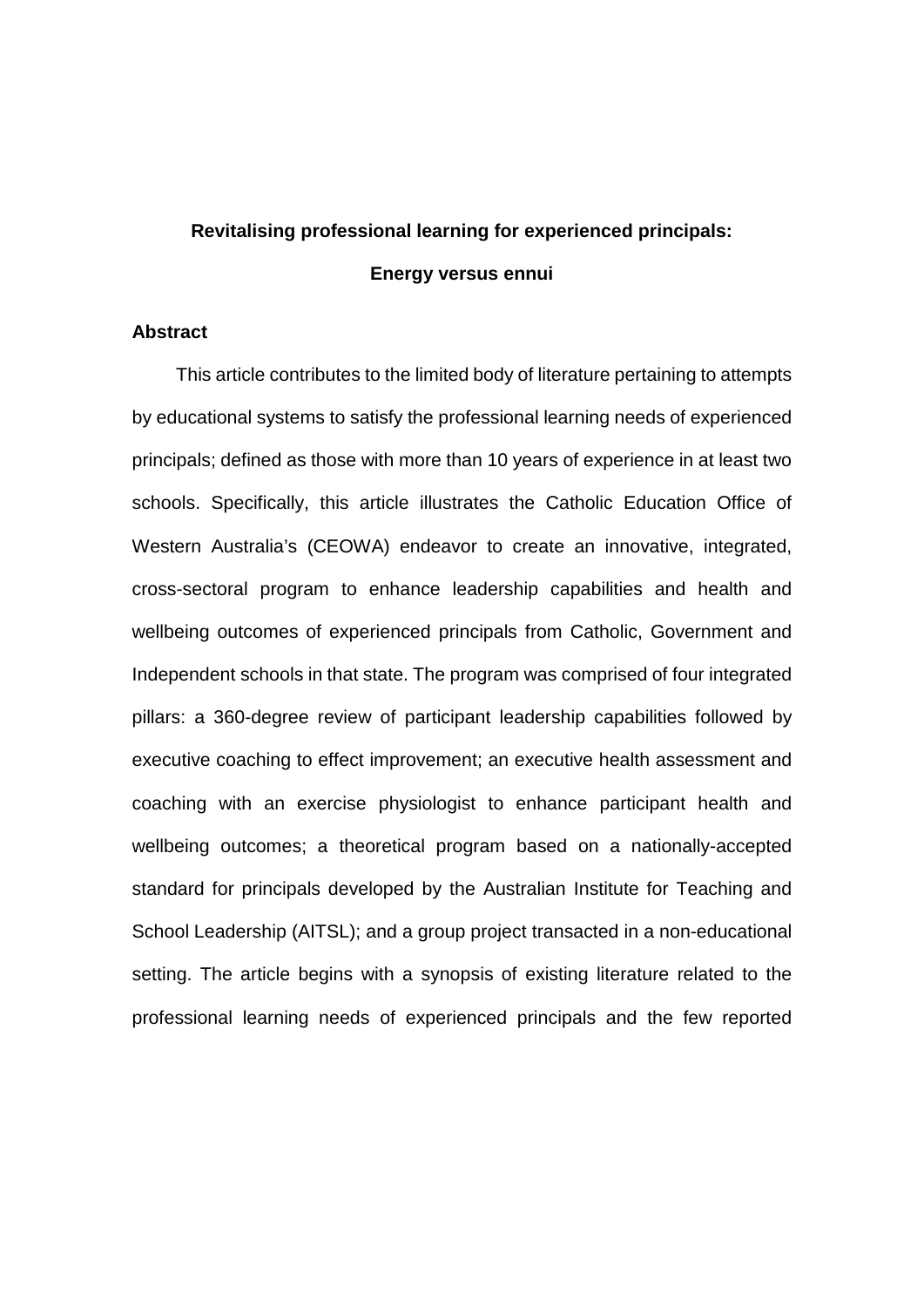evaluations of programs designed to cater for the unique needs of this cohort. Participant feedback collected at the commencement of the program, its midpoint and conclusion are presented. The article concludes with recommended changes that could be implemented to enhance the efficacy of future program iterations.

#### **Introduction**

This article reports on one system's recent design of a professional learning program for experienced principals which sought to respect their unique needs, consult them in the design of a suitable program, provide an experience that was intended to be innovative, facilitate the maintenance of enthusiasm and commitment to the role and respond to the exhortation of the literature that this is a need that must be met.

In 2012, the Catholic Education Office of Western Australia (CEOWA), the executive arm of Catholic Education in Western Australia (CEWA), sought to create a professional learning program for experienced principals, defined as those with 10 or more years of experience in at least two schools. The Catholic Education Office of Western Australia educates 18% of the state's school age population (nationally the figure is 20%) in a state that covers 977,000 square miles with a total population of 2.6million people. The state government schools cater for 66% of the school age population, while Independent (largely other non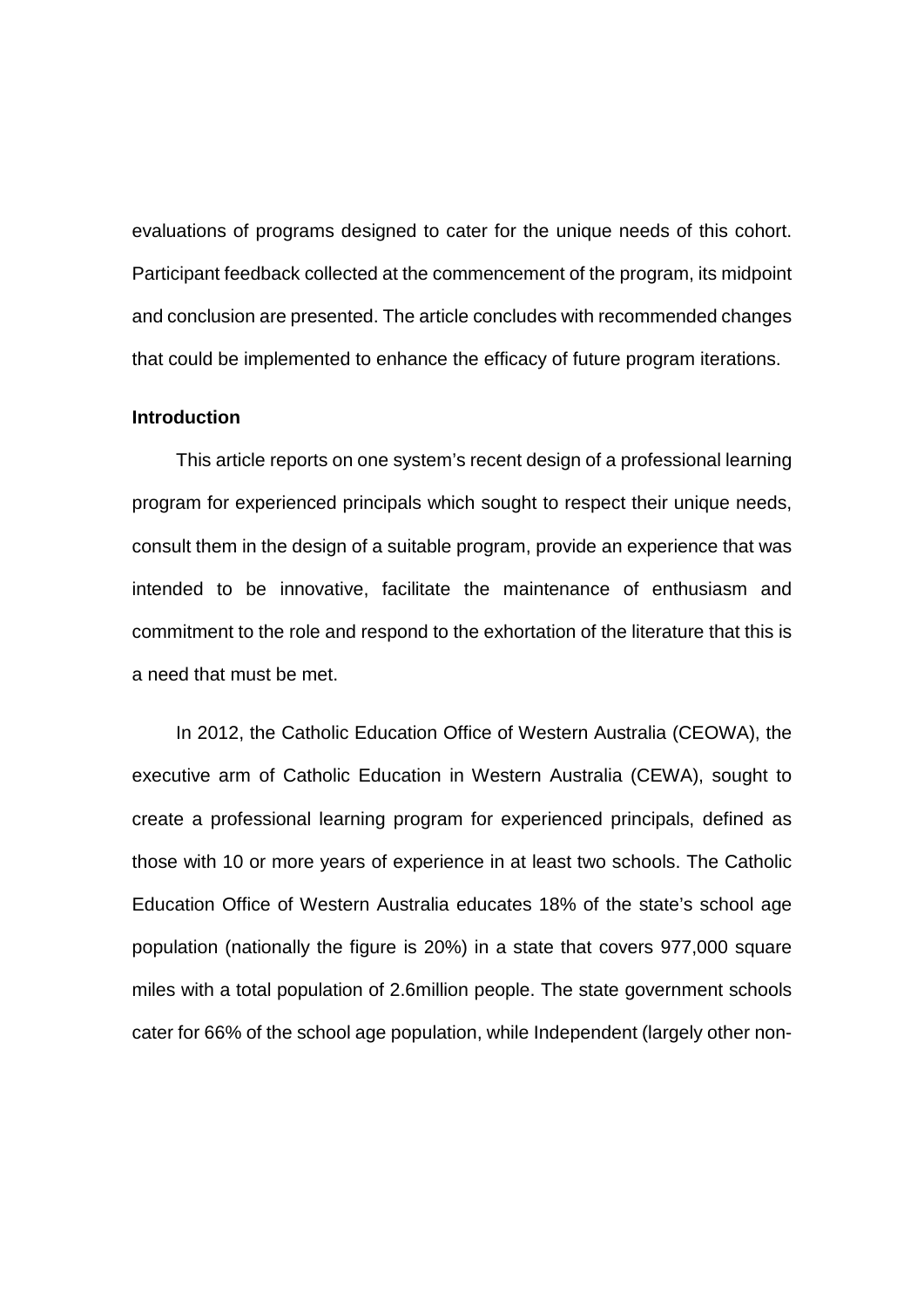Catholic faith based schools) educate 16%. These principals, over the course of their careers, had developed unique needs that were neglected by other systemic leadership programs. Many of these men and women had served as principals for between ten and thirty years, often spanning a number of schools in a variety of urban, regional and remote settings. Over the course of their careers, a significant number of principals usually complete postgraduate university study in leadership and management (80% of the pilot cohort had done so). Principals had also participated in a variety of state, national and international professional learning programs, however, 'experienced' principals were yet to participate in professional learning as a targeted cohort.

#### **Professional Learning for Principals**

Literature related to leadership in school settings generally and principalship specifically is extensive (Caldwell, 2006; Chapman, et. al. 2016; Day, et. al., 2010; Day, Gu & Sammons, 2016; Day & Sammons, 2013; Dinham, 2008; Hallinger, 2013; Harris, et. al., 2007; Leithwood & Seashore-Louis, 2012; Levin, 2013; Robinson and Timperley, 2007; Robinson, Lloyd and Rowe, 2008; Simkins, 2005.) The attention paid to school leadership and the principalship is warranted because this evidence based research reminds us of the indirect influence the role of leadership has on school transformation, and improved student outcomes.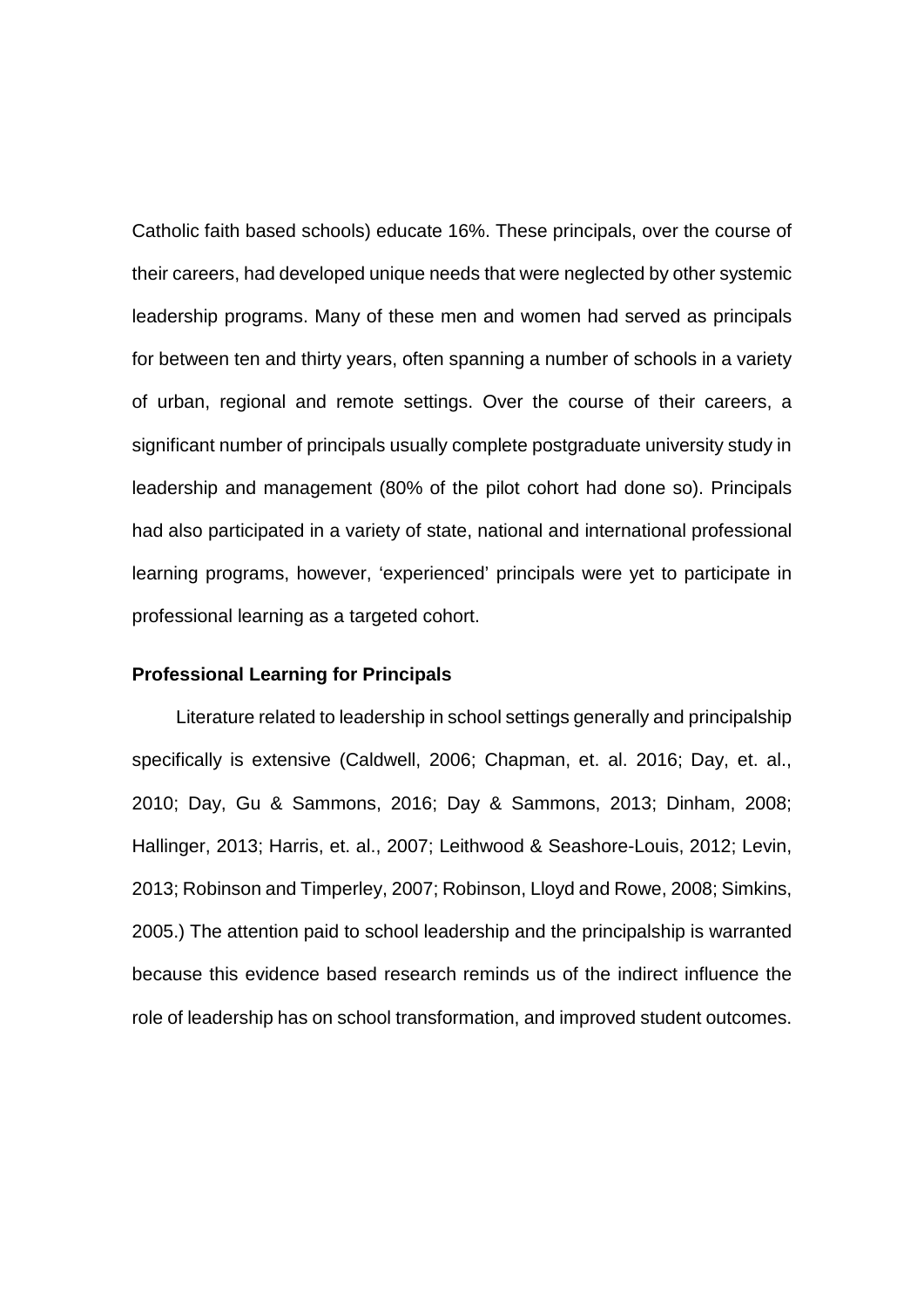The Organisation for Economic Co-operation and Development (OECD, 2008)) noted that school leadership "has become a priority in education policy agendas across OECD and partner countries because it plays a key role in improving classroom practice, school policies and connections between schools and the outside world" (P.19). The provision of professional learning for leaders is therefore vital and the literature has acknowledged programs that support aspiring leaders in preparing for the principalship (Hess and Kelly, 2007, Orr et al., 2006, Versland, 2009), induction programs for first-time principals (Wildy and Clarke, 2008) and professional learning for established leaders (Watson, 2009). However, there exist few reports on programs specifically designed for very experienced principals. In the context of contemporary challenges for schools and school leaders to enact systemic reform, meet increasing accountability standards and deal with constant social change experienced principals have been buffeted more than most due to their longevity in the role. There is a genuine need to focus on this specific cohort in terms of their professional development needs in order to maintain their enthusiasm, motivation and in doing so leverage their unique professional capital (Cardno and Youngs, 2013, Dempster et al., 2009, O'Mahoney and Barnett, 2008, Roberston, 2005, Smith, 2007). In contrast to leadership development specifically, professional development for experienced principals is an underdeveloped and understudied area.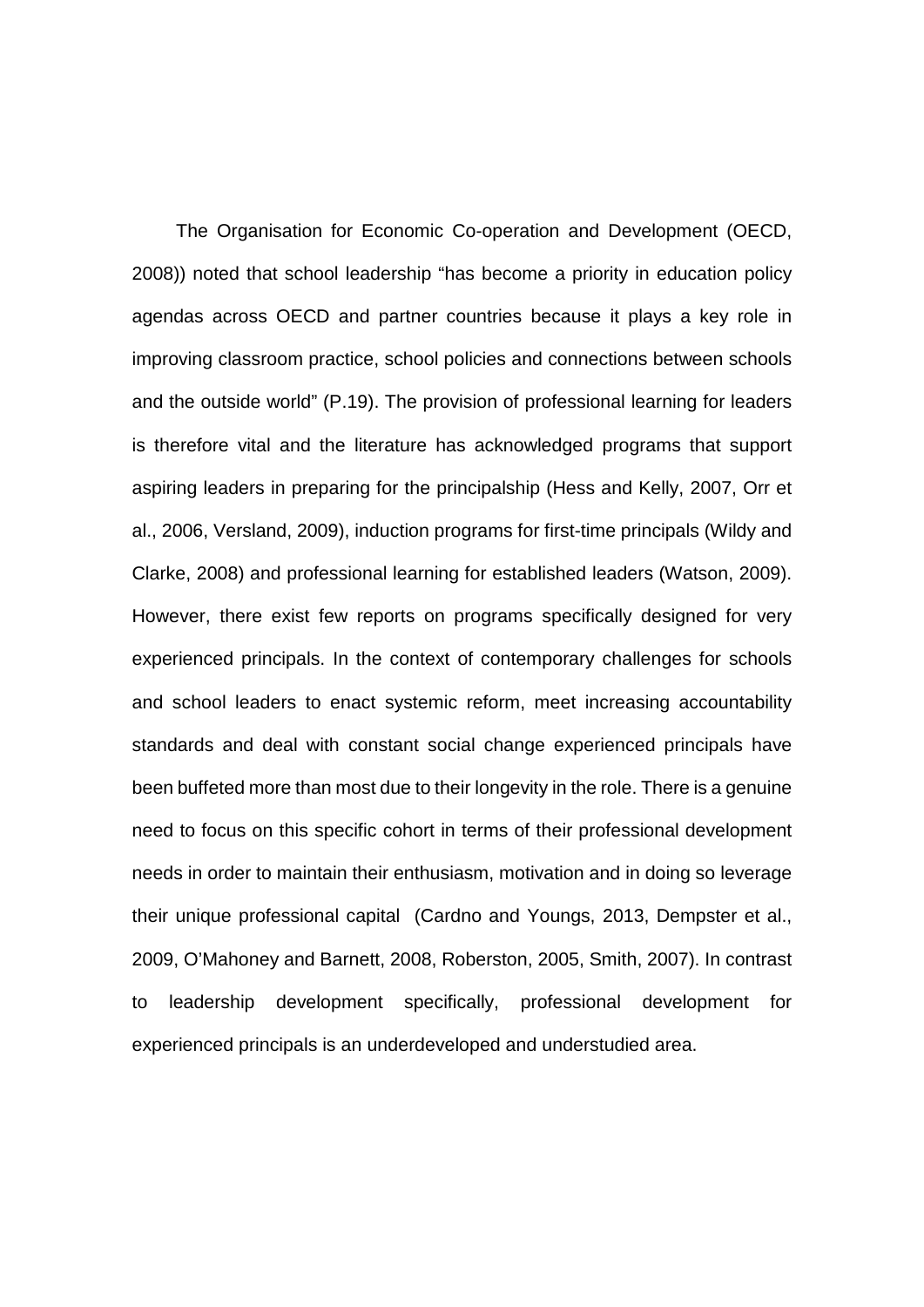Marks (2012) also notes the complex psychological position experienced principals find themselves in, with many feeling "unsettled transitioning through their late-career phase. These feelings (predominantly a mixture of anticipation and anxiety) were quite disorientating (p.23). These emotions relate to personal and professional readiness to retire with some opting to stay on because of concerns related to the loss of their professional identity, while some retire and then re-engage in part time work "providing a sense of purpose and a re-assuring sense of self-worth as they transitioned to retirement" (Marks 2012, p.23). Earley and Weindling (2007) raised the honest observation that late career principals can either be invigorated by the challenge of constant change or find enthusiasm and energy waxing and waning. Maintenance of energy and health and wellbeing is therefore paramount. This is further complicated by Government policy settings, increasingly encouraging baby boomers to stay on in the workforce in order to reduce or delay the amount of government funded support required for these retirees. This presents a challenge for those managing an ageing workforce.

Recent unpublished data obtained through personal communication from the Department of Education in Western Australia (2017) illustrates that challenge well.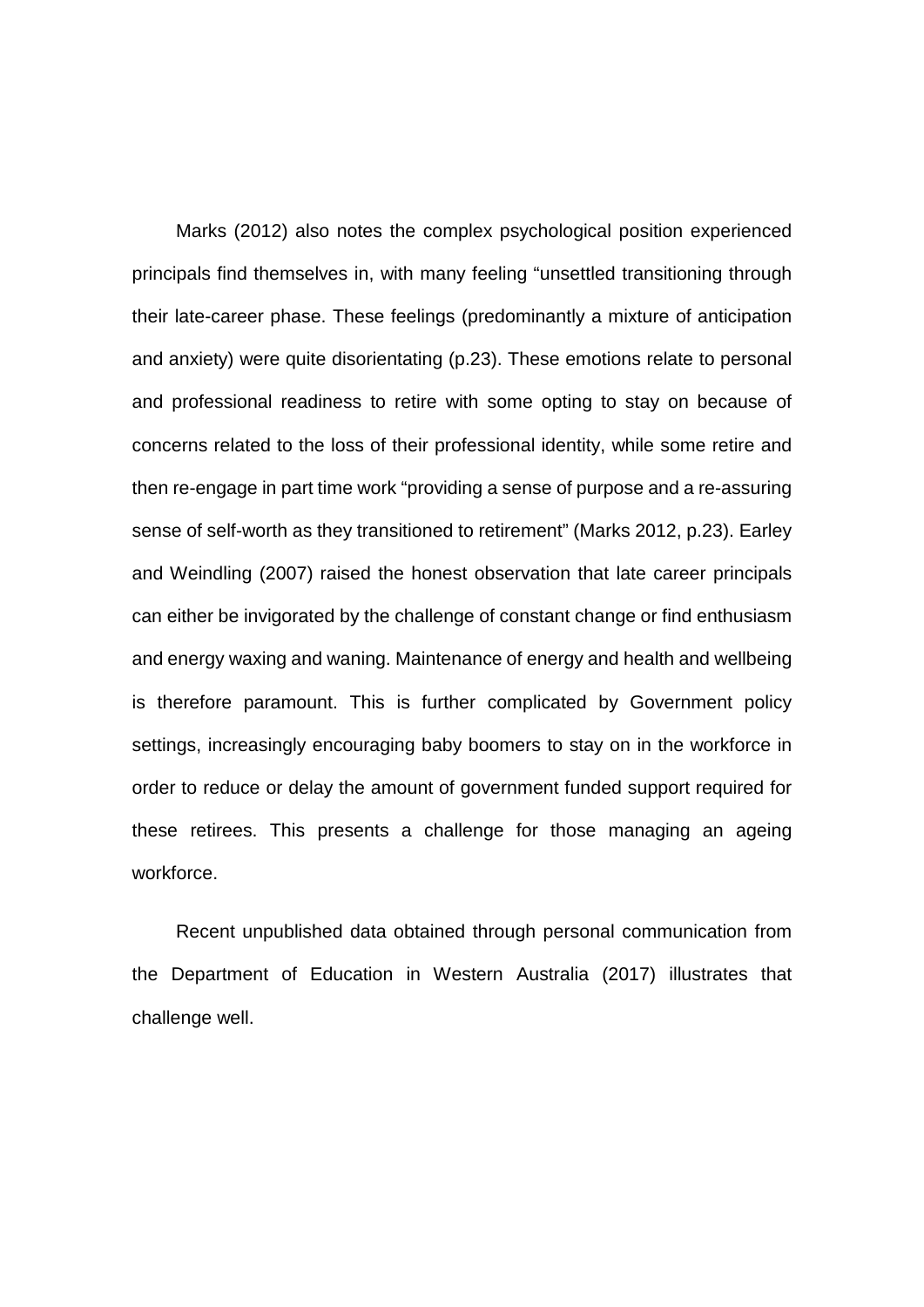# Table 1:

Department of Education Western Australia – Principal Age ranges

| Age       | 20:29 | 30:39 | 40:49 | 50:59 | 60:69 | 70:73 |  |
|-----------|-------|-------|-------|-------|-------|-------|--|
| Principal |       | 63    | 99    | 365   | つに1   |       |  |

Out of a total of 892 Principals 261 fall into the category of 60-73 years of age,

29% of the workforce. Similar data was not available from the Catholic

Education Office but participants' average age in this program was 59 years.

Riley (2016) reports that:

Collectively, principals and deputy/assistant principals score below the general population average in terms of their wellbeing. All positive measures (self-rated health; happiness; mental health; coping; relationships; selfworth; personal wellbeing index) are lower than the population average. All negative measures are higher than the general population (burnout-1.6 times the population; stress-1.7 times; sleeping troubles-2.2 times; depressive symptoms-1.3 times; somatic stress symptoms-1.3 times; cognitive stress symptoms-1.6 times) (pp. 15-16)

Considering the data proffered in the table above 41% fall in the category of 50- 59 years of age while 29% fall into the category of 60 and above. This means that 70% of the principal workforce are in a stage of their life where general health of the population is in decline and as Riley (2016) points out, Principals also have to come to terms with a workplace context that produces poor wellbeing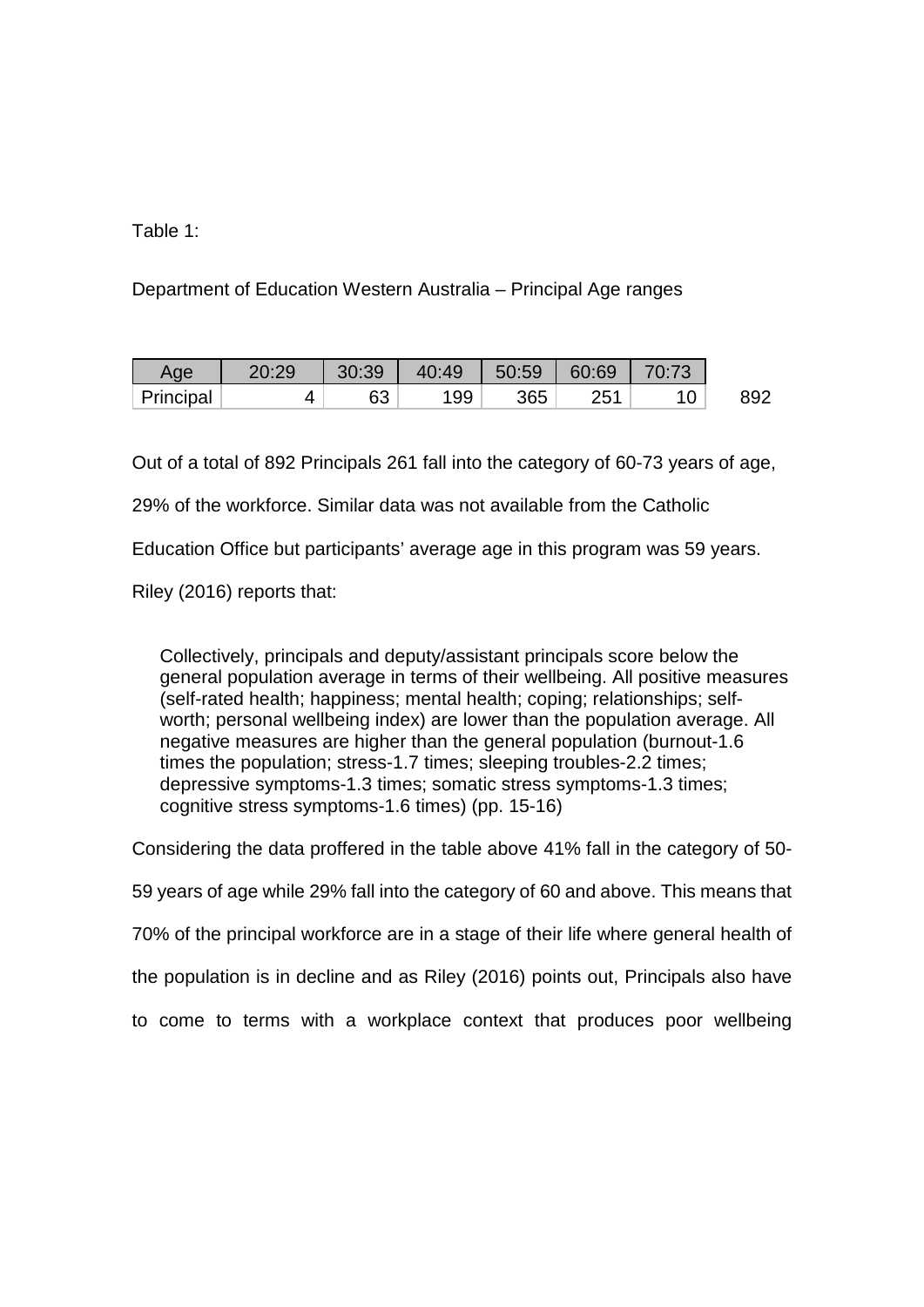outcomes. It is therefore useful to examine evaluations of the small amount of literature available that has targeted this cohort.

#### **Evaluation of professional learning programs for experienced principals**

Early research in this area was conducted by Ricciardi (1997). Studying the perceptions of 140 experienced principals in South Carolina she concluded: "training for experienced principals appears to be the most neglected, least developed component of training" (p. 65). She asserted that professional learning for this group should be seamless, commencing at principal induction and continuing through the various career phases of principalship including role transfer and transition to retirement. The Ricciardi (1997) study suggested five major concerns expressed by experienced principals with regard to engagement in professional learning; time commitment; geographical location to reduce travel; relevance; need to develop and interact with networks; and need for follow up activities. Principalship is a time-poor endeavor (Su et al., 2003). Thus, the principals involved in the Ricciardi study bemoaned activities that necessitated time away from their schools.

Stroud (2005) also argued that the professional learning needs of experienced principals should be surveyed in order to design programs that sustain, challenge and provide participants with motivation to continue in the role.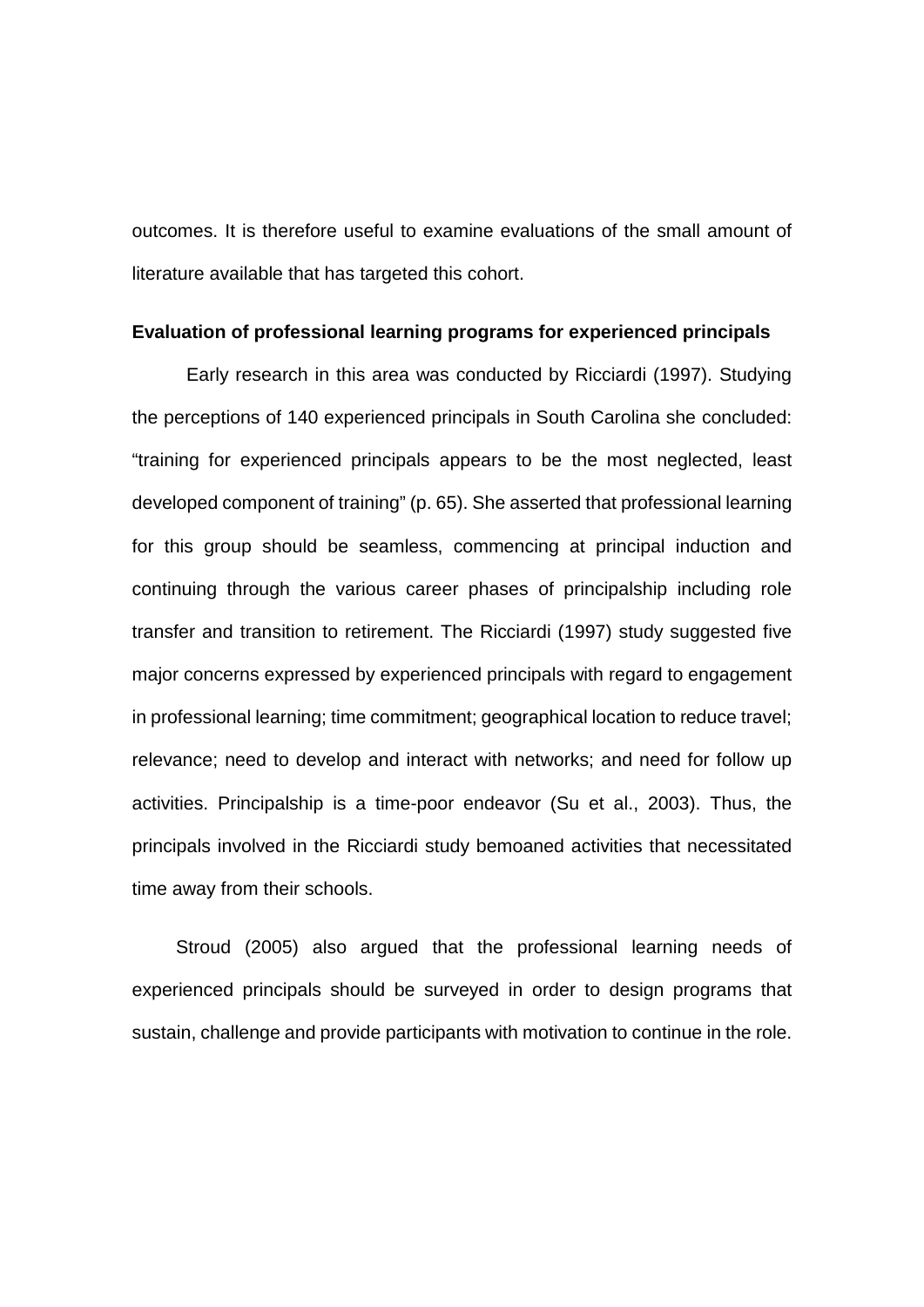He, along with others (Day and Bakioglu, 1996, Earley and Weindling, 2007, Pascal and Ribbens, 1998, Brighouse and Woods, 1999, Mulford et al., 2009, Weindling, 1999, Woods, 2003), noted that experienced principals transition through phases of headship. As principals progress from the early career stage through developmental stages and achieve autonomy, the final stage may be one of disenchantment and decline (Stroud, 2005). This last stage has also been described as a plateau (Weindling, 1999). Marks (2012) and Woods (2003) however, dispute the inevitability of principalship plateau or decline and suggest that revitalisation is a possible pathway to sustainability.

Elements of professional learning with the potential to facilitate principalship revitalisation are cited by Stroud (2005) as a focus on relationships, coaching and mentoring, personalised learning and input into the design of the program. Further, experienced principals valued the inclusion of facilitators with role experience and opportunities to deploy learning in their school contexts. Finally, to minimise erosion of valuable time, experienced principals preferred breakfast courses as opposed to full-day sessions.

Smith's (2007) New Zealand study reported three salient findings. Firstly, the status of the program targeting a group of equals had a bonding effect on the cohort. Secondly, through the sharing of ideas and innovations pertinent to the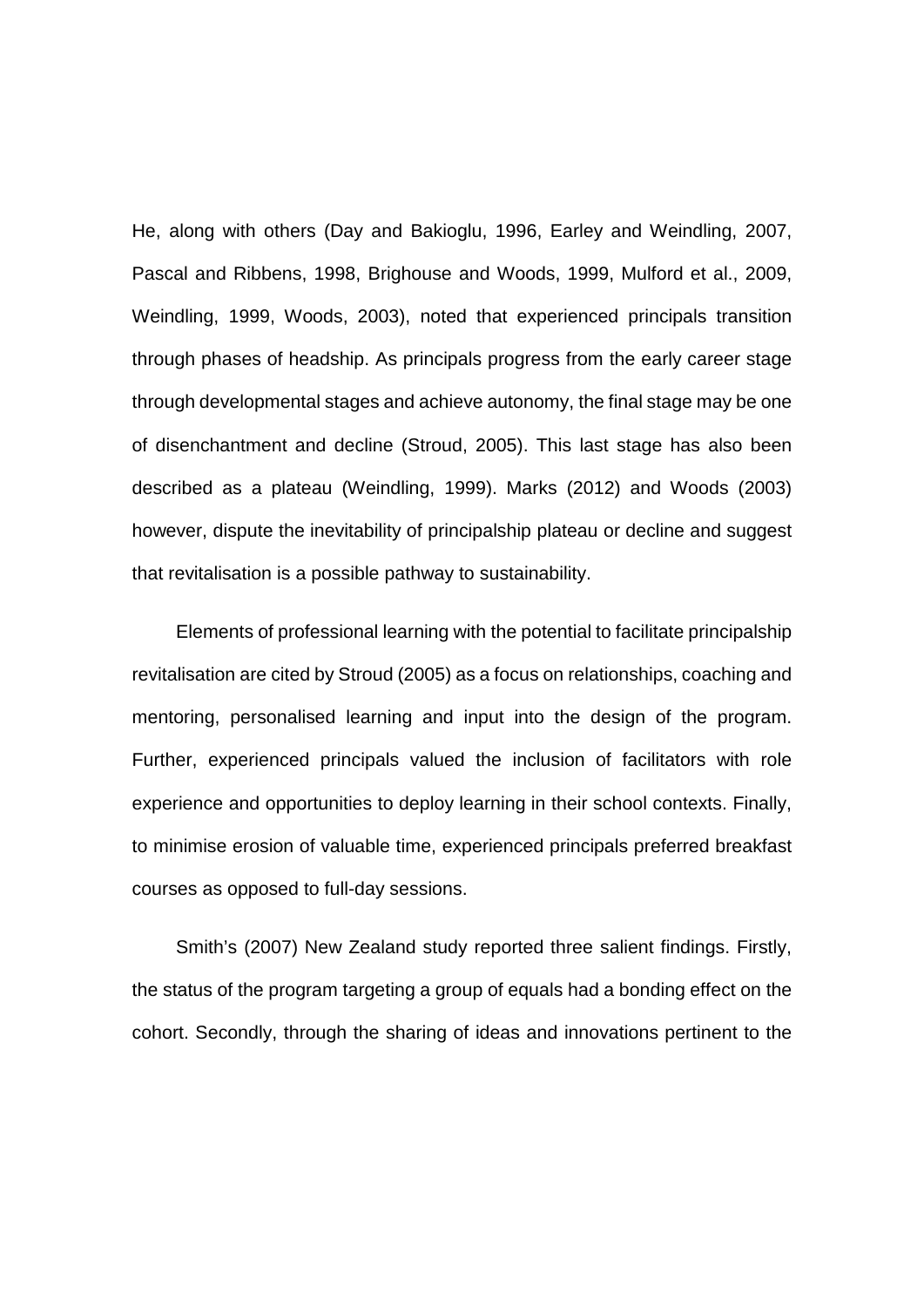career stage of the group, learning was enhanced. Thirdly, within a group of equals, principals benefited from a sense of safety and confidentiality (Smith, 2007, pp. 281-284. In a similar study of a more formalised Australian program, O'Mahoney and Barnett (2008) examined "coaching relationships that influence how experienced principals think and act" (p. 16). A key goal of the program was to "establish school improvement programs that focus on student learning" (O'Mahoney and Barnett, 2008). In concert with Smith's (2007) study, the provision of a private, confidential coaching relationship was considered a useful vehicle for reflective practice that enabled experienced principals to examine their beliefs and values. O'Mahoney and Barnett's (2008) research highlighted the potential benefits of coaching using a 360-degree instrument as a base. Principals involved, reported that the program enhanced their leadership capabilities, enabled them to better appreciate the skills of staff, distribute leadership more effectively and engage in more effective strategic behaviors. Finally, participants perceived that coaches who were former principals were more effective than those external to the field of education. A clear finding from both Smith (2007) and O'Mahoney and Barnett's (2008) studies was that coaching and mentoring were well received by participants and that professional learning programs for experienced principals should endeavor to leverage the potential of such relationships.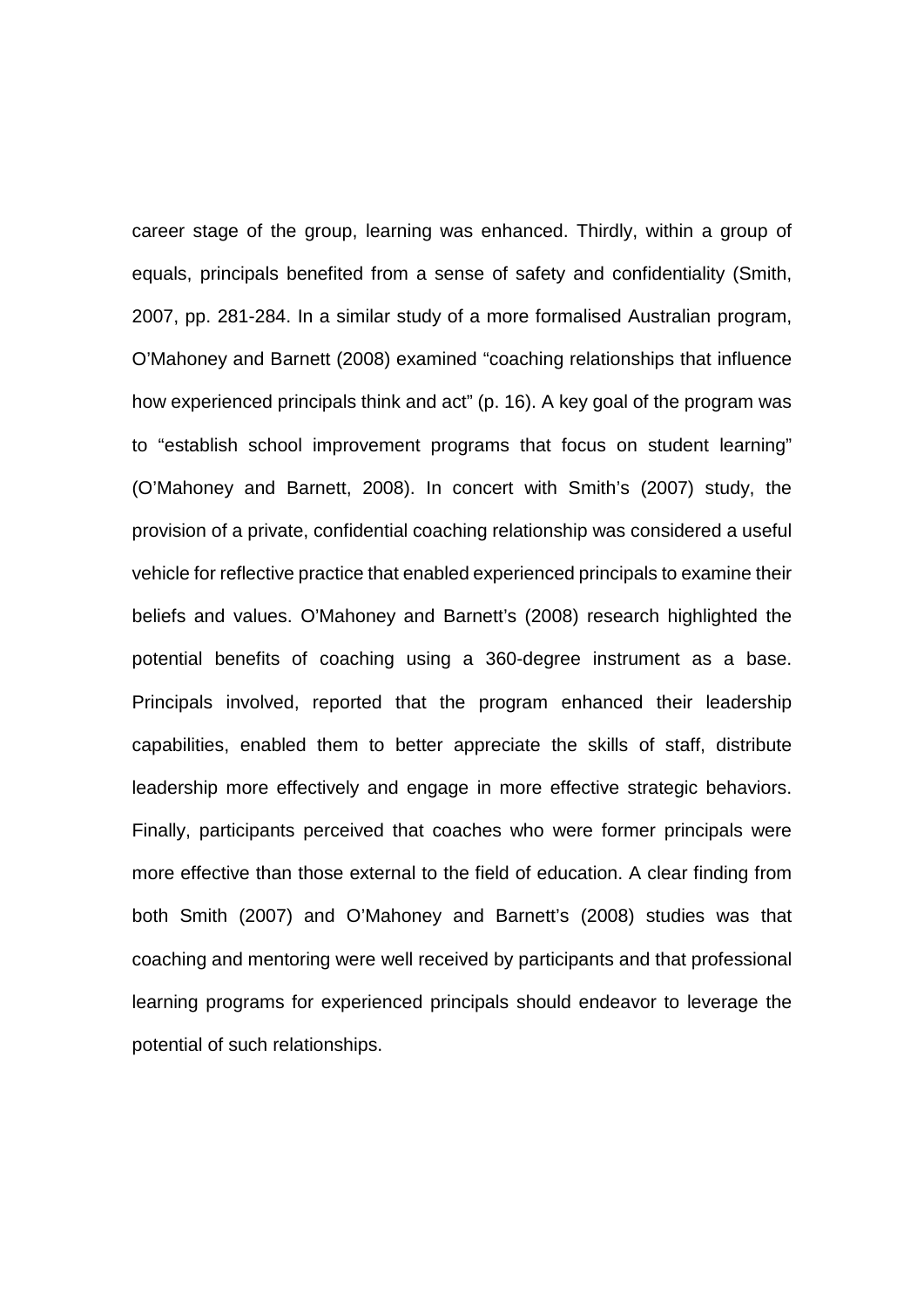In a more recent study, Cardno and Youngs (2013) presented the findings of an evaluation of a professional learning program for 300 experienced principals in New Zealand developed by the Ministry of Education in that country. The goal of the program was to further develop the capacity of participants to lead change, notably to enhance the quality of teaching and learning in their respective schools. Participants undertook a 360-degree review of their leadership using a leadership assessment tool. Post-review, participants worked with a trained coach to improve areas of leadership weakness revealed by the tool. Every participant was expected to devise and implement a school improvement project. The project was informed by 360-degree review data and guided by the coaching relationship. The principals also ranked collegiality amongst the most influential features of professional learning programs for experienced principals

# **The challenge of program design**

Noting Woods (2003) disputation regarding the inevitability of 'decline' as a principal proceeds through the last stages of their career, it is suggested that revitalisation through engagement with professional learning is a possible circumvention strategy. However, as expressed by Cardno and Youngs (2013), reinvigorating professional learning for experienced principals poses significant challenges for those charged with its design. The CEOWA endeavored to meet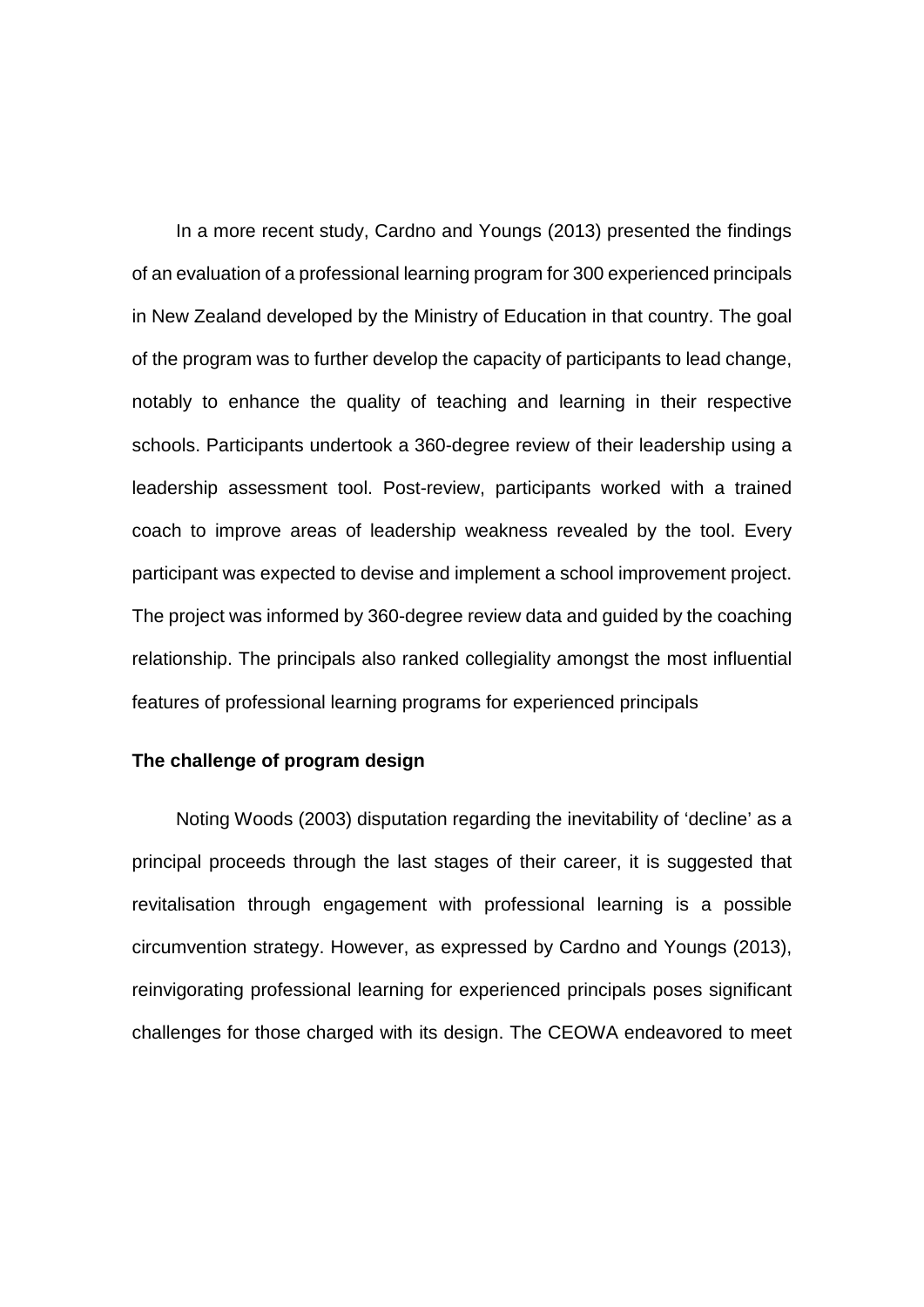this challenge through the design and implementation of a 'capstone' professional learning experience; the Experienced Principals Program (Catholic Education Office of Western Australia, 2013).

Designing a program of this nature had the potential to provide a personalised learning experience for participants, leverage a wealth of professional expertise and foster a climate of openness and deeper reflection within a group of 'equals' that permitted expression of vulnerability. The challenge for the CEOWA was to ensure that it endeavored to meet the personal and collective needs of participants whilst, at the same time, addressing the systemic requirement to engage with an emerging national agenda of professional standards for principals (Figure 1).

The Australian Professional Standard for Principals was designed by the Australian Institute for Teaching and School Leadership (AITSL) which was founded by the Australian Government in 2010 to provide national leadership to state and territory governments. Its aims are to promote excellence in teaching and school leadership. In its first year AITSL developed the standard for principals which outlines professional practices and leadership requirements for all principals in Australia. Dinham, Collarbone, Evans and Mackay (2013) provide a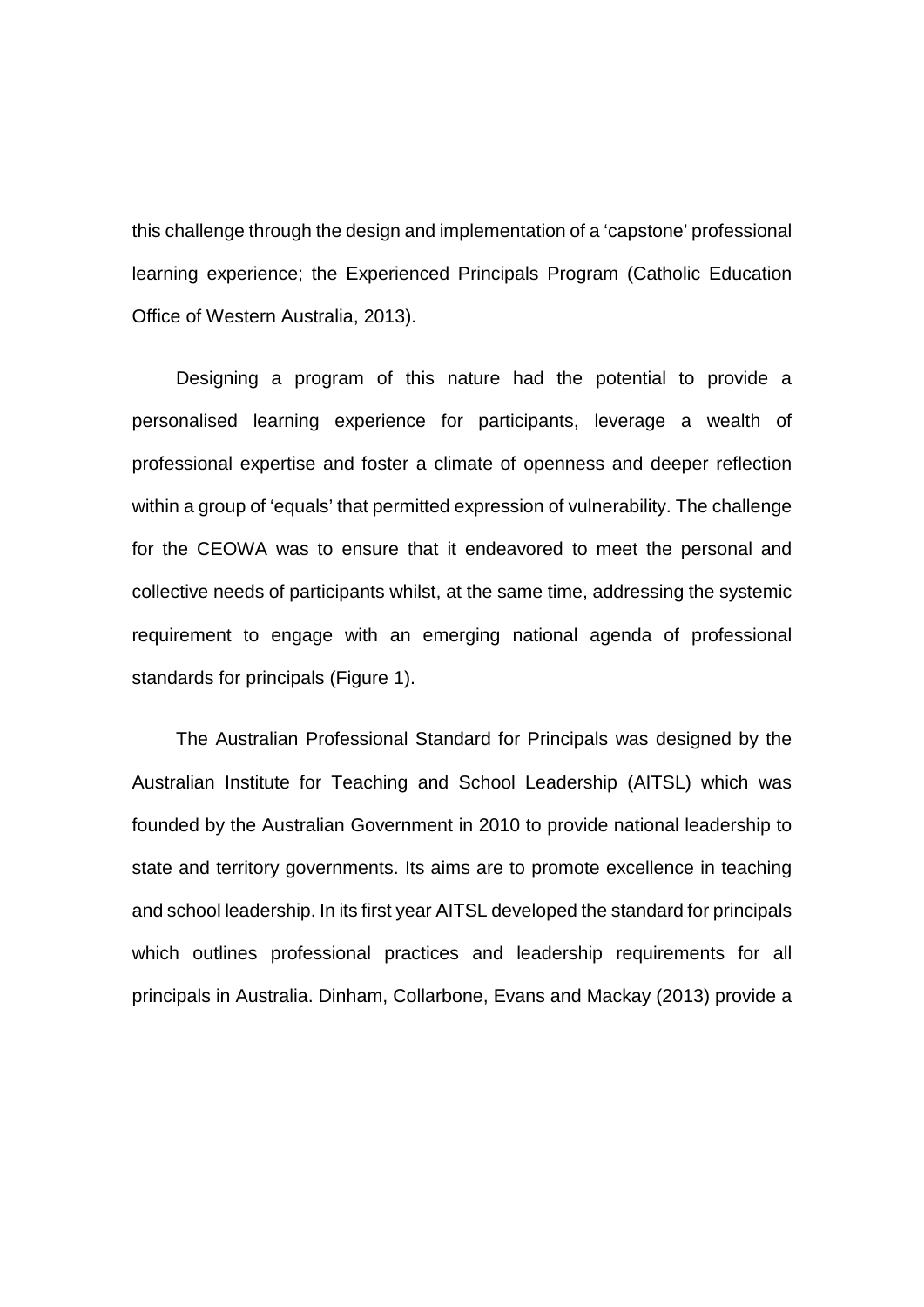thorough outline of its development, endorsement and design.





# **The CEOWA Experienced Principals Program**

The Experienced Principals Program, funded through a grant provided by AITSL, was designed by CEWA in 2012 and piloted in 2013. This eight-day program targeted primary (pre-Kindergarten to Year six), secondary (Years seven to 12) and composite (pre-Kindergarten to Year 12) principals from Western Australian Catholic, Department of Education and Independent schools. Experienced principals were defined as those having served a minimum of ten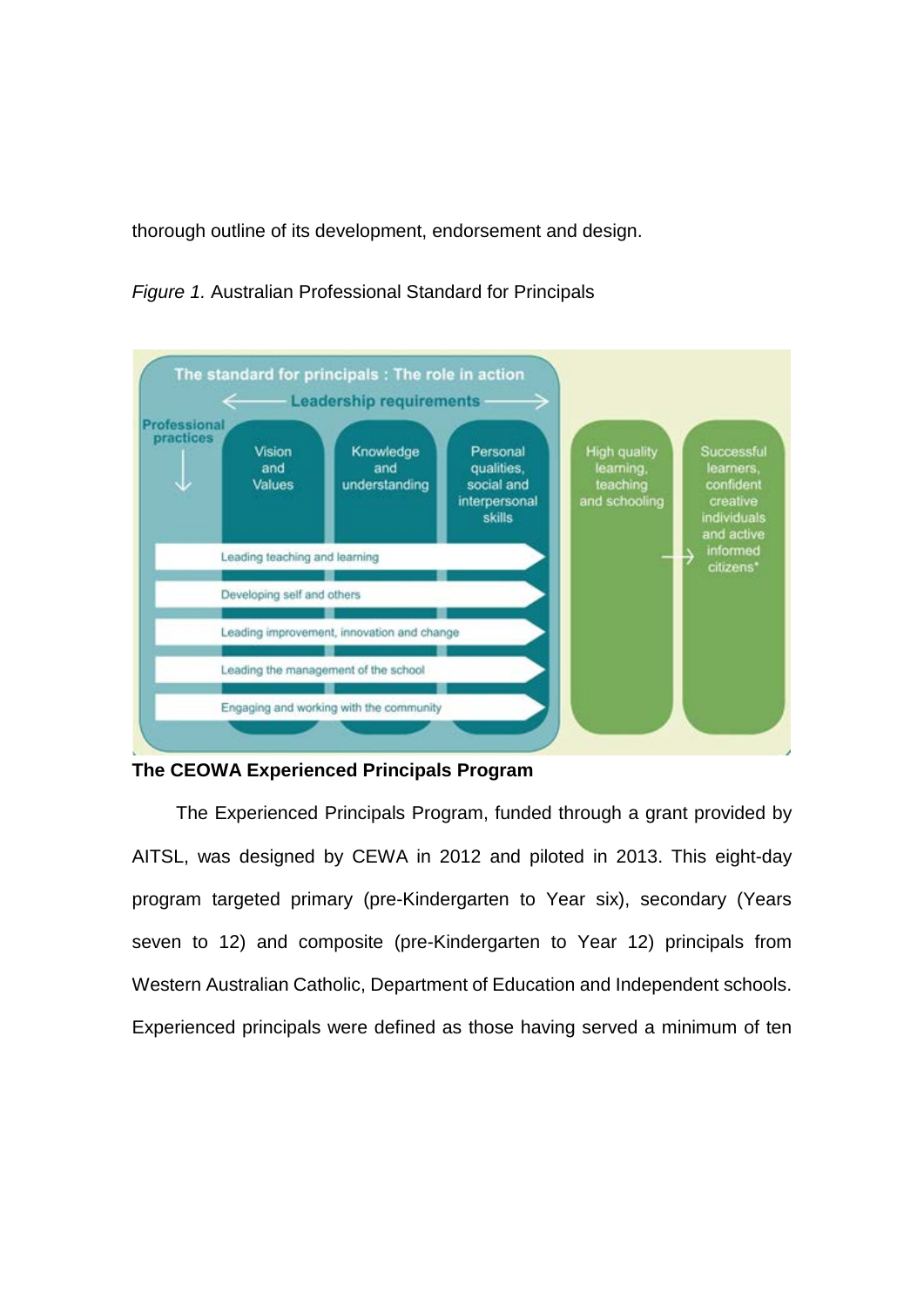years of experience in at least two schools. 20 principals were selected for participation in the pilot program: 15 Catholic and five Department of Education principals. No applications were received from independent school principals.

In keeping with the conclusions of Stroud (2005) and Cardno and Youngs (2013) who determined that experienced principals should be consulted during the professional learning design phase, collaborative discussion drove the Experienced Principals Program pilot. Specifically, collaboration between the program designer, the CEWA Assistant Director and representatives from the Western Australian Catholic primary and secondary principals' associations, the Department of Education and the Association of Independent Schools of Western Australia resulted in the creation of the pilot version of the Experienced Principals Program. Unfortunately, those principals involved in early consultation did not actually participate in the pilot program. A tender process was conducted and a provider, external to CEWA, was appointed to facilitate the program. A university partner was also engaged to evaluate the efficacy of the program and recommend refinements.

 Meeting systemic needs and a national agenda for principal development along with the individual needs of a unique cohort meant, as Dempster et al. (2011) noted, that such programs require a serious investment of time. The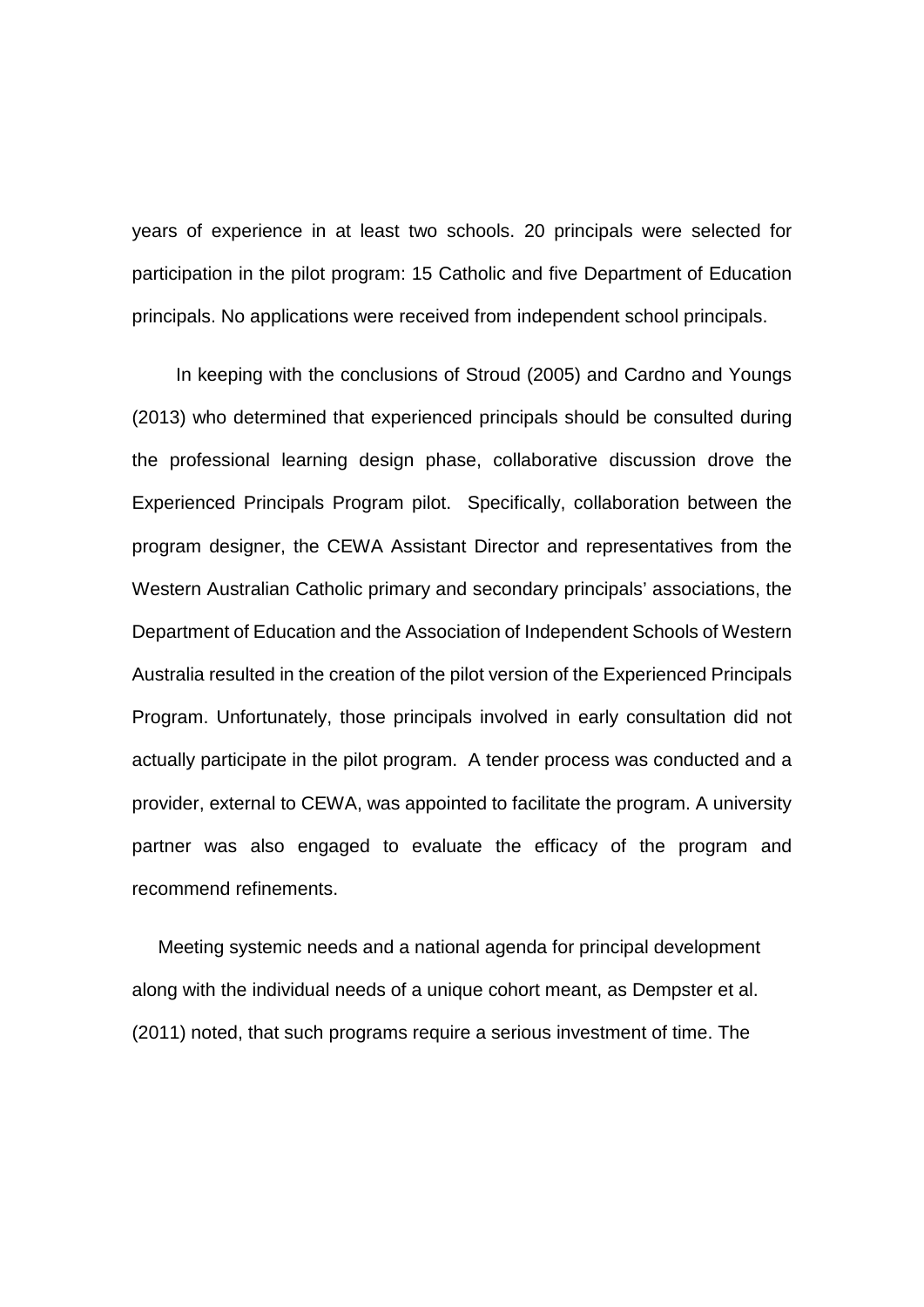program was designed over an eight-month period rather than an intensive endeavour to provide participants both time and opportunities through which to reflect on and apply program theory to their unique contexts. The program designer hoped this mode of delivery would encourage participants to incrementally and positively change their leadership behaviours and health and wellbeing outcomes. It was envisaged the participant would be less visibly absent from their school compared to an intensive mode of delivery.

The program (Figure 2) was comprised of four, integrated 'pillars' that, combined, sought to enhance participant leadership capabilities and health and wellbeing outcomes. The program also sought to expose participants to the Australian Professional Standard for Principals, a requirement associated with the grant provided by AITSL. Access to the experiences and wisdom of colleagues from other systems and sectors was considered a vital aspect of the program, hence the decision to open the opportunity to Department of Education and Independent school principals. A hitherto untried professional learning experience was the placement of participants in a group within a non-educational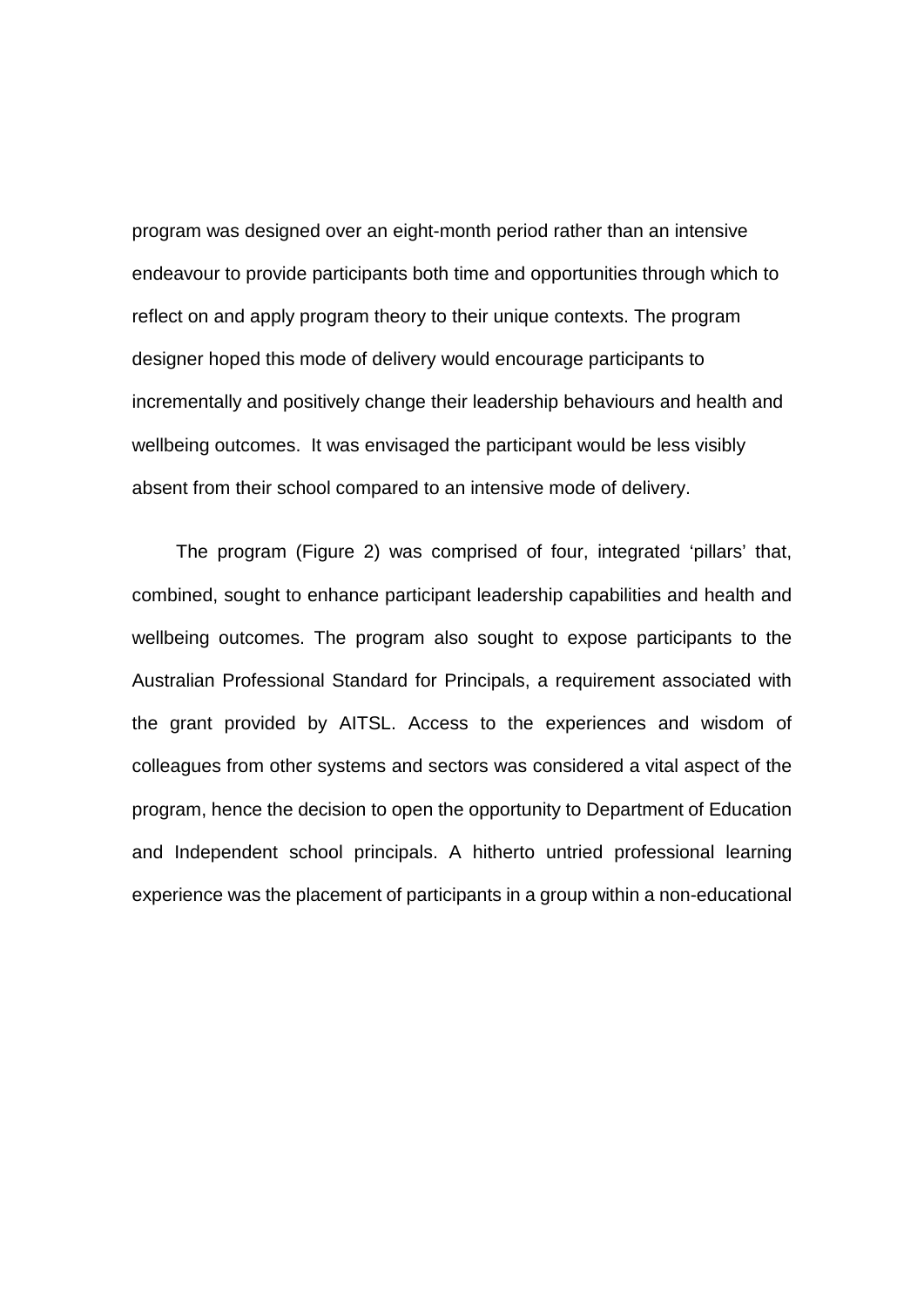setting to scope, conduct and evaluate a project with meaningful outcomes for

both the sponsor organisation and the participants themselves.





Pillar one was a 360-degree review of participant leadership capabilities followed by a one and a half hour debrief and five, hour-long sessions with an executive coach scheduled over a five-month period. This program pillar was designed to provide participants with insight into their leadership capabilities. The tool used to provide 360-degree data is known as the Integral Leadership and Management Profile (ILMP). The ILMP is derived from Ken Wilber's work on Integral Theory (Wilbur, 1996, 2000) and adapted by Cacioppe & Albrecht (2000).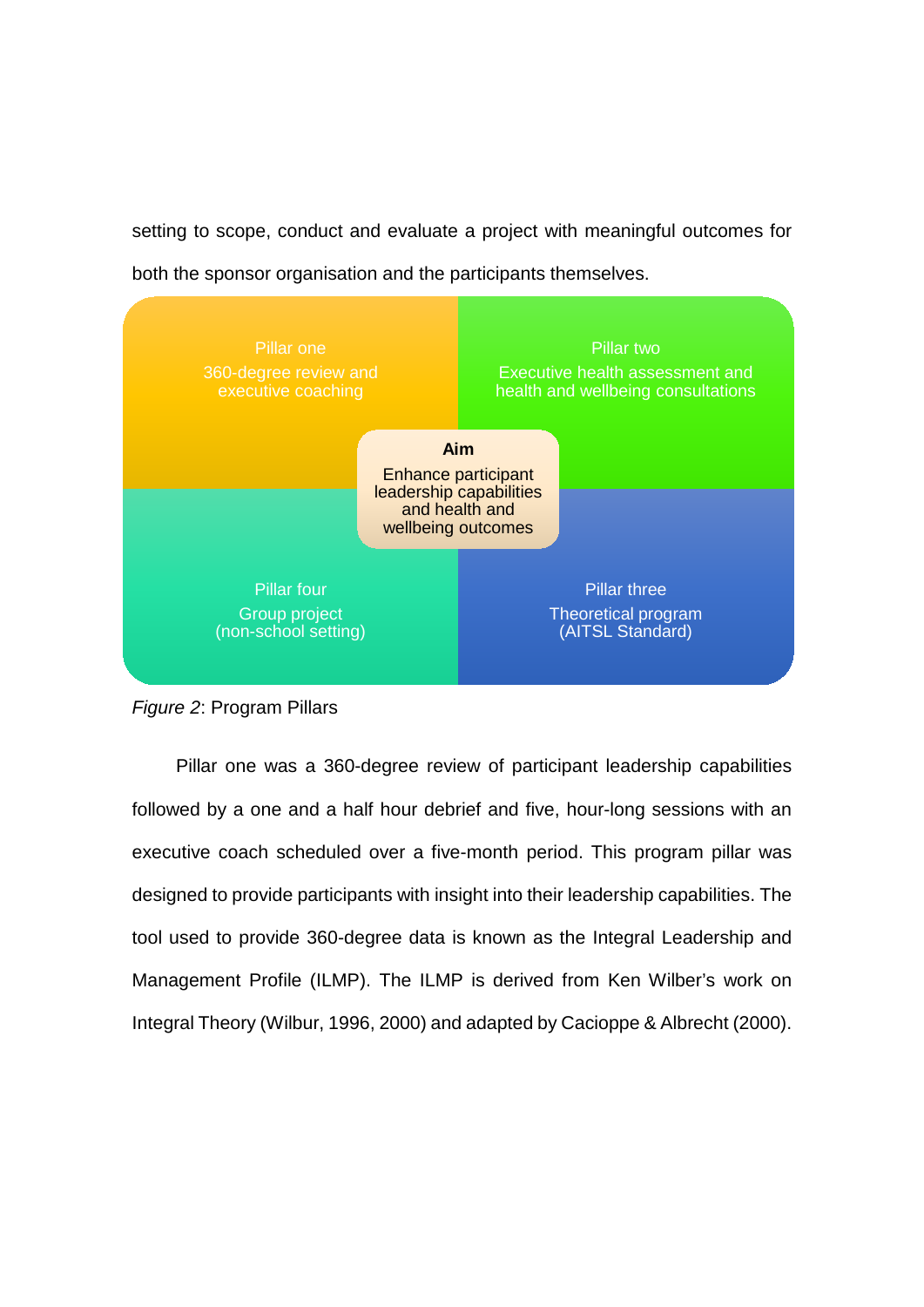The ILMP (Figure 3) combined the perspectives of up to 15 raters to provide participants with data regarding their capacity to lead and manage through four quadrants (people leadership, task/performance management, strategic goal management and transformational/visionary leadership) and eight roles (coaching, serving, achieving, monitoring, directing, negotiating, visioning, facilitation).



*Figure 3:* The ILMP profile (Cacioppe and Albrecht, 2000)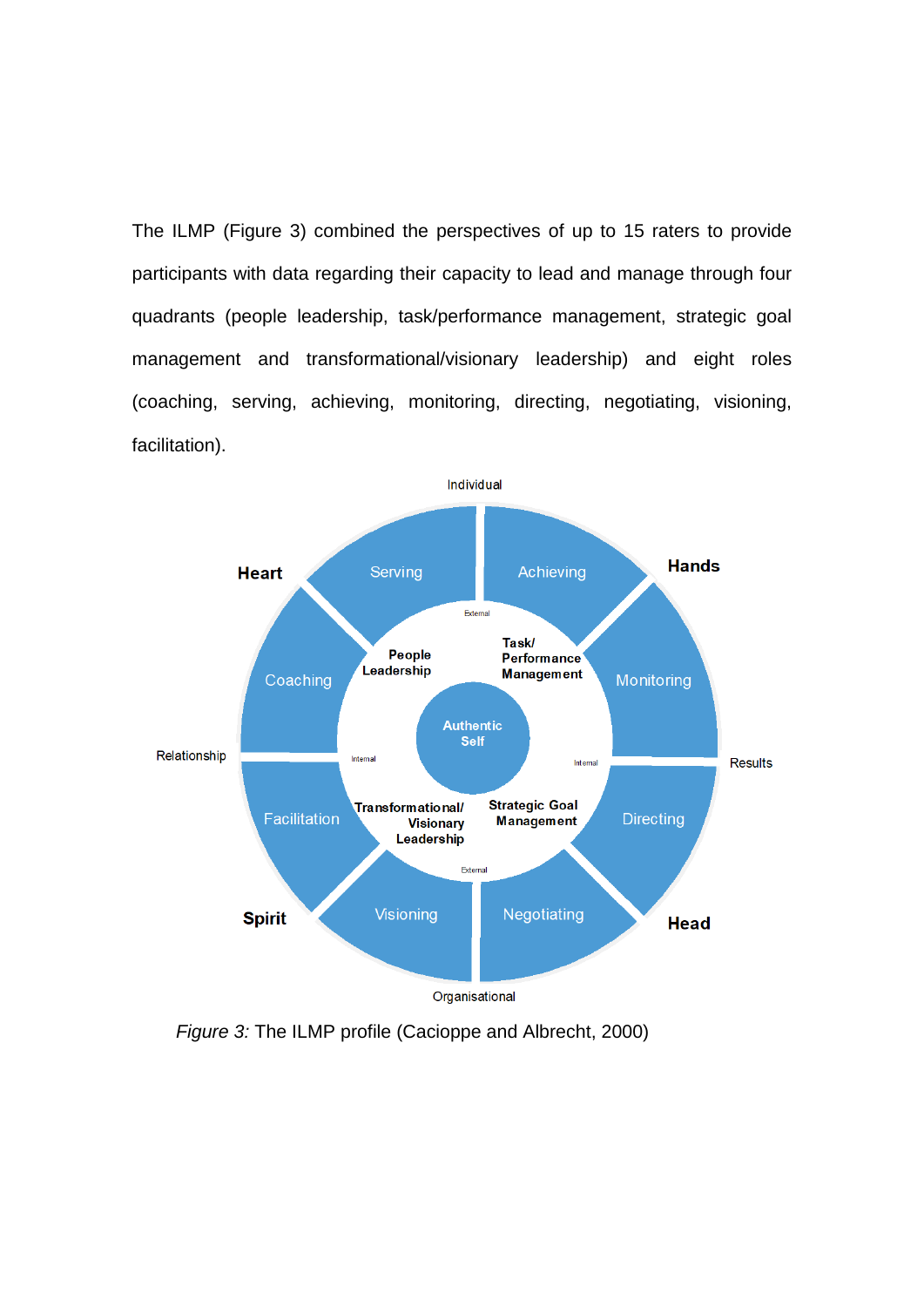According to Wilber (1996, 2000), our understanding of the world requires a holistic and multiple perspective view. The model of integral leadership and management consists of a number of perspectives that cover visions, goals, people, and tasks. As adapted by Cacioppe and Albrecht (2000), these perspectives become a "dynamic between a relationship drive to connect, to relate and bring together and an outcome drive to complete, accomplish and finish tasks" (p.394). A key component of Wilber's integral focus is the development of a holistic self. As he draws on elements of philosophy and psychology, he describes reality as being composed of part-wholes or *holons* (Wilber, 1996). This attempt to develop a more holistic self is ideally suited to the career journey of experienced principals who expressed concerns about becoming preoccupied with transactional tasks such as compliance, finding a lifework balance and re-energising their professional career. Thus, the illustration in Figure 3 attempts to represent the holistic focus of a 360-degree feedback tool where our interconnectedness in relationships through coaching and service (with staff, students and parents) nurtures the heart and the spirit. However, the right side of the quadrant recognises the importance of the hands and the head; task management and strategic goal management. Wilber (1996, 2000) suggests that both sides of the quadrant represent the concepts of communion and agency both equally important in the work of leaders as they develop self and others. For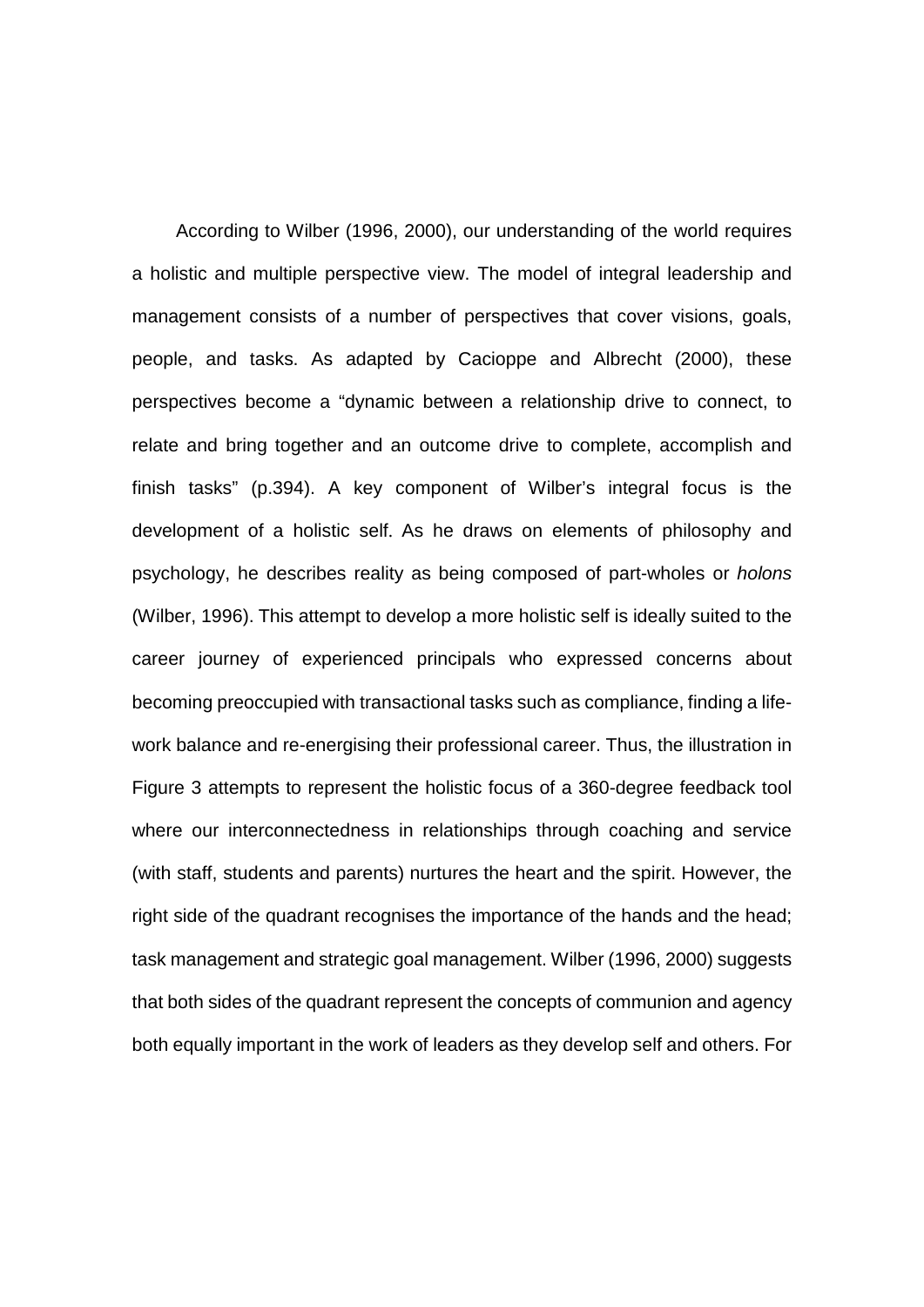more detailed discussion of Wilber's theory in the context of this tool see Cacioppe (2000a, 2000b).

Equipped with the 360-degree data after a de-briefing by Cacioppe himself, participants then worked with an assigned executive coach to identify leadership strengths and limitations and devise improvement goals and achievement strategies which could potentially enhance balance in the participant's work. This data enabled Program Pillar 2 (Health and Wellbeing) to be discussed, if principals so desired. In addition, the program designer envisaged that this ILMP and executive coaching might personalise the experience for participants as recommended by Stroud (2005). This process also had the potential to address a key theoretical component of Pillar Three the *development of self and others* in the AITSL Professional Standard for Principals.

Pillar two comprised an executive health assessment (Table 2) followed by a one and a half hour debrief and five, hour-long health and wellbeing consultations with an exercise physiologist. Consultation sessions were conducted over a five-month period. Sessions were designed to educate participants with regard to assessment results and provide a health and wellbeing improvement plan (Catholic Education Office of Western Australia, 2013).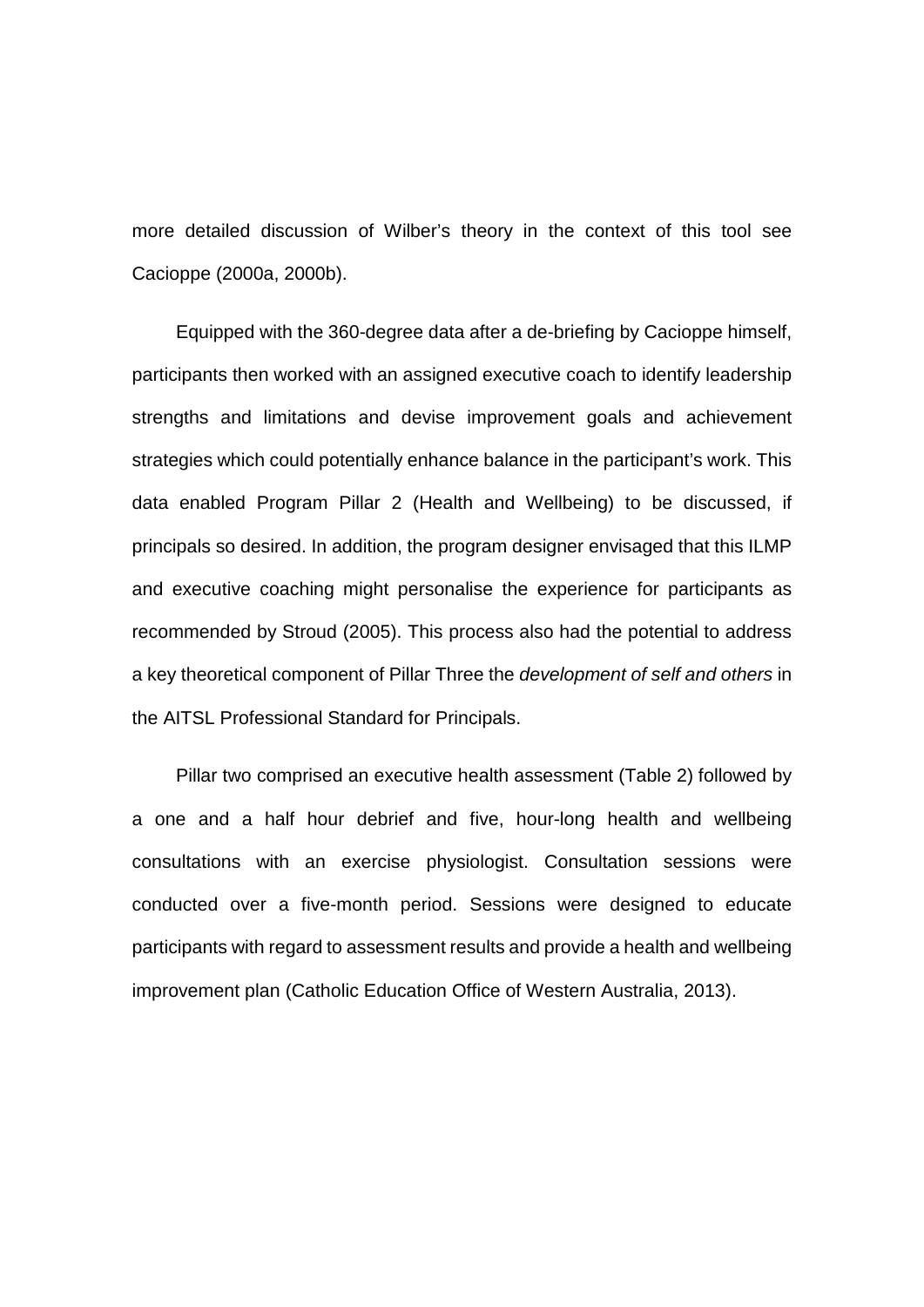# Table 2

*The Executive Health Assessment (Catholic Education Office of Western Australia, 2013)*

| <b>Blood</b><br>pathology                                                                                                                                                                                                                                                                                                                                                                                                         | <b>Health and</b><br>wellbeing<br>questionnaire                                                                                                                                                                                                                   | <b>Physical</b><br>assessment                                                                                                                                                                                                                                                                                                                                                                                                                                                                                                      | <b>Medical</b><br>examination                                                                                                                                                                                                                                                                                                                       |
|-----------------------------------------------------------------------------------------------------------------------------------------------------------------------------------------------------------------------------------------------------------------------------------------------------------------------------------------------------------------------------------------------------------------------------------|-------------------------------------------------------------------------------------------------------------------------------------------------------------------------------------------------------------------------------------------------------------------|------------------------------------------------------------------------------------------------------------------------------------------------------------------------------------------------------------------------------------------------------------------------------------------------------------------------------------------------------------------------------------------------------------------------------------------------------------------------------------------------------------------------------------|-----------------------------------------------------------------------------------------------------------------------------------------------------------------------------------------------------------------------------------------------------------------------------------------------------------------------------------------------------|
| Full lipid<br>profile<br>(cholesterol,<br>triglycerides)<br><b>Blood</b><br>$\bullet$<br>coronary risk<br>ratio<br><b>Blood glucose</b><br>(diabetes<br>screen)<br><b>C-Reactive</b><br>$\bullet$<br>Protein<br>Liver function<br>Kidney<br>$\bullet$<br>function<br><b>Uric Acid</b><br><b>Blood Count</b><br>$\bullet$<br>Iron (females<br>$\bullet$<br>only)<br>Prostate<br>Specific<br>Antigen<br>(males > 45)<br>years only) | <b>Family health</b><br>$\bullet$<br>history<br>Personal<br>health and<br>injury history<br>Lifestyle<br>$\bullet$<br>evaluation<br>(diet, physical<br>activity,<br>alcohol and<br>smoking<br>habits)<br>Sleep rating<br>scale<br>Psychological<br>distress scale | <b>Coronary risk</b><br>Height, weight,<br>waist/hip ratio<br><b>Body</b><br>composition<br>(bioelectrical<br>impedance)<br><b>Blood pressure</b><br>$\bullet$<br><b>Resting heart</b><br>$\bullet$<br>rate<br><b>Maximal heart</b><br>rate test (Stress<br>ECG)<br><b>Injury Prevention</b><br>Abdominal<br>$\bullet$<br>strength and<br>endurance<br>Grip strength<br>Postural and<br>flexibility<br>analysis<br><b>General Health</b><br><b>Lung Function</b><br>(Spirometry)<br>Distance vision<br>screen<br><b>Urinalysis</b> | Cardiovascular<br>$\bullet$<br>disease risk<br>Type 2 diabetes<br>risk<br>Body systems<br>$\bullet$<br>evaluation<br>Skin check<br>$\bullet$<br>Prostate digital<br>$\bullet$<br>rectal exam<br>(males)<br><b>Breast exam</b><br>$\bullet$<br>(females)<br>Bowel screen<br>$\bullet$<br><b>Specialist</b><br>$\bullet$<br>referral (if<br>required) |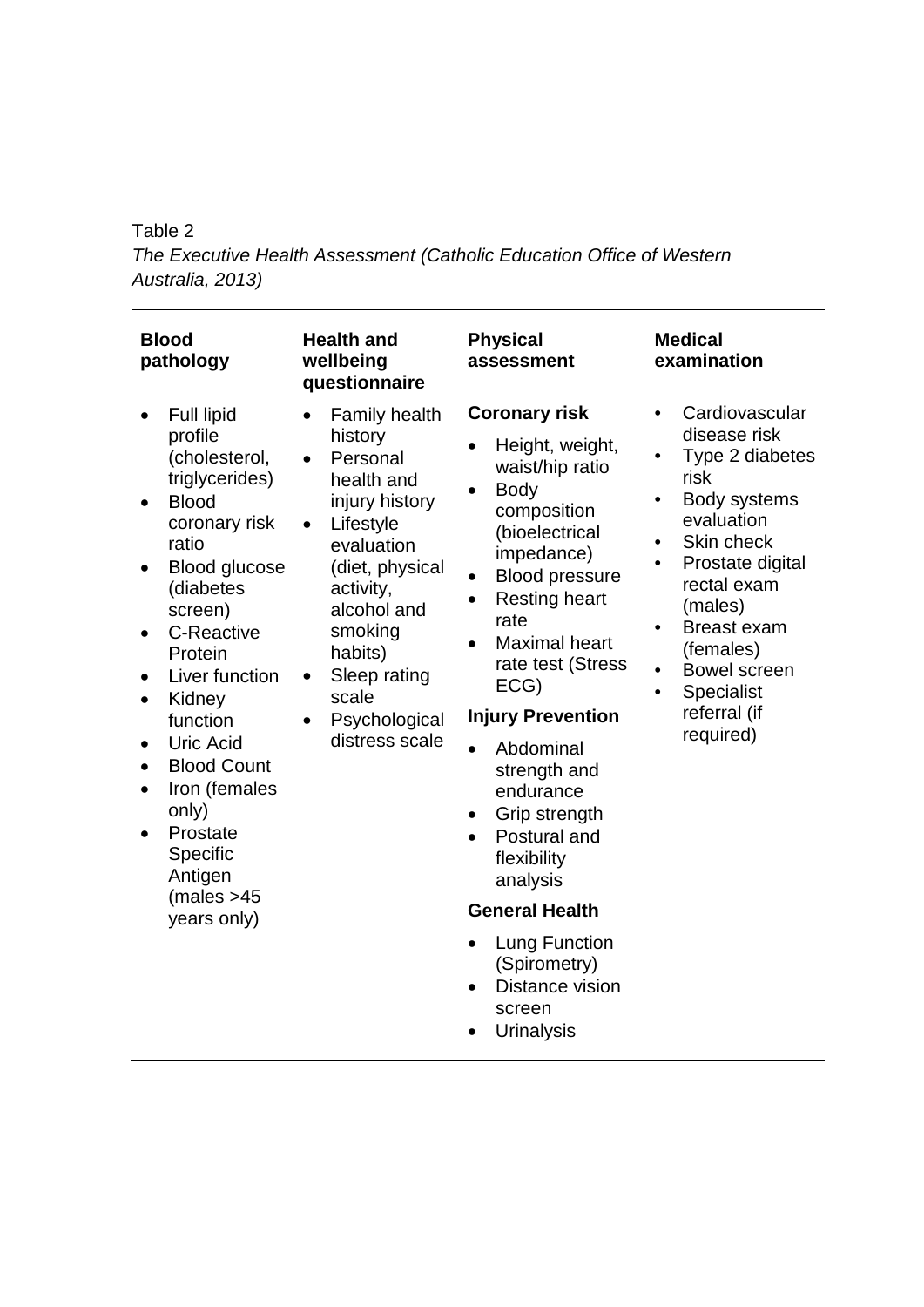Pillar three involved participation in a theoretical program based on the three leadership requirements and five professional practices of the AITSL Australian Professional Standard for Principals (Figure 2). The theoretical program comprised eight days of face-to-face professional learning (Table 3).

#### Table 3

*The Theoretical Program 2013 (Catholic Education Office of Western Australia, 2013)*

| Day          | <b>Month</b> | Topic                                                                                                                                                         |
|--------------|--------------|---------------------------------------------------------------------------------------------------------------------------------------------------------------|
| One          | February     | Program introduction, the AITSL Australia Professional<br>Standard for Principals (Leadership requirements and<br>professional practices) and program pillars |
| Two          | March        | AITSL professional practice:<br>Leading teaching and learning                                                                                                 |
| <b>Three</b> | April        | AITSL professional practice:<br>Developing self and others                                                                                                    |
| Four         | May          | AITSL professional practice:<br>Developing self and others (Principal health and wellbeing)                                                                   |
| Five         | June         | AITSL professional practice:<br>Leading improvement, innovation and change                                                                                    |
| <b>Six</b>   | July         | AITSL professional practice:<br>Leading the management of the school                                                                                          |
| Seven        | August       | AITSL professional practice:<br>Engaging and working with the community                                                                                       |
| Eight        | September    | Group project presentations, program conclusion and<br>graduation                                                                                             |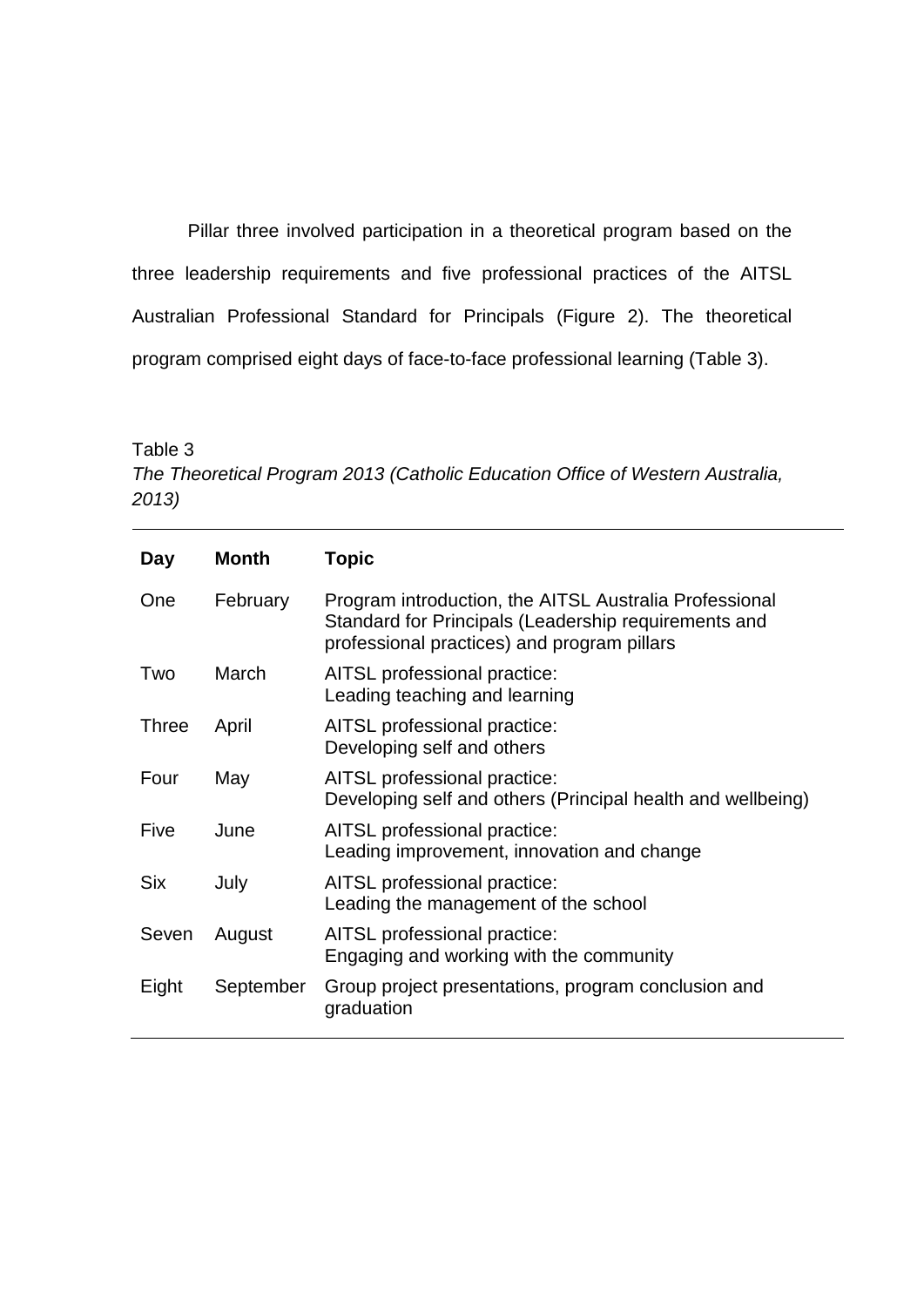This pillar aimed to provide participants with an enhanced understanding of the role of the principal and requisite capabilities expressed through the AITSL Professional Standard for Principals (Catholic Education Office of Western Australia, 2013).

Pillar four required participants to form a cross-sectoral team before working with a partner organisation in a non-educational setting to complete a group project (Catholic Education Office of Western Australia, 2013). Participants were invited to work with senior personnel from their partner organisations over the eight-month duration of the program to scope, conduct and evaluate a project with meaningful outcomes for the organization and themselves. The group project had a threefold purpose. Firstly, it was designed to broaden the network of principals to include colleagues from other systems and sectors and professionals from non-education industries ranging from an international mining company to not for profit organisations. Secondly, and linked to the first purpose, the project was intended to serve as a means through which participants could implement strategies to achieve leadership capability improvement goals generated through their coaching sessions (Pillar one). Finally, it was envisaged that the project would serve as a means through which to apply program theory (Pillar three).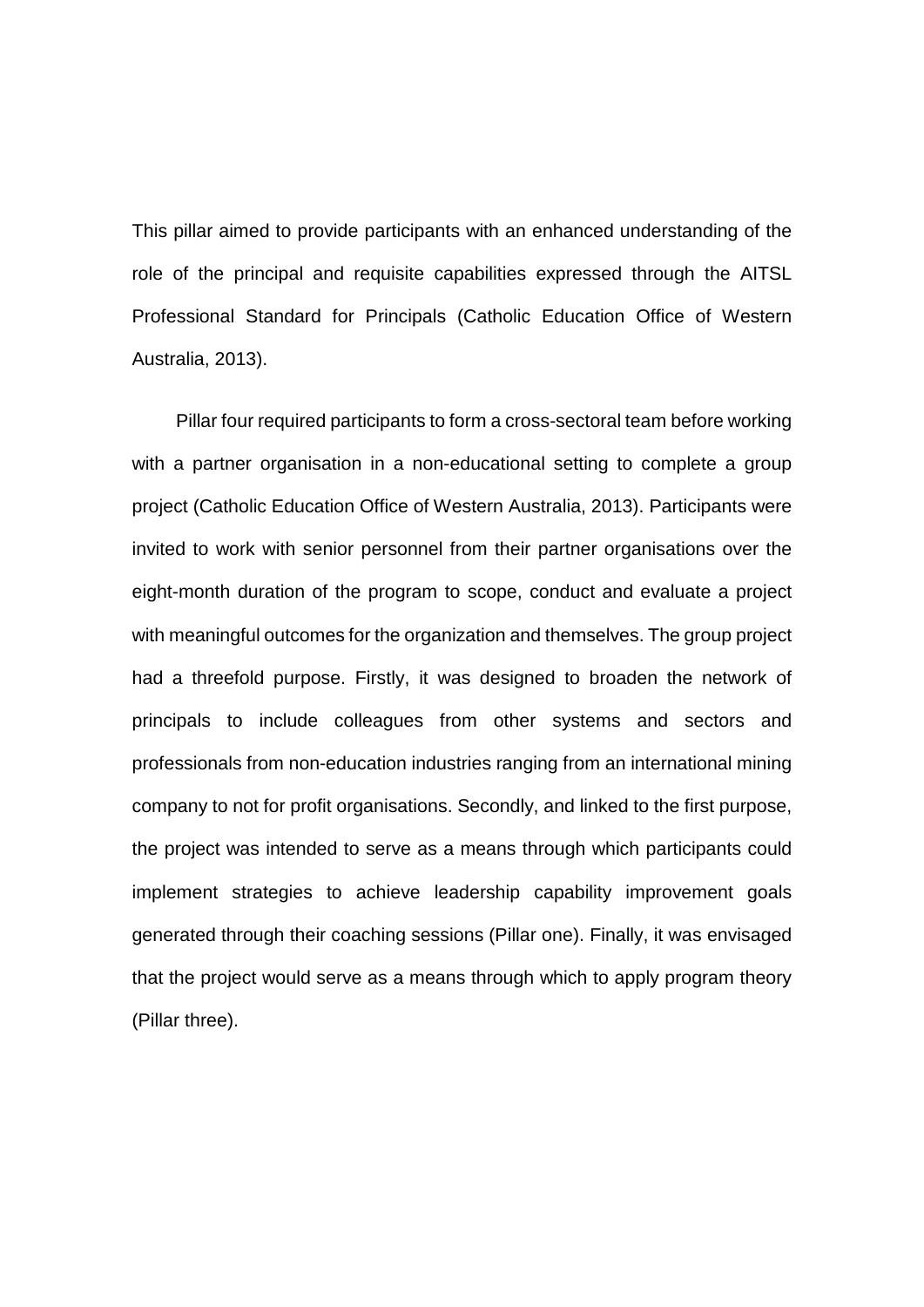#### **Evaluation methodology**

 One AITSL requirement associated with the provision of the grant to fund the pilot was an evaluation of the program by a university partner. The evaluation entailed a qualitative epistemology with a theoretical perspective based on interpretivism (Crotty, 1998). This qualitative approach allowed the researcher to construct meaning and, in turn, tell the story of the lived experience of the participants through an empathic representation of their situated view of the real world (Lincoln and Guba, 1985, Crotty, 1998). The evaluation methodology involved the analysis of transcribed semi-structured interviews, field notes, focus groups and survey data. Six participants were interviewed individually at the commencement of the program and again at its conclusion. At each of these points, a focus group comprised of six additional participants were used to verify and triangulate themes emerging from the semi-structured individual interviews. When recruiting participants for the semi-structured interviews and focus groups, purposive sampling (*N* =12) was employed. For the semi-structured interviews, two female principals (one Catholic and one Department of Education principal) were selected along with one primary and one secondary principal from the Western Australian Catholic system and one primary and one secondary principal from the Department of Education. The focus group comprised both Department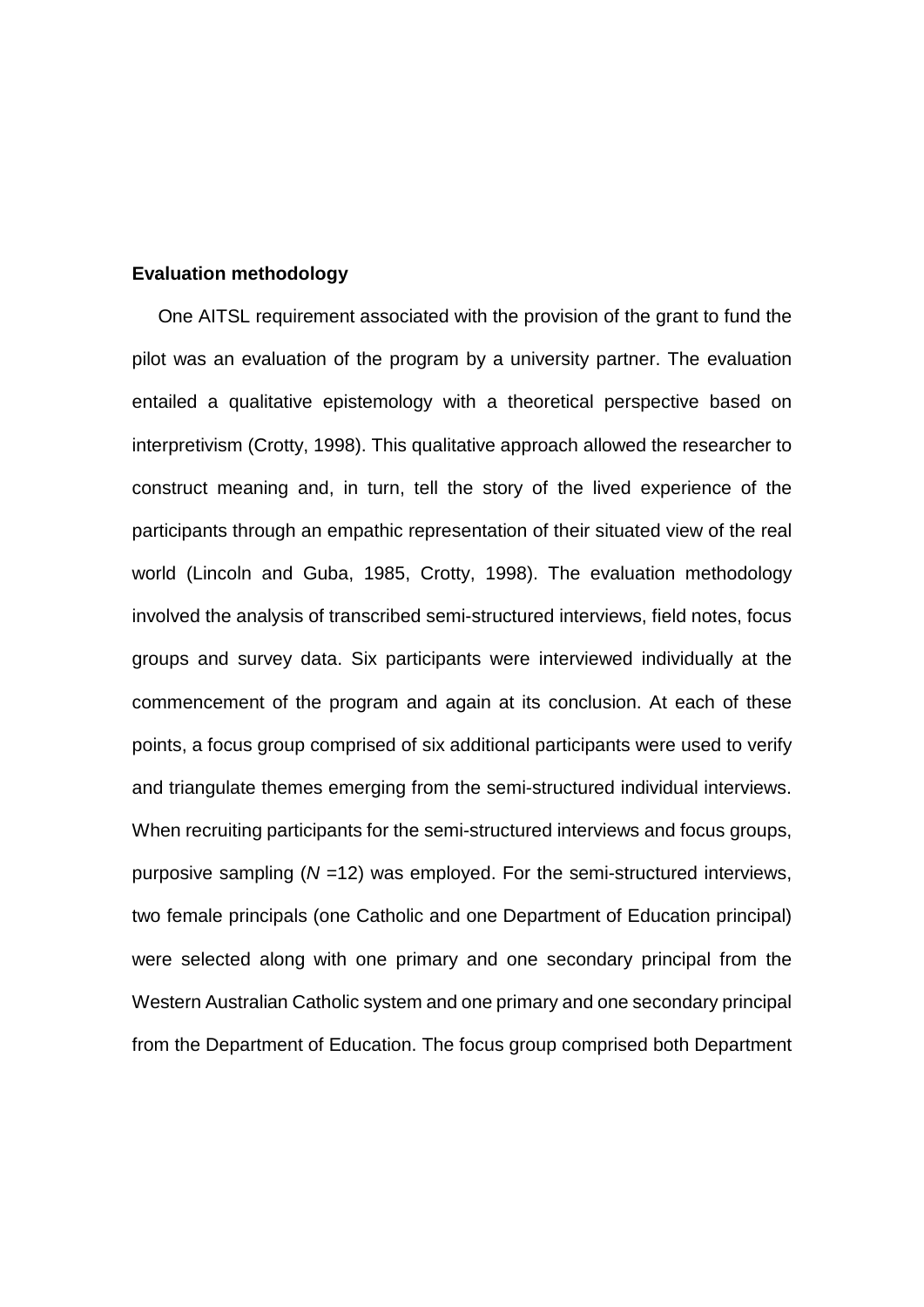of Education principals and Catholic school principals. Given the small number of participants, it is not suggested that findings from the study are generalisable. Rather, the evaluation was undertaken to attain participant insights with regard to program effectiveness and suggestions for the refinement of the program for the benefit of future cohorts.

There is no doubt that program evaluation is as equally challenging as program design (Coldwell and Simkins, 2010; Holton, 1996; Kirpatrick 1998; Leithwood and Levine; 2005) however due to the limited space of this article the authors are unable to address philosophical merits of various evaluation models. Suffice to say the methodology above sought to represent answers to essential questions posed by Kirpatrick's four stage level model. Did participants find the professional development engaging and relevant? To what degree did participants acquire intended knowledge, skills, attitude, confidence and commitment (or in this case renewed enthusiasm). Was there potential for changed behaviour? Were targeted outcomes achieved? These questions are synthesised in three major research questions below:

# **Research Questions**

1. How might the design of a multi-dimensional professional development program for experienced principals sustain their motivation in the role.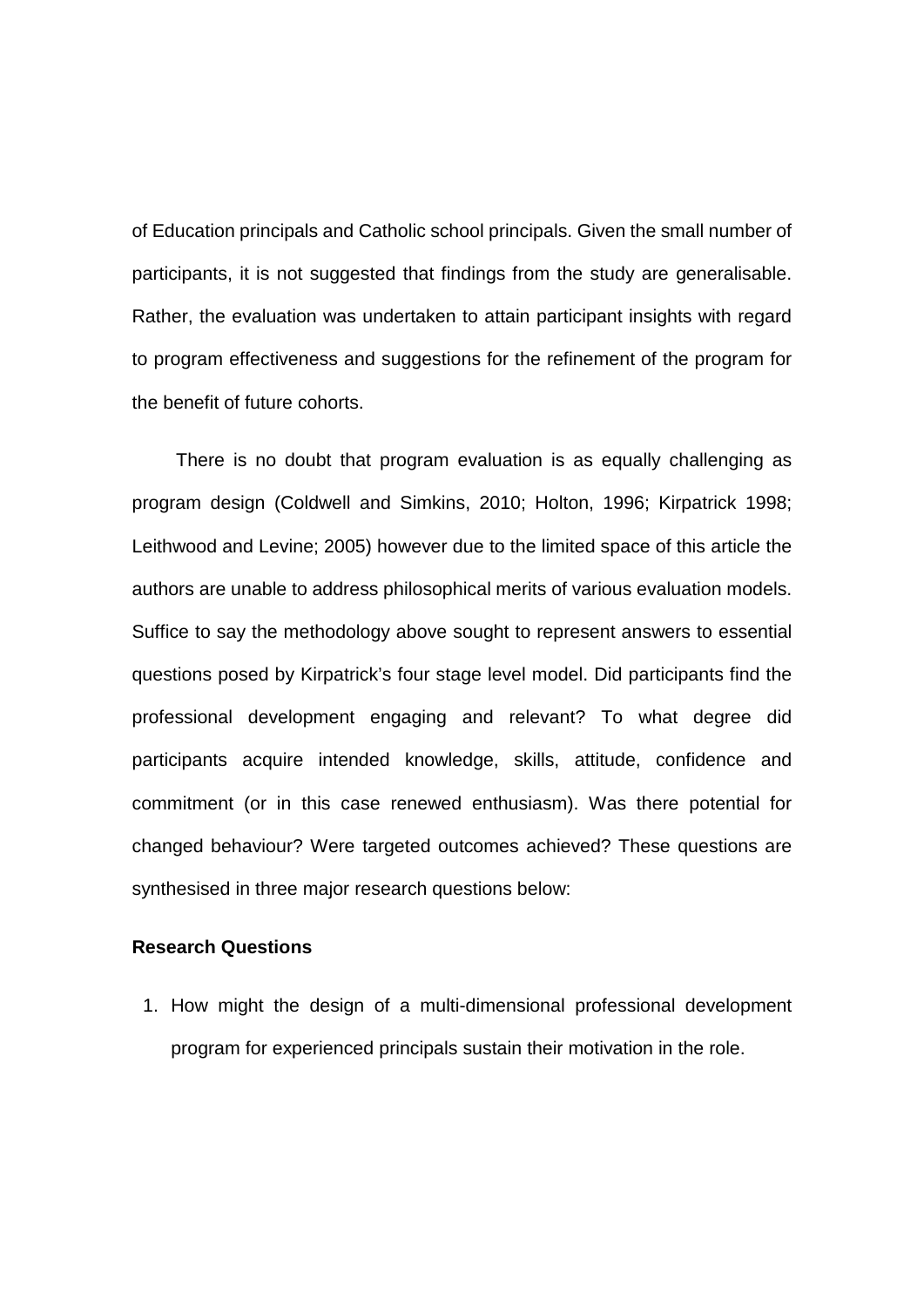- 2. What was the cohort's response to the program pilot and what might be learnt to improve future iterations of the program? Importantly which elements of the program did participants report as most or least effective?
- 3. Were there contextual variables that impacted on participants related to the degree of reported satisfaction with various components of the program?

Semi-structured interview questions posed after the first day of the program were designed to ascertain participant reasons for undertaking the course and expectations regarding the upcoming experience. At the program's conclusion, participants were interviewed to ascertain their level of satisfaction with regard to the experience of the four program pillars and the potential of each to enhance leadership capabilities and health and wellbeing outcomes. Results of likert-type surveys conducted at the conclusion of each face-to-face workshop associated with pillar three (the theoretical program addressing the professional practices of the AITSL Standard for Principals) were used as descriptive statistics to gauge participant satisfaction with regard to content and delivery across a variety of facilitators. Additionally, open-ended survey responses were attained and contributed to the evaluation process. The program designer also conducted a midpoint likert-type survey of the program. The evaluator was able to attend and observe all but one of the eight days associated with the program's theoretical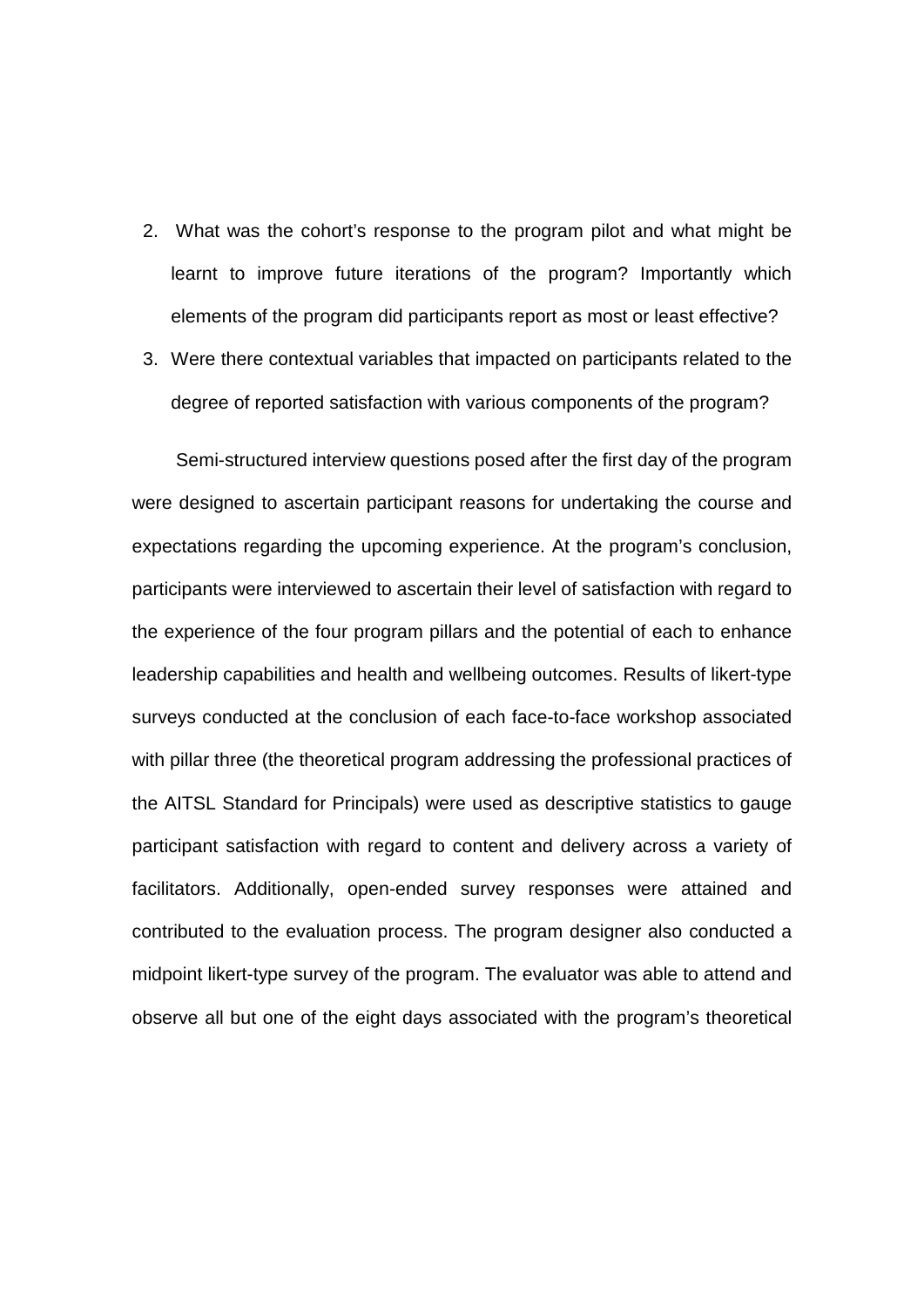pillar, effectively embedded in the program and able to take extensive field notes as well as engage in ongoing reflective discussions with the designer at the end of each day.

#### **Results**

#### **Theoretical program: Professional practices AITSL Standard for Principals**

Participants commented post Day 1 that the relatively new Australian Professional Standard for Principals was yet to receive significant attention in terms of professional learning provided by their systems. Participants were therefore keen to have the time and opportunity provided by this program pillar to 'unpack' the standard over days 2-7 of the program given its relevance to them as a measure of their professional capability.

#### **Day two: Leading Teaching and Learning**

This session was dedicated to investigating the AITSL professional practice: 'Leading teaching and learning.' The input was facilitated by the recentlyappointed Executive Director of CEWA. One participant commented:

Being tasked with developing an observation tool and having to visit classrooms to observe our teachers was an inspired decision. The energy in the room when we were discussing our designs was palpable.

All participants ( $N = 20$ ) agreed or strongly agreed with the statement: "I have benefited from the theory presented in this workshop and have applied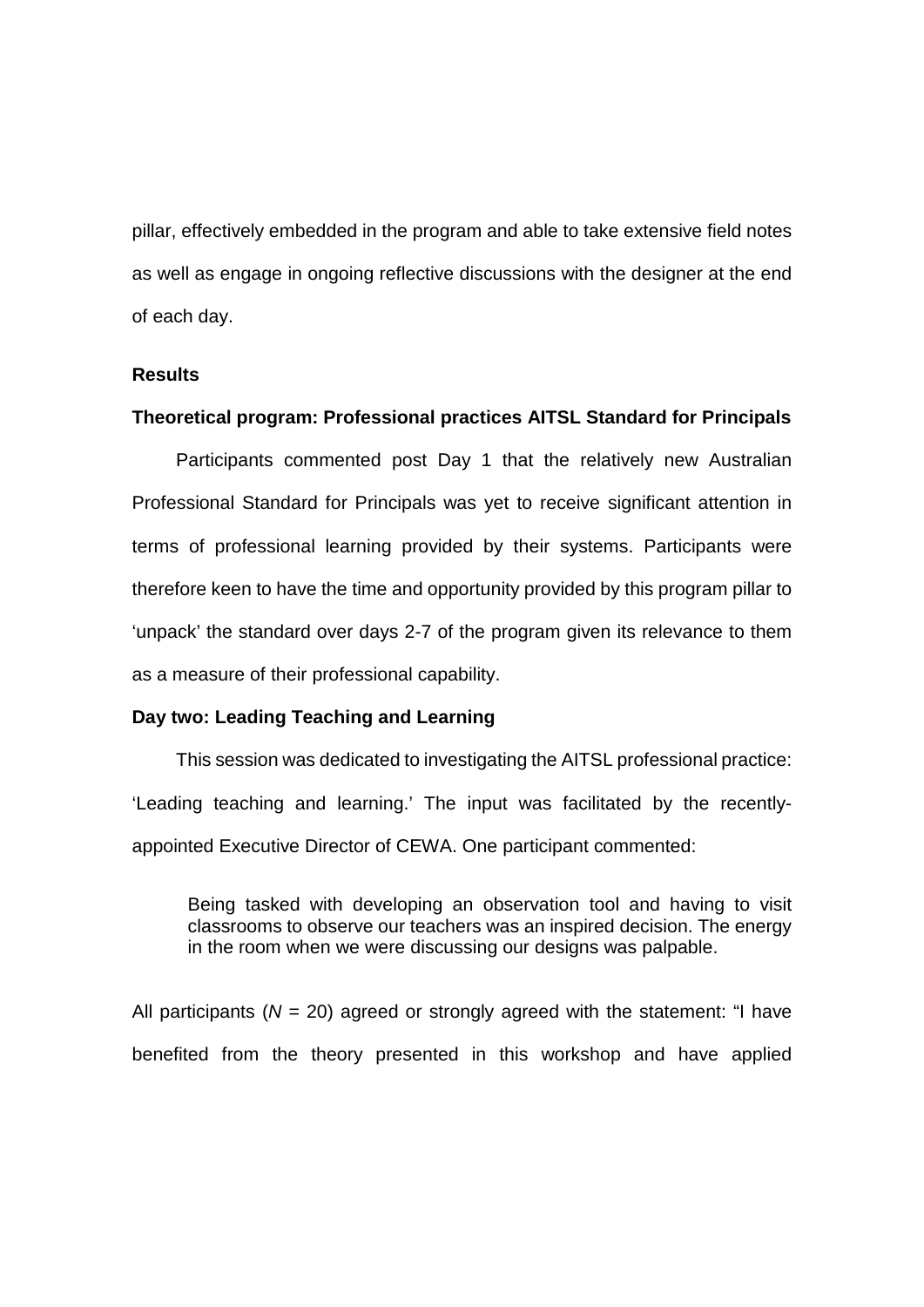associated practical tools when leading at my school".

#### **Day three: Developing self and others**

This day focused on six aspects of the AITSL professional practice: 'Developing self and others'. These aspects included: organisational development and alignment; motivation and engagement of staff; creating a positive working environment; leadership with emotional intelligence; personality and development; and coaching, mentoring and delegation. The facilitator was a former presenter in several Master of Business Administration programs offered by local, national and international universities. Consequently, the examples and case studies used throughout this day reflected corporate contexts. One participant noted: "Something is being lost in translation here". Another principal suggested:

Much of the content for this workshop was very base-line/low-level considering my depth of experience as a principal. I have attended many workshops on EQ and have completed the Myers Briggs Type Indicator four times over the course of my career. It would have been great to then ask the group to apply the case study/theoretical learnings to the school context. In other words, make it contextual.

Slightly less than half of the participants  $(N = 9)$  agreed or strongly agreed that they benefited from the theory presented throughout this day.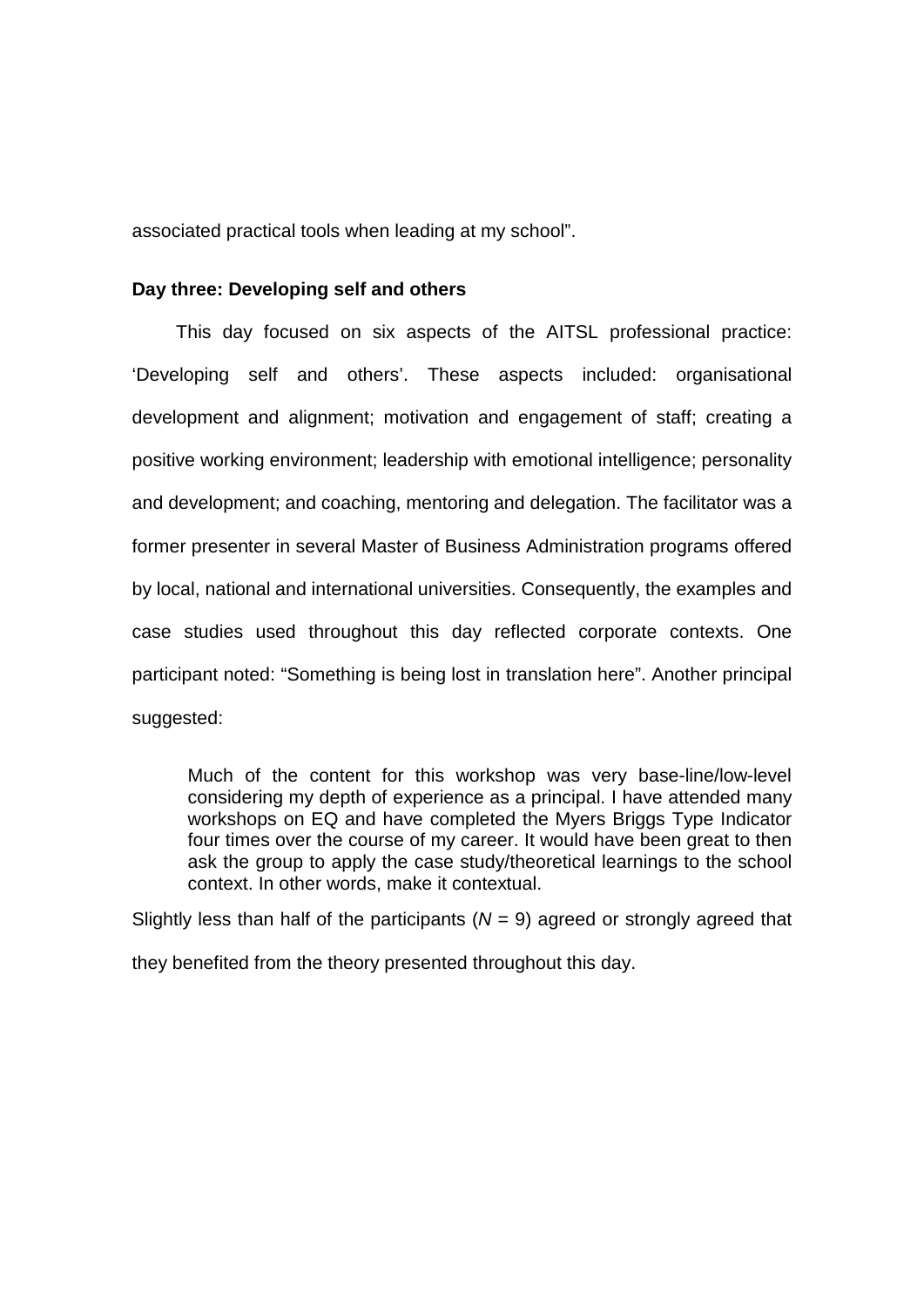# **Day four: Developing self and others (Principal health and wellbeing)**

This day continued unpacking the AITSL professional practice: *Developing self and others*, primarily with regard to aspects of principal health and wellbeing. The content associated with this day was well received by all participants. Workshop content related directly to the risk factors collectively identified through participant executive health assessments. The following topics were addressed throughout the day:

- How to interpret cholesterol levels indicated in health and wellbeing reports.
- The capacity of diet and exercise to reduce 'bad' cholesterol.
- Maintaining peak performance under stress.
- Coping with anxiety and worry.

The content facilitated on this day provided participants with deep insight into self, self-care and the important concept that 'we cannot care for others if we do not care for ourselves first.'

#### **Day five: Leading improvement, innovation and change**

This component was based on four aspects associated with the AITSL professional practice: models of change; innovation and continuous improvement; processes and tools for change management; and managing resistance to change. Less than half of the participants (*N* = 9) agreed or strongly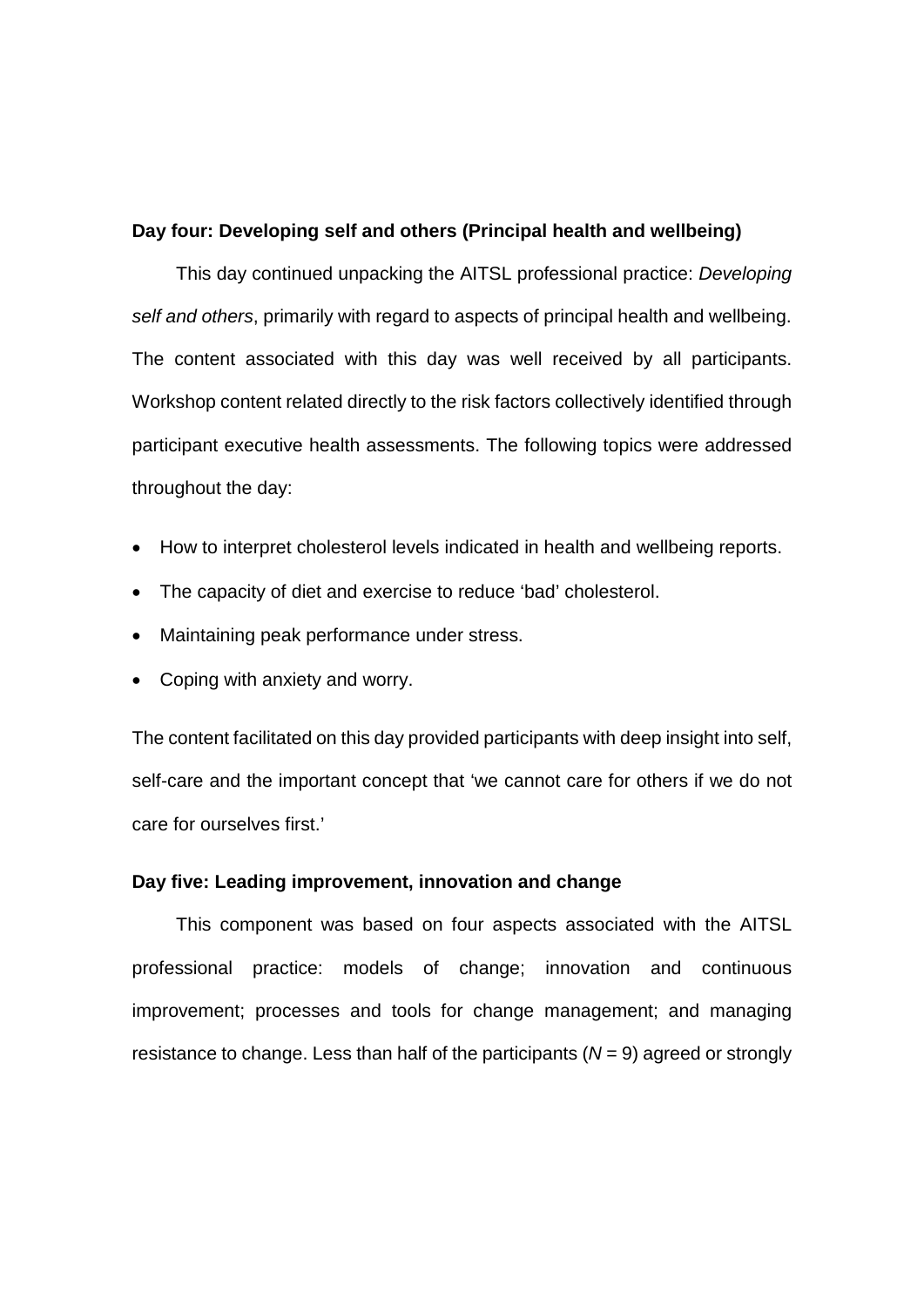agreed that they had benefited from the theory presented on this day. Further, (*N* = 8) participants recorded 'neutral' responses. Participant responses were largely the result of facilitator use of non-educational examples and case studies as well as his failure to leverage the collective experiences of the group.

#### **Day six: Leading the management of the school**

This day examined three aspects associated with the AITSL professional practice: 'Leading the management of the school': defining vision, establishing and managing strategic priorities and managing performance and difficult behavior. More than two-thirds of participants (*N* = 15) agreed or strongly agreed that they had benefited from the theory presented in this workshop. These participants acknowledged the facilitator's efforts to draw upon their experiences and make links between concepts presented and the unique contexts of their schools.

#### **Day seven: Engaging and working with the community**

The final day associated with the program's theoretical pillar broadly examined the AITSL professional practice: 'Engaging and working with the community.' As reflected previously, for many participants, this day 'missed the mark' and was characterized by an over-focus on corporate community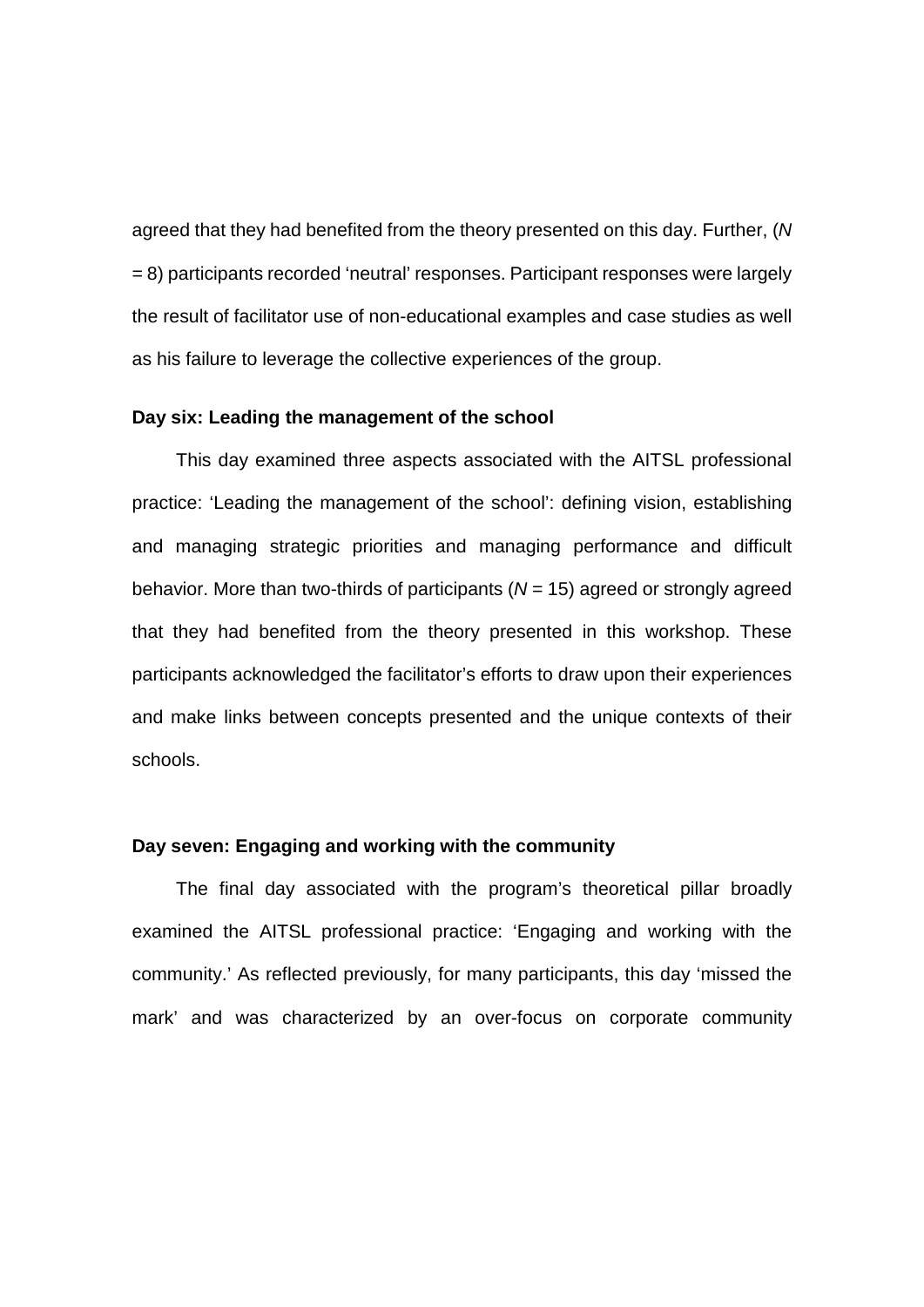engagement and inability of the facilitator to make contextual links to the audience. One participant commented:

I've been exposed to a great deal of professional learning over the duration of my career and this topic has been covered extensively. The day certainly reinforced understandings, but did I come away enlightened? No, probably not. There is a need to assess the prior learning of the group before embarking on such a topic.

Statistically, less than half of the participants  $(N = 9)$  agreed or strongly agreed that this aspect of the program's theoretical pillar had benefited their learning. A further  $(N = 8)$  provided a neutral response to this survey question. Again, qualitative responses indicated that participant dissatisfaction was related to the corporate background of the facilitator and an inability to make contextual links with the audience.

#### **360-Degree Review and Executive Coaching**

Post Day one, participants indicated that the ILMP and executive coaching sessions had the potential to provide accurate feedback with regard to leadership strengths and weaknesses and enhance their leadership capabilities. Notably, participants were impressed by the 'holistic' nature of the ILMP, and expressed gratitude that feedback provided by the tool would occur outside of a performance management context.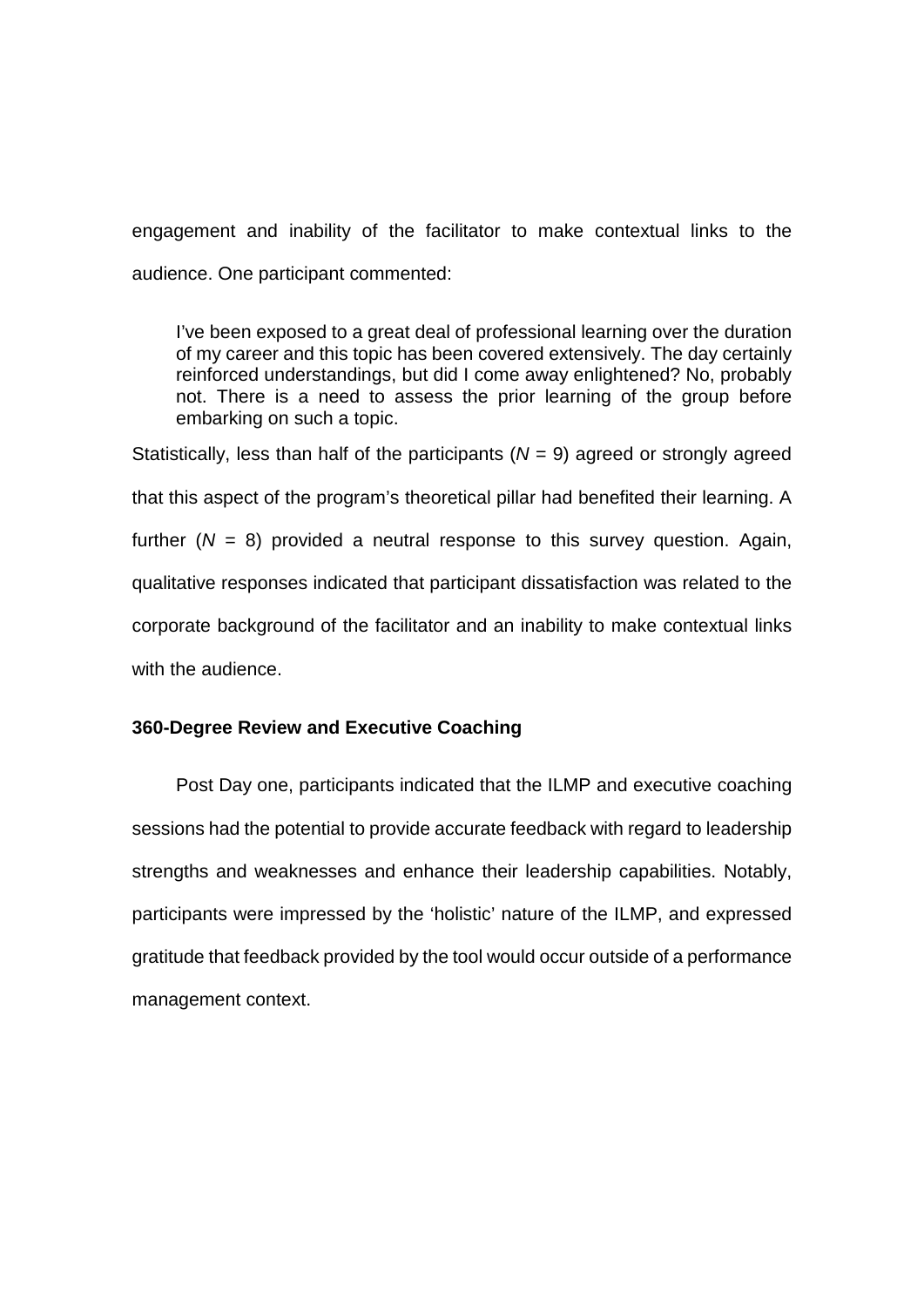By mid-program the majority of participants (17 out of 20) agreed or strongly agreed that the ILMP 360-degree data "accurately identified their leadership strengths and weaknesses." Likewise, the majority of participants (*N* = 16) agreed or strongly agreed that their executive coaching sessions were effective means through which to enhance their leadership strengths and minimise weaknesses identified through the ILMP. Participants indicated that this program pillar was valued because it provided highly personalised learning. However, several participants commented negatively on the travel time associated with attending coaching sessions.

At the completion of the whole program The ILMP 360-degree data and executive coaching sessions were deemed by participants to be highly effective in identifying leadership strengths and weaknesses and enhancing leadership capabilities. A number of participants who had no prior experience of coaching commented that this program pillar was a key attraction for them. One participant reflected:

This is my fourth appointment, I have been a principal for twenty-five years, but I want to get better. Other peers have spoken about coaching positively, so I felt this was my opportunity and it has proven very valuable.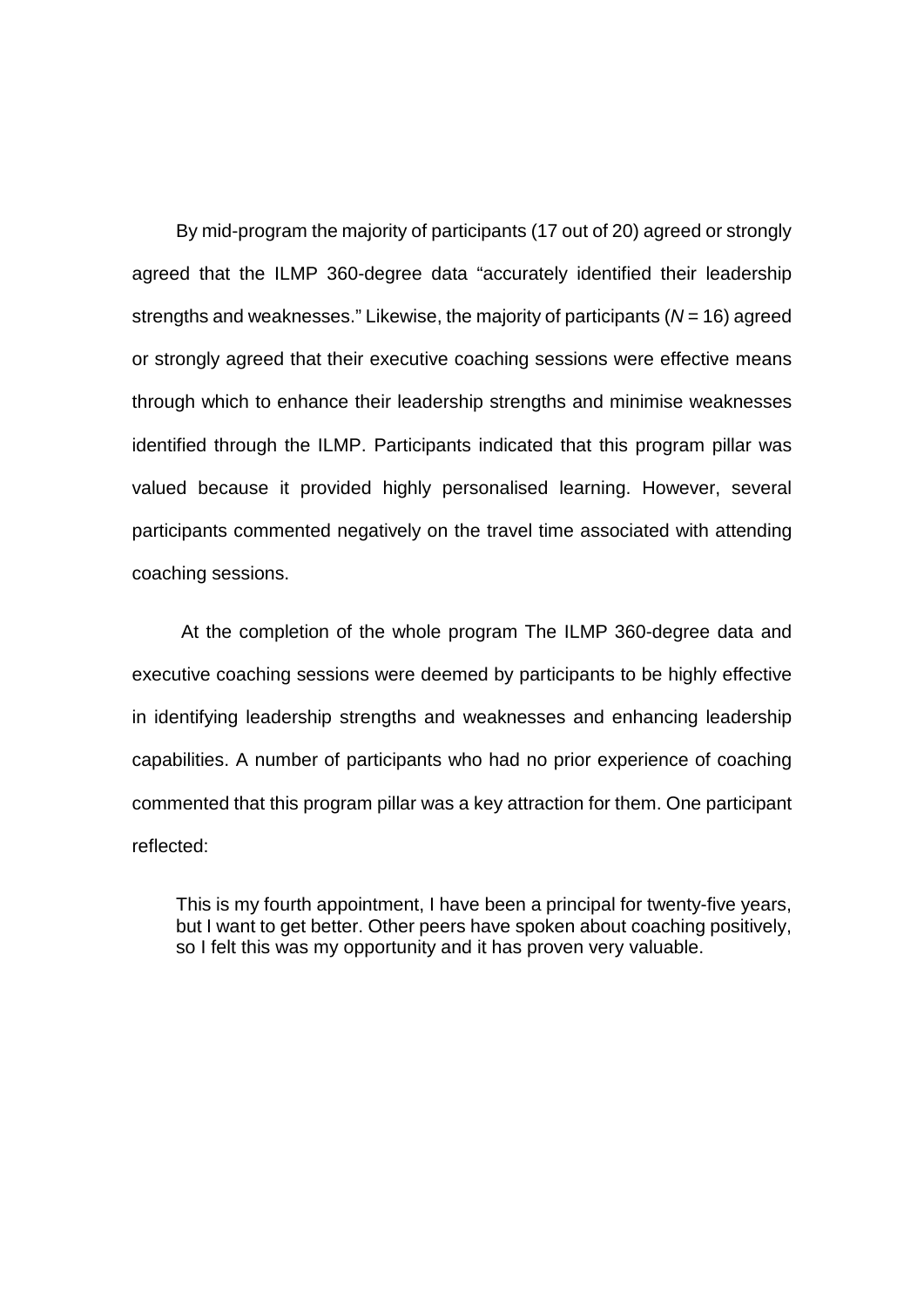However, despite widespread positive feedback regarding ILMP data and executive coaching, some re-iterated concerns regarding the need to travel from their schools to the coaching provider.

#### **Group project (non-school setting)**

Initially, Post Day 1, participants expressed "challenge, but excitement" at the prospect of working within a cross-sectoral group to undertake a project in a corporate setting. At the conclusion of the program's first day, several participants were unclear regarding the design of the project, but remained optimistic concerning its capacity to develop their leadership capabilities. Additionally, a minority of participants expressed concern with regard to the time demands associated with this program pillar. One principal commented that, on the surface, the eight-day program over a year was "doable", but the meetings and tasks in between program days loomed as a challenge that was "greater than initially anticipated."

Whilst initial feedback regarding this pillar was positive and many participants expressed excitement at the prospect of participating in a group project in a non-educational setting, by the program's mid-point, participants considered this aspect of the program unappealing. A minority of participants (*N*  $= 4$ ) agreed or strongly agreed that their leadership capabilities were being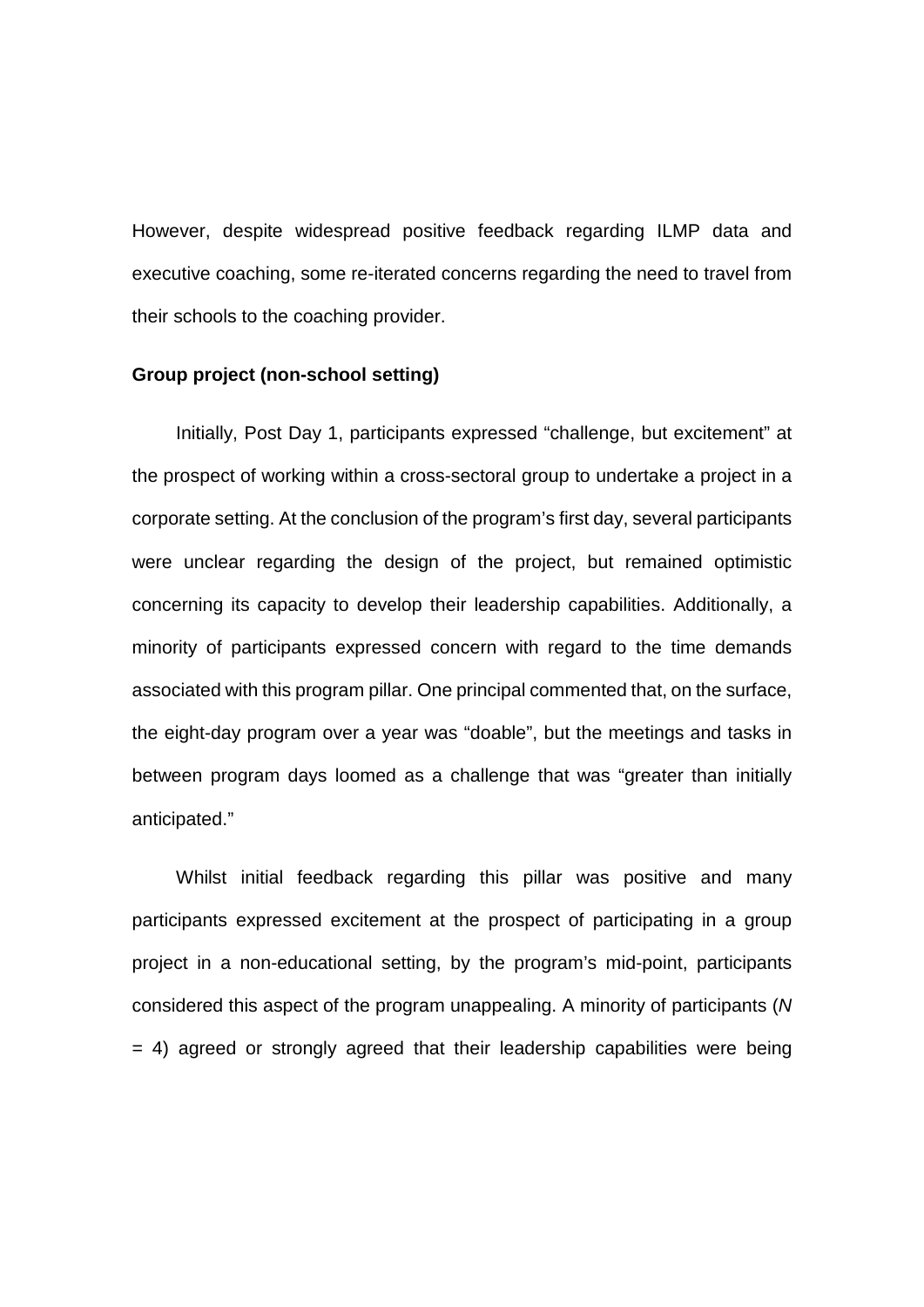enhanced as a result of participation in the project. A further (*N* = 5) of participants provided a neutral response to this survey statement and (*N* = 11) disagreed or strongly disagreed. Of greater concern were participant responses to the survey question asking principals to indicate whether or not they were able to apply learning from the project in their school settings. Only (*N* = 2) of participants agreed or strongly agreed with the survey statement whilst (*N* = 5) indicated a neutral response and (*N* = 13) disagreed or strongly disagreed. Initial perceptions regarding the potential for the mastery project to erode precious, limited time available to the principal were being confirmed.

 By the end of the program there was broad agreement that the group project was collegially beneficial in that it assisted the establishment of links between principals from different systems. However, a number of strong criticisms were directed toward this program pillar. The 'time-hungry' nature of the project became a major problem for many participants. In some groups, there existed a lack of clarity with regard to purpose and scope of the project as well as poor support from some project facilitators assigned by corporate partners. Participants noted that it was difficult to transfer observations regarding leadership capability and culture from corporate to school environments. Finally,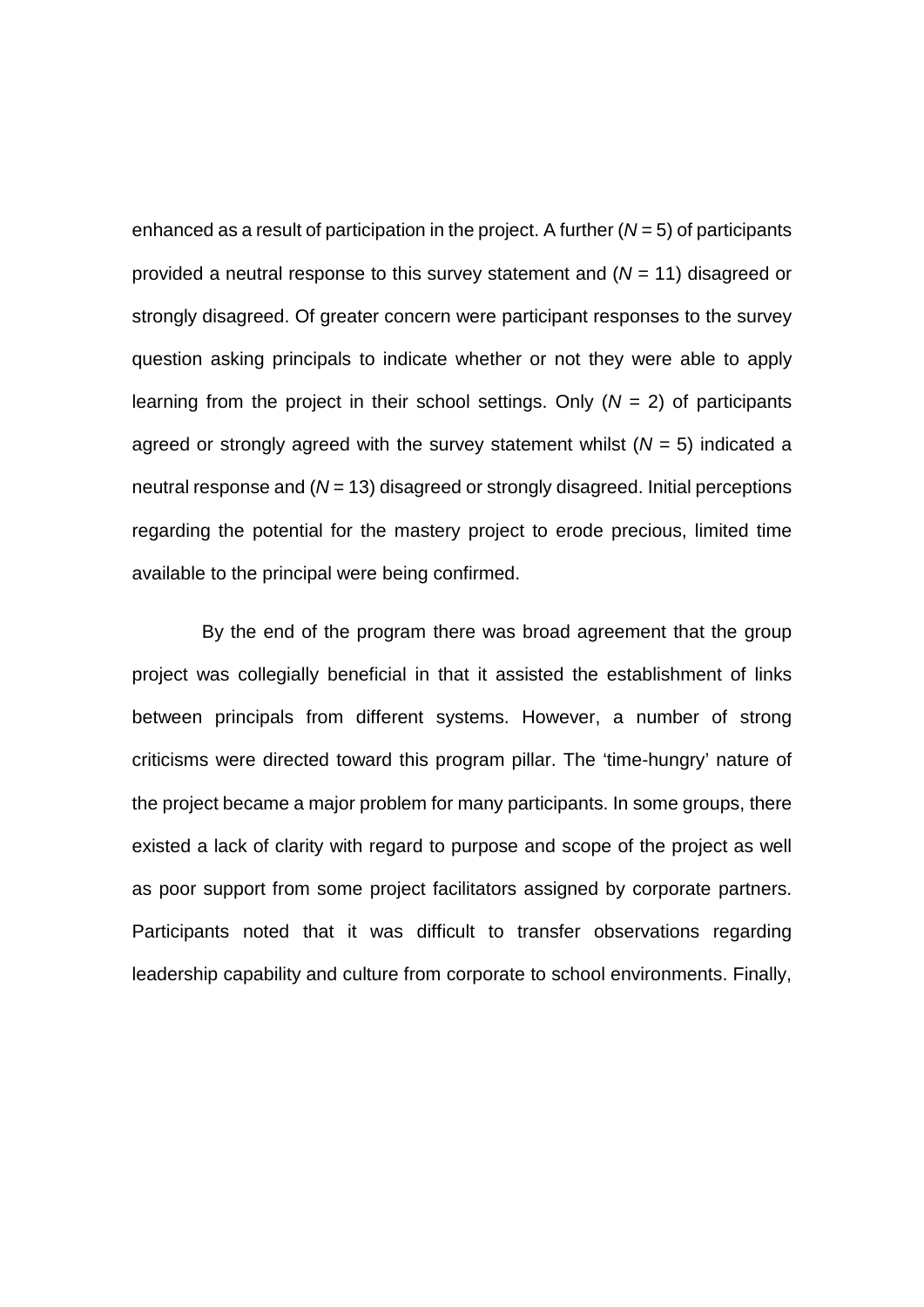there existed a perceived disconnect between the project and enhancement of participant 'educational' leadership capability.

# **Executive health assessment and health and wellbeing consultations**

Participants overwhelmingly endorsed this pillar as the program's most attractive feature. Notably, all participants identified this pillar as the primary reason driving their decision to apply. Participants unanimously identified role intensity as a root cause of role stress and discussed its potential to adversely impact health and wellbeing:

There is a lot you do as principal (heavy pause and silence), a lot you carry. It is a huge job, a huge job...the issues that people have...you wear these things. I also think working sixteen hours a day has got to stop, I cannot keep doing that, it's ridiculous. I am hoping this course will help me to work smarter.

Another 'four school' veteran principal commented:

Health and wellbeing was a major attraction because I am still recovering from a battering at my last school. There is also this internal struggle with the loneliness of the role … you are isolated. I need to re-energize and I saw this program as an 'ally', especially through the health and wellbeing pillar and coaching.

The perceptions reported above represented the majority of the initial commentary.

By the midpoint of the program all but one participant (*N* = 19) agreed or

strongly agreed that the executive health assessment and subsequent report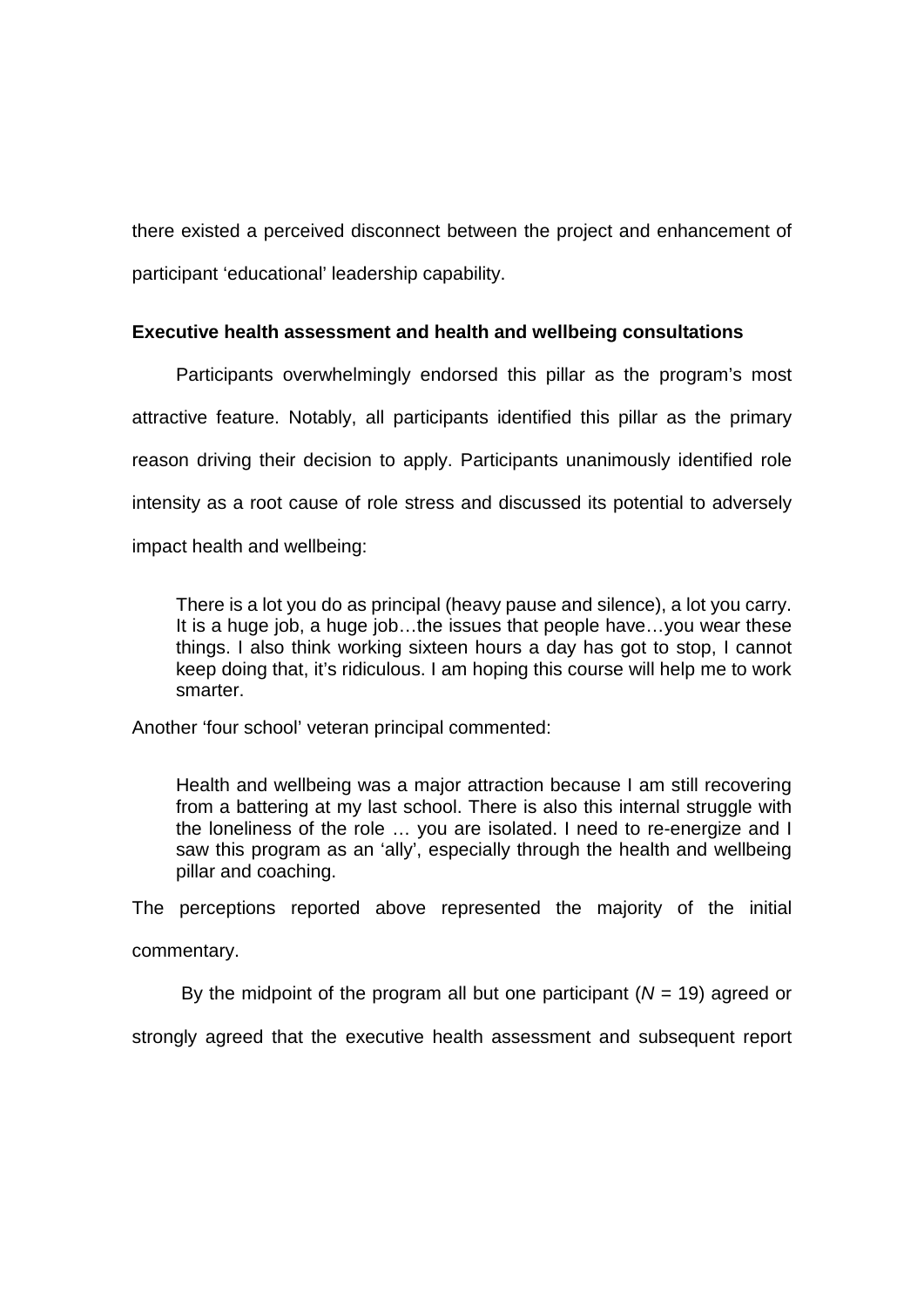enabled them to identify health and wellbeing concerns and initiate a remediation process. However, nearly one third of the cohort (*N* = 6) indicated that they had not utilized their allotted health and wellbeing consultations. Again, transit time to and from the health provider to participate in consultations with an exercise physiologist was identified as an engagement barrier.

By the end of the program the majority of participants acknowledged that this program pillar assisted them to accurately identify optimal aspects of their health and wellbeing as well as those requiring intervention. Further, participants reiterated that the executive health assessment provided the 'wake-up call' they needed to proactively address health and wellbeing concerns. The composite report (summary provided in Table 4) produced by the program partner engaged to deliver this pillar concluded: "Due to the presence of multiple risk factors including elevated blood pressure, cholesterol, obesity and consumption of alcohol beyond the recommended daily maximum, the typical experienced principal has an increased risk of developing Type 2 diabetes and cardiovascular disease in the future" (Health on the Move, 2013). Despite this dire conclusion, the majority of participants did not expend their allotment of health and wellbeing consultations. It was evident that the ambitious nature of the overall program resulted in participants struggling to avail themselves of all the coaching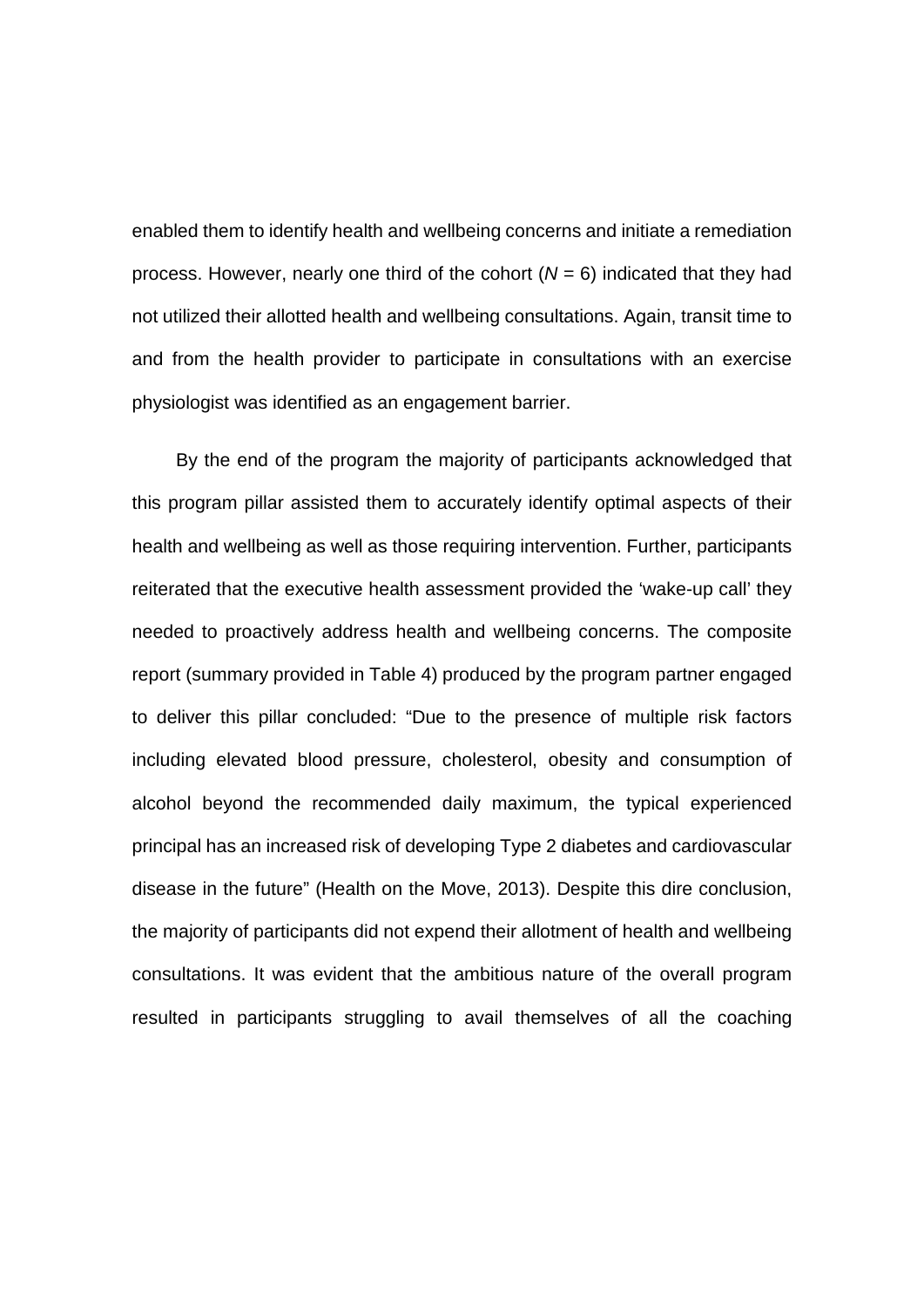opportunities afforded to them, not because of a lack of desire, but simply due to time constraints. In some rare cases, individual participant's health reports were sound. In these instances, there existed little motivation to engage with personalised consultations.

Table 4

*Composite Health and Wellbeing Risk Factors for the 2013 Cohort of the Experienced Principals Program (Health on the Move, 2013)*

| <b>Risk factor</b>            | <b>Participants</b> | AIHW* |
|-------------------------------|---------------------|-------|
| Elevated blood pressure       | 67%                 | 32%   |
| Elevated blood sugar          | 30%                 | 16%   |
| <b>Elevated stress levels</b> | 10%                 | 11%   |
| Elevated cholesterol          | 70%                 | 36%   |
| Daily smokers                 | 10%                 | 16%   |
| Excessive alcohol consumption | 53%                 | 20%   |
| Poor cardiovascular fitness   | 19%                 | 34%   |
| Overweight or obese           | 90%                 | 63%   |

# **Injury Risk Factors**

Poor abdominal strength 36%

Poor range of motion 38%

Poor flexibility 66%

Poor grip strength 24%

\*Australian Institute for Health and Wellbeing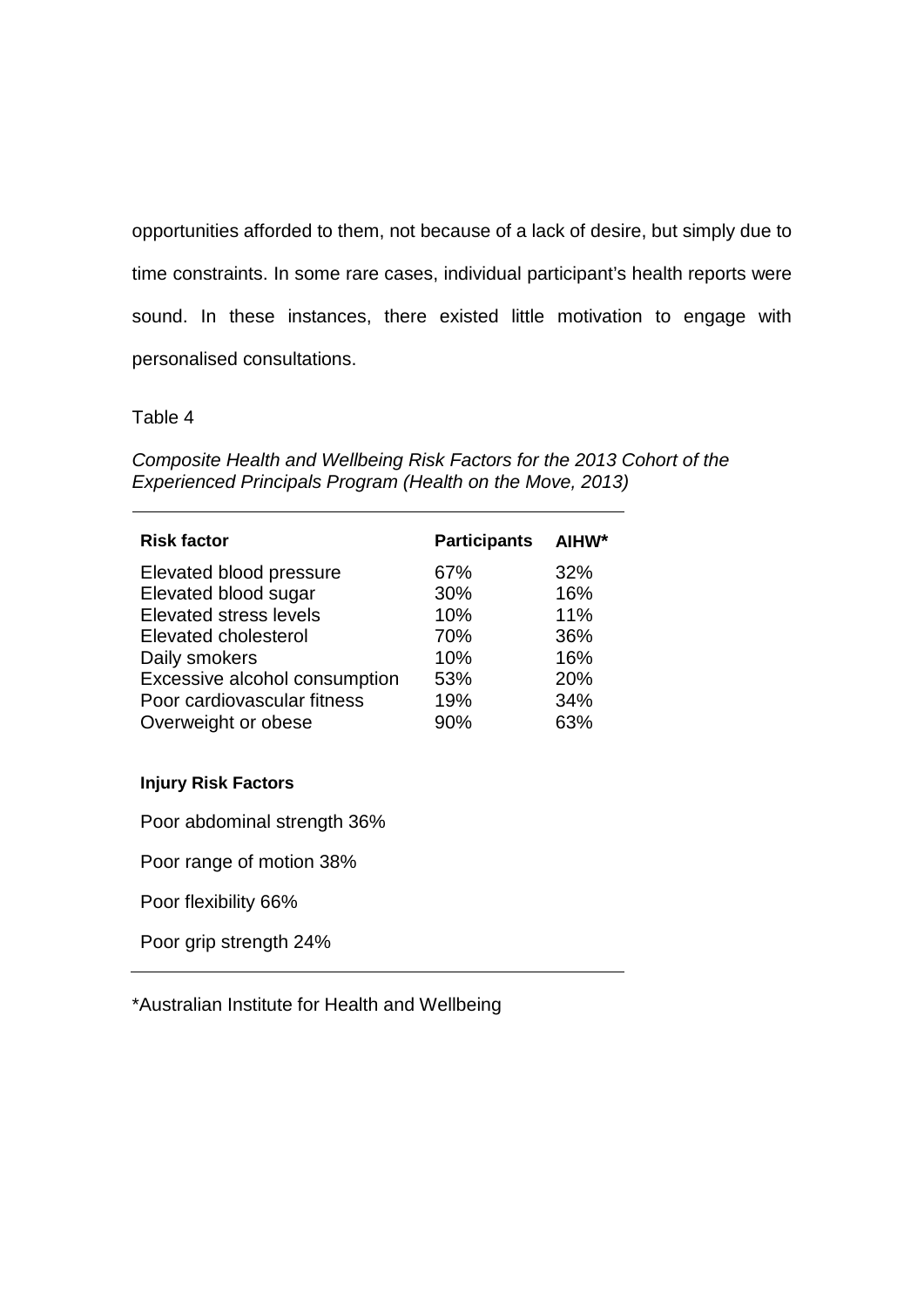#### **Discussion and recommendations for program redesign**

The first research question in this investigation sought to determine how the design of a multi-dimensional professional development program for experienced principals might sustain their motivation in the role. A concluding comment from one principal was indicative of many: "The planning team have done a brilliant job with the pilot and I would encourage all principals to engage with the program and help it to be massaged into a package that experienced principals are fighting to get into." The research is undeniable; there is a significant need for professional learning that targets this unique group of individuals. Principals in this study supported that view conclusively and although they felt enthused by the holistic nature of the program the researchers were able to ascertain which elements were favoured over others and what contextual factors influenced this feedback, thus providing answers to the second and third research questions.

The participants in the current study confirmed the value of the ILMP 360 degree feedback linked with executive coaching (common features of other similar programs reviewed). Specifically,  $(N = 16)$  of participants agreed or strongly agreed that coaching sessions were an effective vehicle through which to enhance their leadership strengths and minimise weaknesses identified by ILMP 360-degree data. O'Mahoney and Barnett (2008) reported increased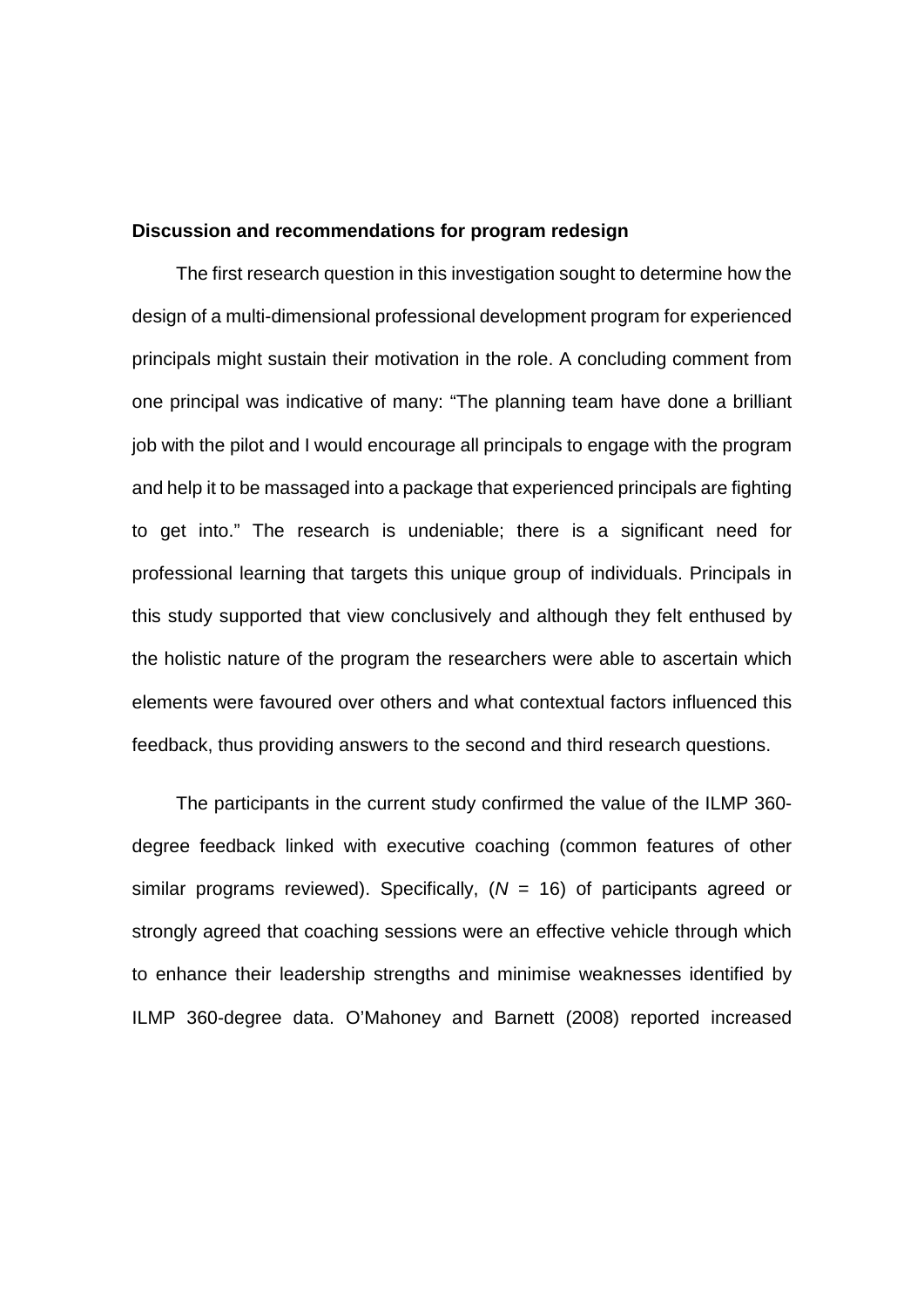legitimacy of the coaching experience when experienced principals were paired with a coach who had previously experienced the role. This finding was not confirmed by the current study. Rather, specialist executive coaches with strong coaching credentials and considerable experience in corporate settings proved a valuable asset for the majority of participants. The current study determined that many participants derived great value from a coaching relationship that moved 'off script' from a skills-oriented discussion based on the ILMP data, to more personal issues especially the role's adverse impact on health and wellbeing. This finding is supported by Megginson and Clutterbuck (2009) who argue that coaches who rely on mechanistic models miss "critical clues to the client context" (p.3). Allowing for greater flexibility especially when working with experienced principals as the coachee proved successful.

 Participants concluded that the executive coaching aspect of the program, characterised by engagement of trained coaches external to CEWA, was an effective method through which to augment their leadership capabilities. In part, this sentiment was related to the unique nature of the opportunity for Experienced Principals Program participants, a conclusion reflected in the findings of Schalk and Landetta (2016) who asserted that external coaching was beneficial for leaders from organisations where the prevailing culture did not promote such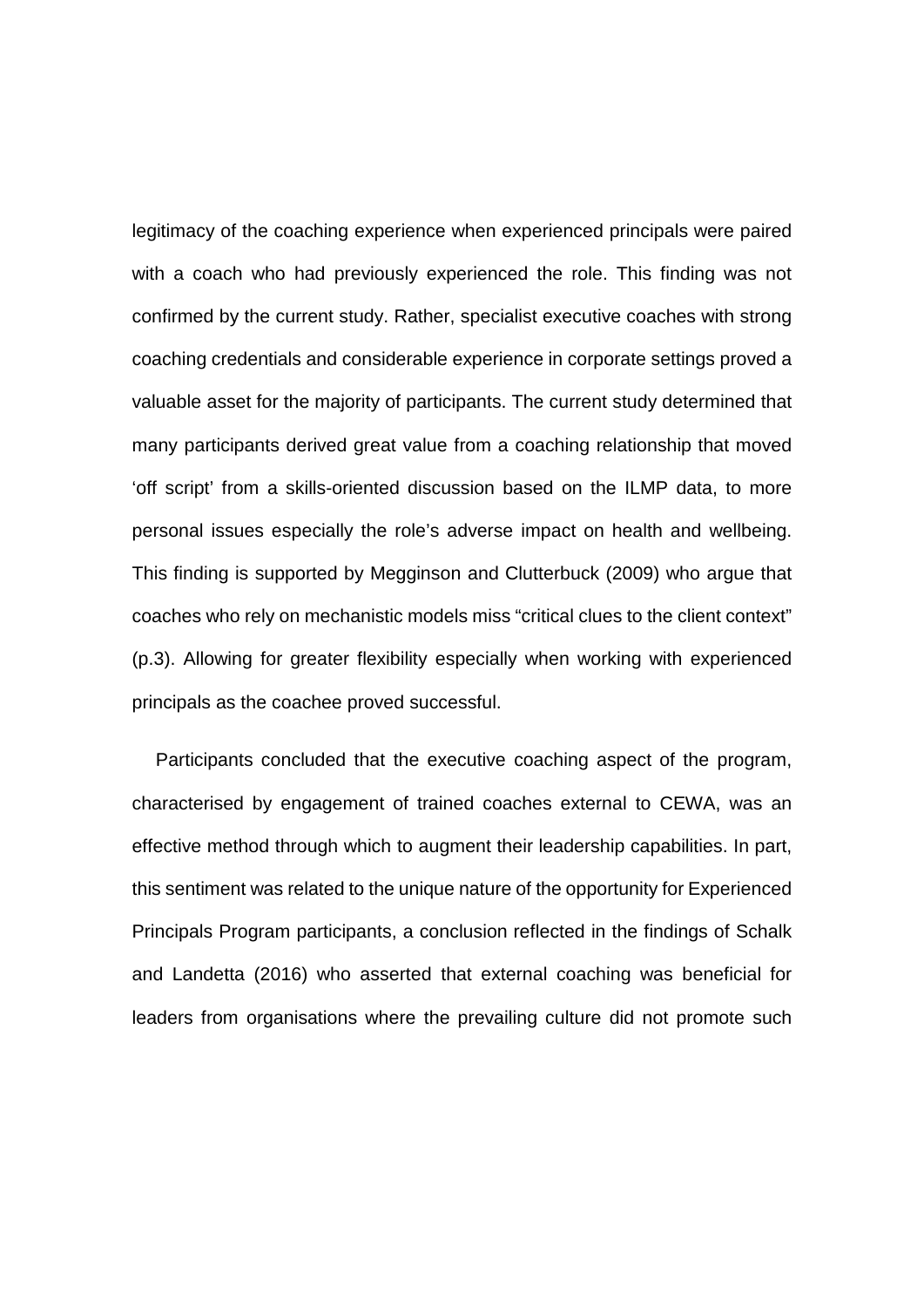practice among its own executives. Program participants also affirmed the link between coach credibility and the effectiveness of the executive coaching experience, a similar finding to that of Bozer, Sarros and Sabntora (2014). Further, participants expressed that the executive coaching process was valuable in that it was future-focused, developmental and oriented toward the achievement of work-specific topics that were important to them, a finding reiterated by Carr (2016). Moreover, participants claimed that they experienced increased career engagement, self-awareness and a positive and optimistic outlook as a result of the executive coaching process, findings proffered by Archer and Yates (2017). These authors declared that one-to-one executive coaching was the catalyst for the development of hope and a change in cognitive processes of coachees. In line with the conclusions of Losch, Traut-Mattausch, Muhlberger and Jonas (2016), participants confirmed that individual coaching created a high degree of satisfaction and was superior in assisting them to achieve their stated goals. Rhodes (2013) argued that this experience of satisfaction might be ascribed to the concept of actualisation, a deepening understanding of the professional self. It is strongly recommended that participant feedback concerning their coach's capabilities; capacity to foster an empathic relationship; strong attending skills; and overall flexibility to meet participant needs be utilised to form a selective cadre of coaches for future program iterations.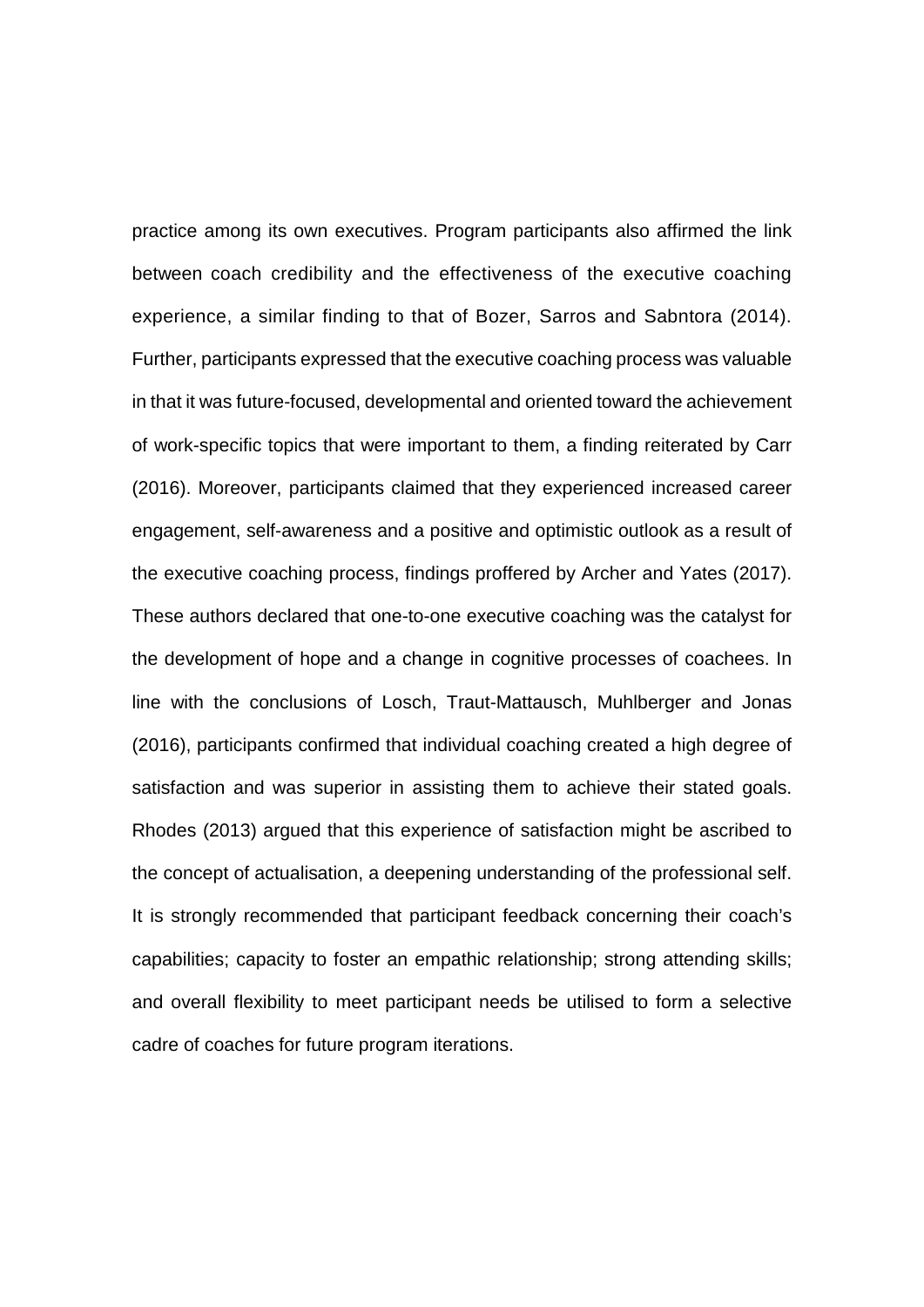Another important finding which has been alluded to earlier in the program design is participant diversity. It is erroneous to conclude simply because a program has been designed for a hitherto ignored cohort that it will meet all individual needs. A major strength of the 360-degree data allied to executive coaching is that it provides the opportunity for individuals to personally take ownership and prioritise their own needs, addressing them in the unique context of *their* school and with anonymity, completely divorced from a performance management process. This was reinforced by the fact that participants health reports were also completely confidential and again *they* could choose, based on medical advice, what areas they would focus on with their exercise physiologist, or if required, their doctor.

Notwithstanding the need to design a program that recognises diversity, the specific nature of the 'experienced principals' cohort defined as principals with 10 or more years' experience in at least two schools meant they bonded as a group over the year. In particular the shared vulnerability of their late career stage meant they could find empathy and support in each other's company. This was evident as colleagues from both systems confided in each other but also inter-systemic boundaries were crossed because of a shared career stage identity, which had before now not been recognised. A clear finding of the research project was the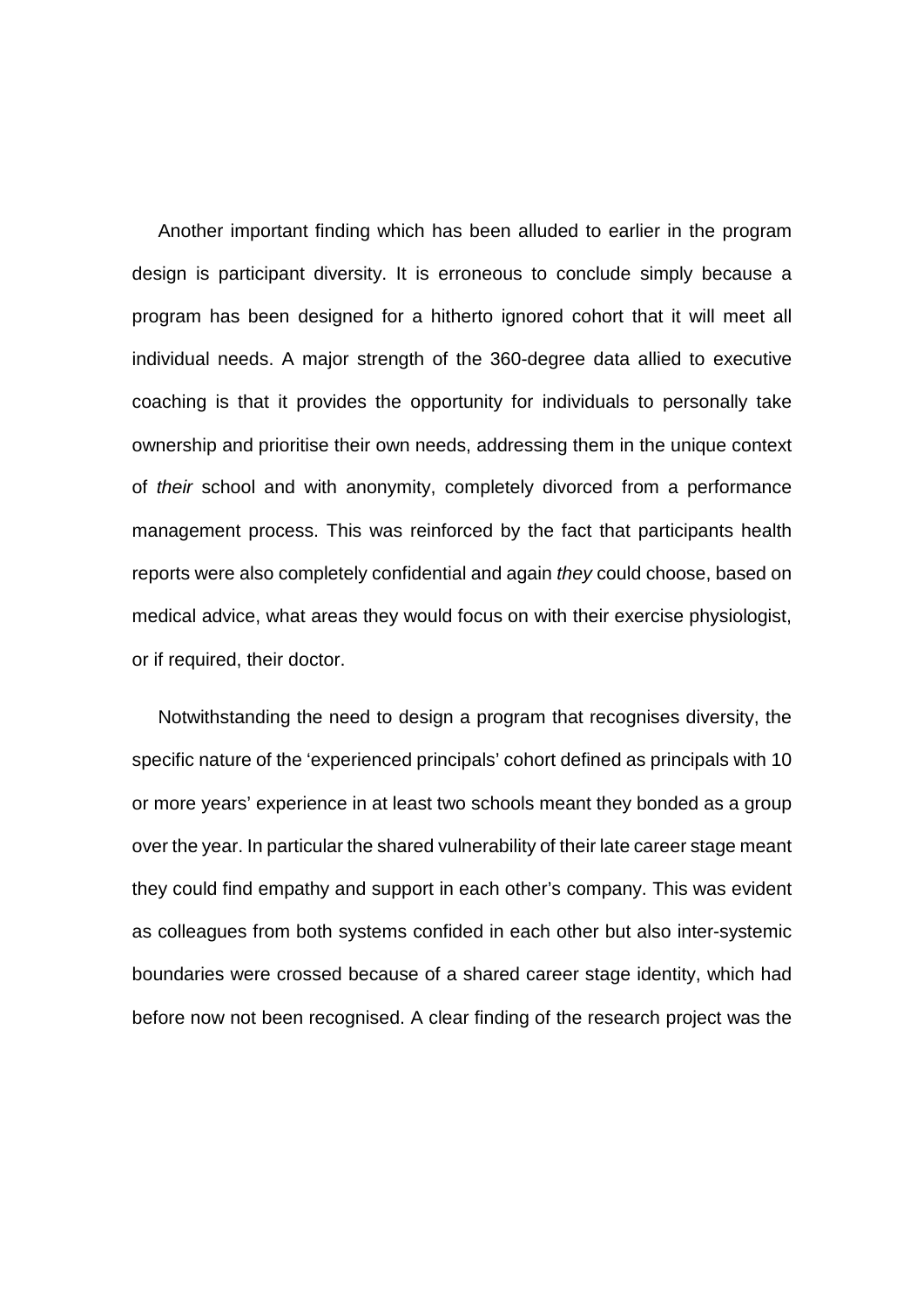recommendation that the program be continued with a cross sectoral representation.

The program clearly recognised that there is much 'professional capital' (Hargreaves and Fullan, 2012) within this cohort, supporting the research of Cardno and Youngs (2013) who concluded that experienced principals rated program colleagues as one of the greatest sources of professional learning. It was also evident that a certain 'social capital' (Bourdieu and Wacquant, 1992, Coleman, 1988) was built amongst the participants from the Experienced Principals Program, characterised by connectedness, a sense of belonging and frank conversation. However, far more could be done to harness the experience of principals. One recommendation is that future participants could present topics and lead discussions.

While the group project provided opportunities for cross-sectoral participation in a shared experience, principals' less than positive feedback resulted in a recommendation that this pillar of the program be removed. This innovative element of the program was by far the most difficult to manage given the diversity of settings and the varied capacity of leaders in the partner organisations to provide an authentic challenge for their assigned group. It was designed to be innovative, creative and different from most other programs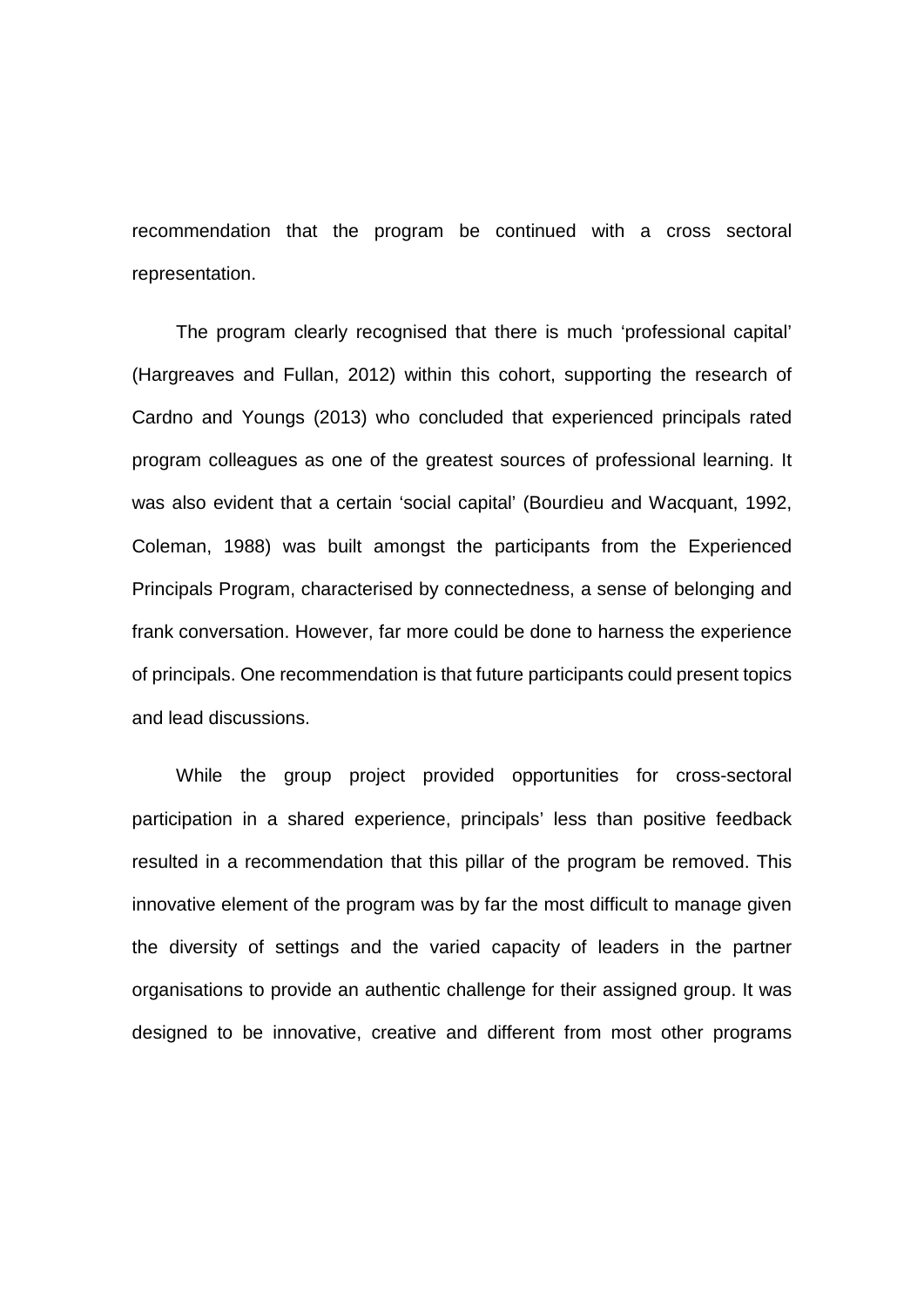reviewed, but sadly it was the least successful element. A major factor was the ambitious nature of the project and the large commitment of time required. Instead, an inquiry-based project, conducted within the school environment and preferably linked to ILMP 360-degree data deserves consideration for future program iterations. This recommendation supports the observation of (O'Mahoney and Barnett, 2008) concerning the importance of utilising 360 degree feedback to establish programs that focus on improvement of student learning. This would allow more integration across the pillars and potentially make further links with the professional practices of the AITSL standard for principals.

The role of the principal is characterised by extraordinary time demands (Stroud, 2005). As such, it is recommended that the five professional practices of the AITSL standard for principals which constituted the theoretical pillar of the program be delivered in breakfast sessions (similar to Stroud's study) allowing principals time to return to school earlier on those days and be present to their community. A major learning from this pillar was that principals want to engage with presenters that can apply the theory of the five professional practices to their school context. Presenters from corporate MBA backgrounds failed to translate corporate language and examples to school settings.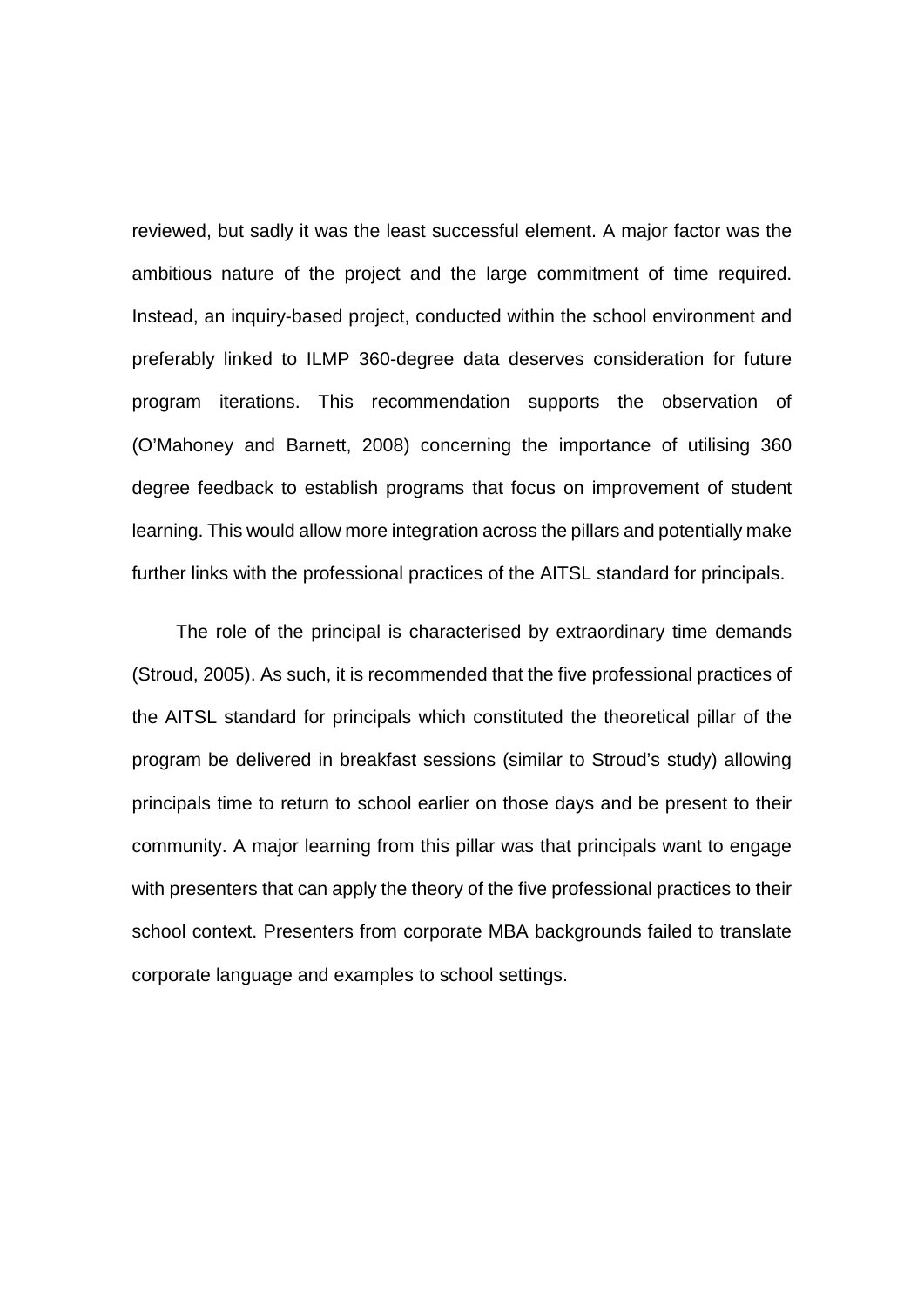Allison's (1999) and Riley's (2014, 2016) research along with the Health on the Move (2013) data strongly validates the need for a health and wellbeing focus within future iterations of the Experienced Principals Program. Notably, participant feedback tendered during focus group interviews at the end of the year suggested that time on task related to areas of health and wellbeing should be increased significantly. This element of the program was so highly regarded that a number of the principals decided to initiate similar programs in their schools, supporting the findings of researchers in the field (Price and McCallum, 2015). As far as the researchers are aware there has been nothing like this pillar presented to experienced principals before and it was by far the most successful element of the program.

At a broader level, it is recommended that an executive health assessment utilised within the Experienced Principals Program be offered to all principals in the system on a periodical basis to provide ongoing monitoring for illness and injury risk, including the prevention of chronic disease and the management of existing conditions. The aim of such an initiative would be the provision of education with regard to predominant risk factors collectively identified through the health assessments and the introduction of tactics to assist behavioural change. The ultimate benefit of such a program is enhanced principal longevity,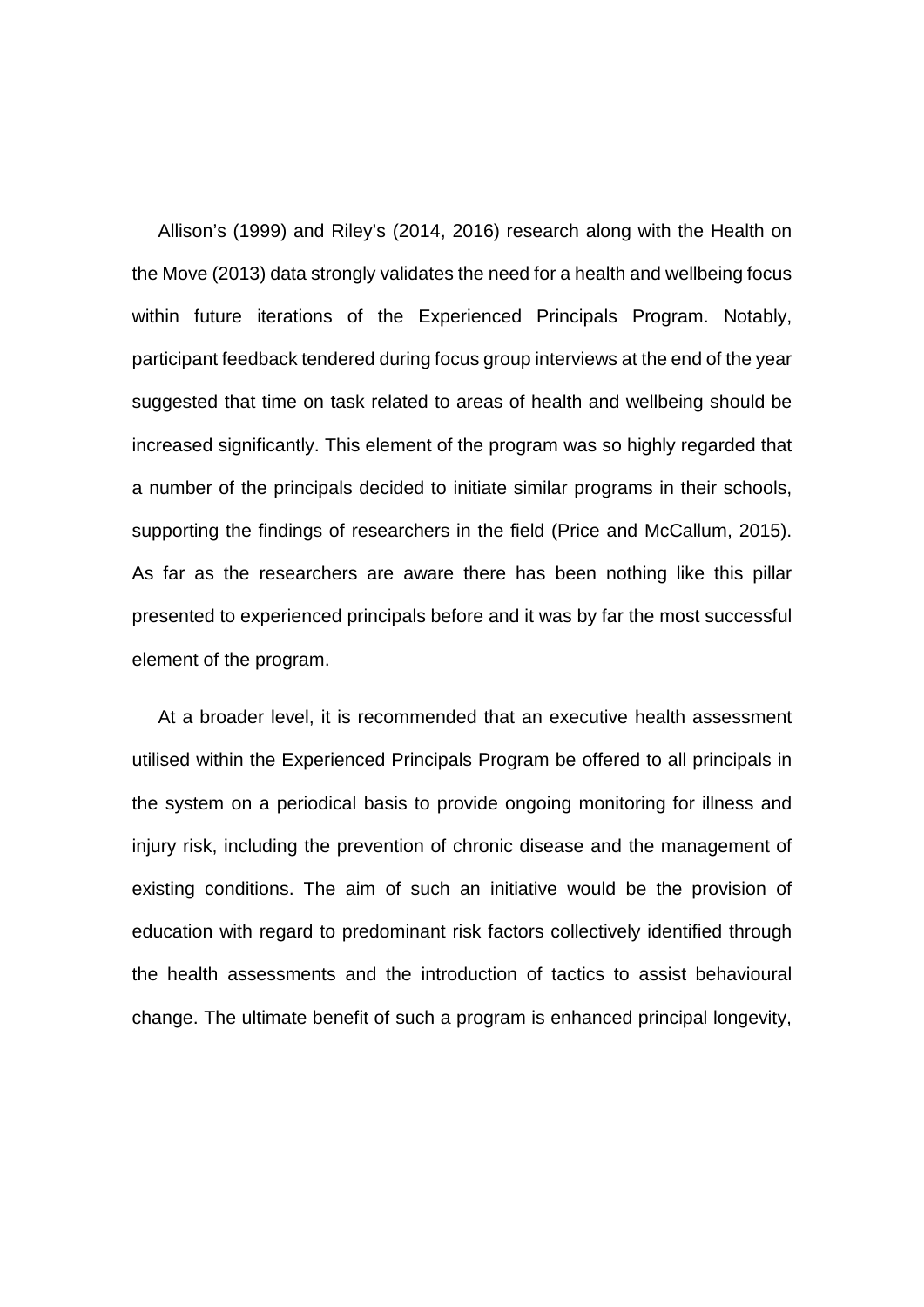commitment, engagement and productivity, resulting in re-enchantment rather than dis-enchantment. The debatable issue here is whether this is a systemic responsibility responding to a workplace context or whether principals should bear some of the responsibility for the maintenance of their own health and wellbeing after adequate education is provided. The cost of the health assessment at \$1000 AUD per person, while significant, might be met through school budgets. Riley (2016) found increased levels of emotional labour (1.7 times the general population) in principals. In the case of very experienced principals, longer exposure to such emotional labour might suggest that this is an urgent shared responsibility. Moreover, it could be argued that educational programs on health and wellbeing for teachers in the early stages of their career could be an effective preventative measure to reduce the impact of long term exposure to emotional labour.

#### **CONCLUSION**

Marks (2012) makes a strong argument for re-conceptualising the case for adequate recognition of the value of late career principals. Charness et al., (2007) found that "a common myth about older workers is that they are unwilling and unable to learn. Generally, there is no support from the studies and the literature for this myth" (p.232). This research strongly supports that view, indeed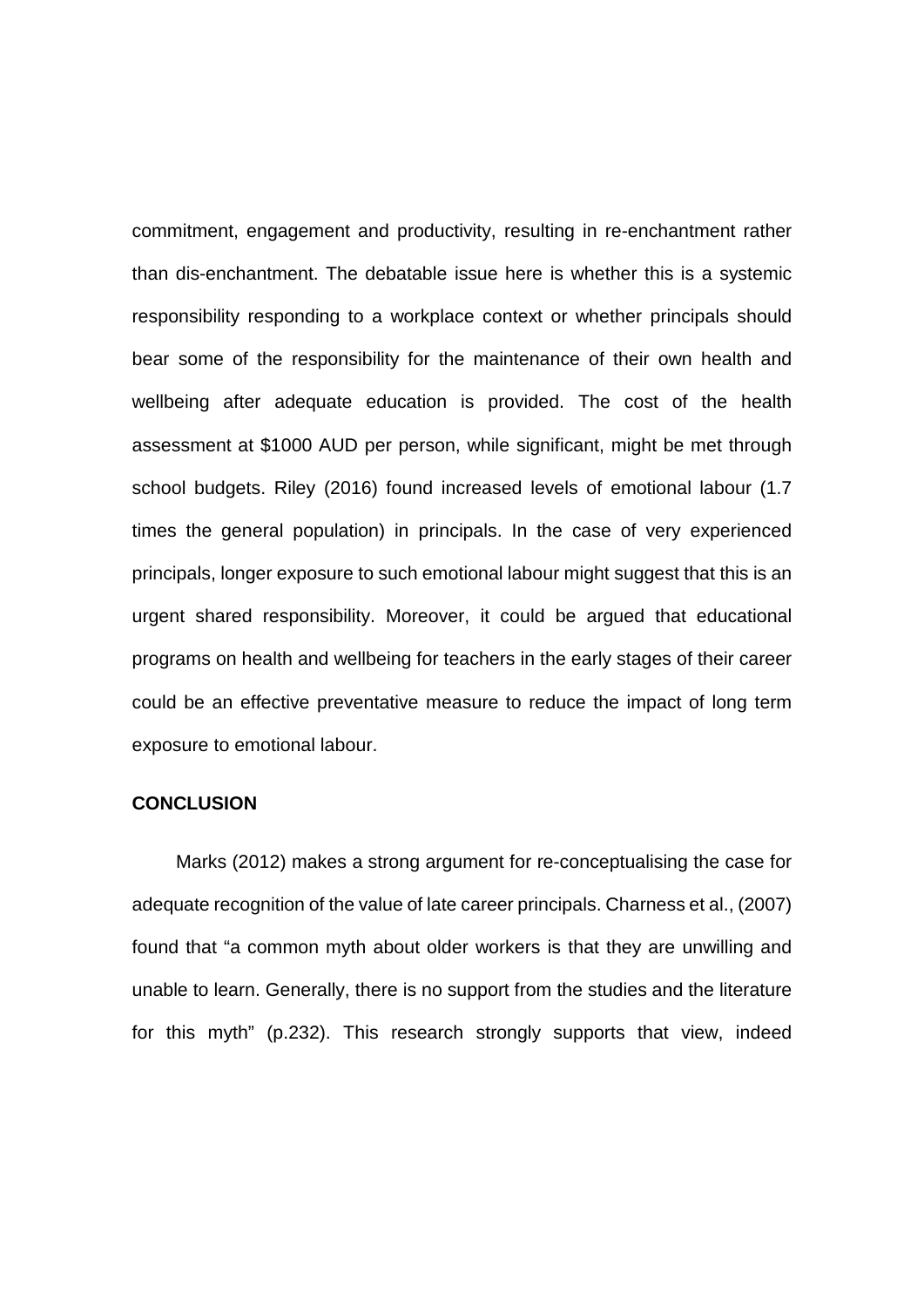experienced principals are thirsty for professional development that recognises who they are, what they can offer and what they can learn from each other.

The Experienced Principals Program recognises a need that has been completely neglected in the Western Australian Catholic and Department of Education systems. The literature suggests that similar levels of neglect may well have occurred in other states of Australia with the possible exceptions of Victoria and Queensland. At an international level, there is a paucity of literature with regard to professional learning programs for experienced principals. Well designed, such programs have the capacity to meet the myriad of personal and professional needs of men and women who have contributed unselfishly to their profession and school communities over long time periods.

This paper has attempted to make a modest contribution to the literature in the field by assessing the potential of an innovative multi-dimensional professional development program for experienced principals. In addressing the first research question it is clear that a multi-dimensional program had benefits for this group of principals, in particular, pillars 1-3. In answering research question two, undoubtedly the Health and Wellbeing pillar was by far the most well received and has most value in terms of its potential contribution to the development of experienced principals. The second pillar, the ILMP 360-degree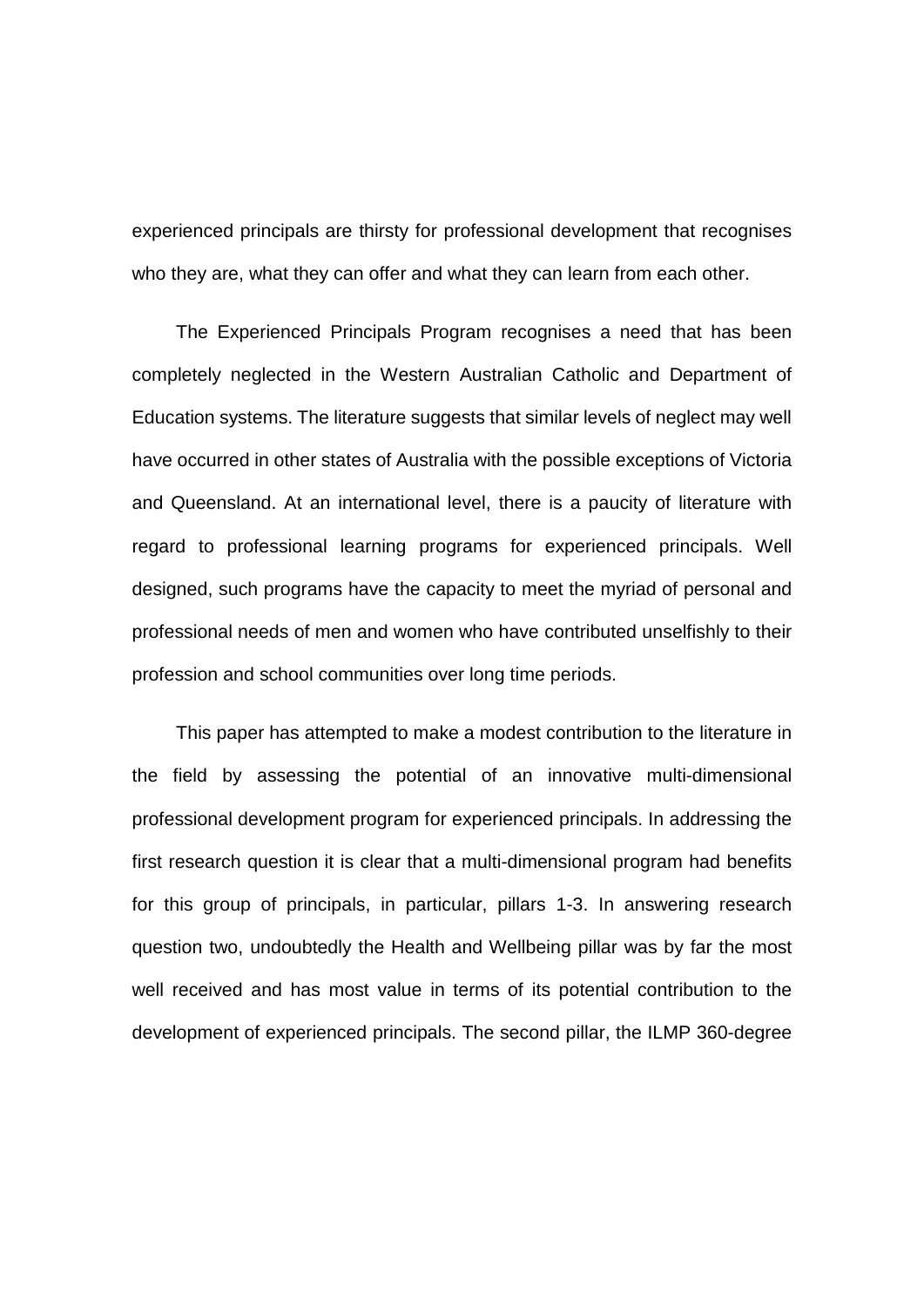feedback tool, aligned to executive coaching, was also a positive experience for the majority of principals. The third pillar which addressed the AITSL professional standard for principals had a mixed reception. Some elements of this program were viewed positively especially the topic of leading teaching and learning. Research question three sought to investigate whether there were contextual variables that impacted on the degree of reported satisfaction with aspects of the program. Having presenters predominantly from MBA backgrounds who could not create a bridge to school contexts when addressing the AITSL standard for principals, impacted negatively in some areas of that pillar of the program. Pillar four, the group project in a non-school setting was by far the least successful and marred by the fact that participants found it very time intensive and less relevant to their school context.

Future research is recommended to examine whether the suggested change to the fourth pillar by including an action research project based in the principal's school and tied to 360-degree feedback is successful. A second area for future research is to assess the merits of devoting more time to the health and wellbeing pillar. A third focus is to assess the use of presenters with educational backgrounds to present elements of pillar 3 the AITSL Standard for Principals. A final suggestion for future research is to evaluate the longitudinal health gains of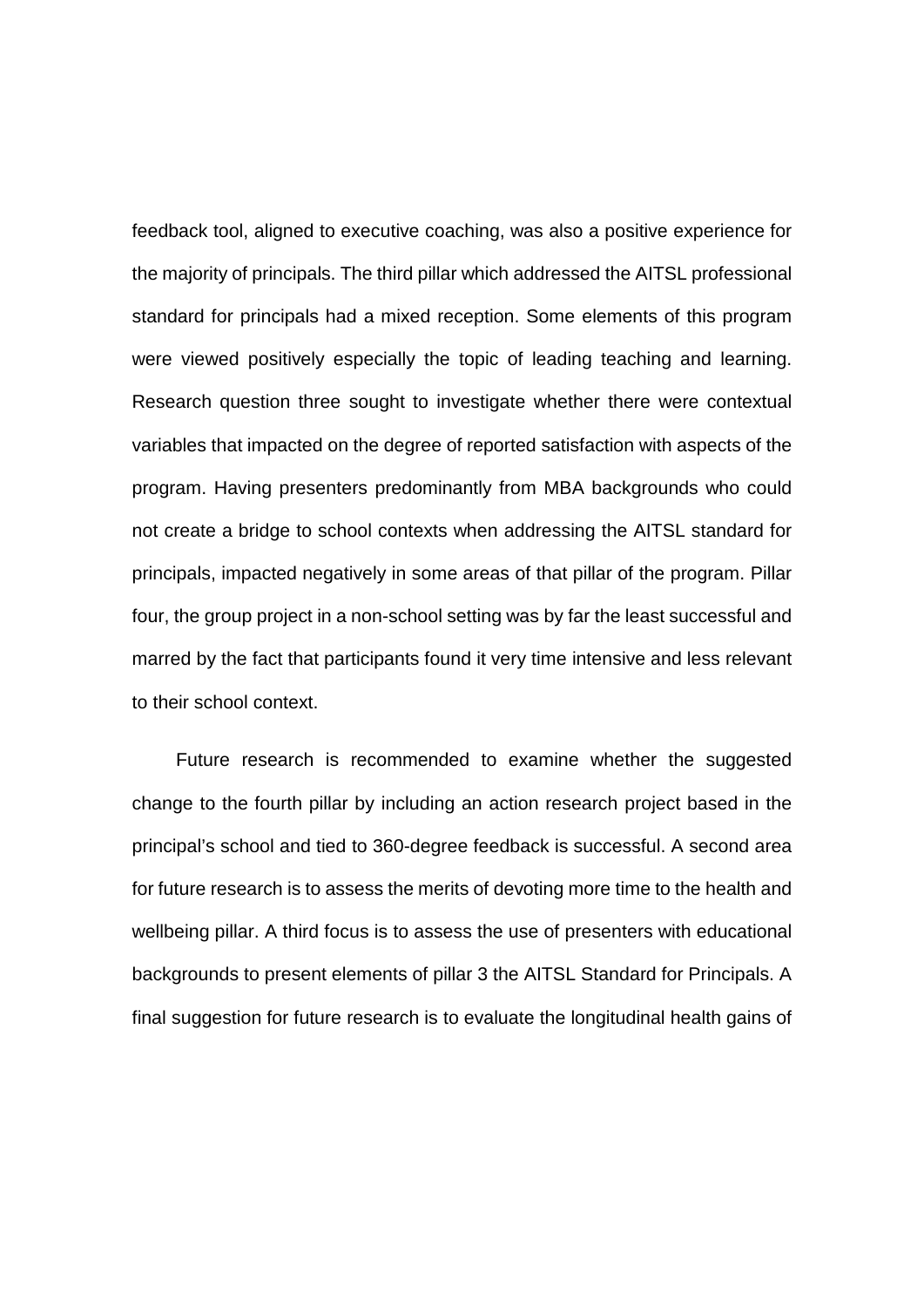participants in order to measure any lasting impact on their leadership in the work place.

Experienced principals deserve to be repaid with a program that rejuvenates, enthuses and enables them to care for themselves so that they, in turn, may care for those they lead. Whilst Ricciardi (1997) argued for a "seamless garment" through the stages of principal professional learning, this report notes that there is no one size fits all approach. Systems and sectors should consider a bespoke approach to the design of professional learning that is tailored to individual needs and contexts of a significant cohort.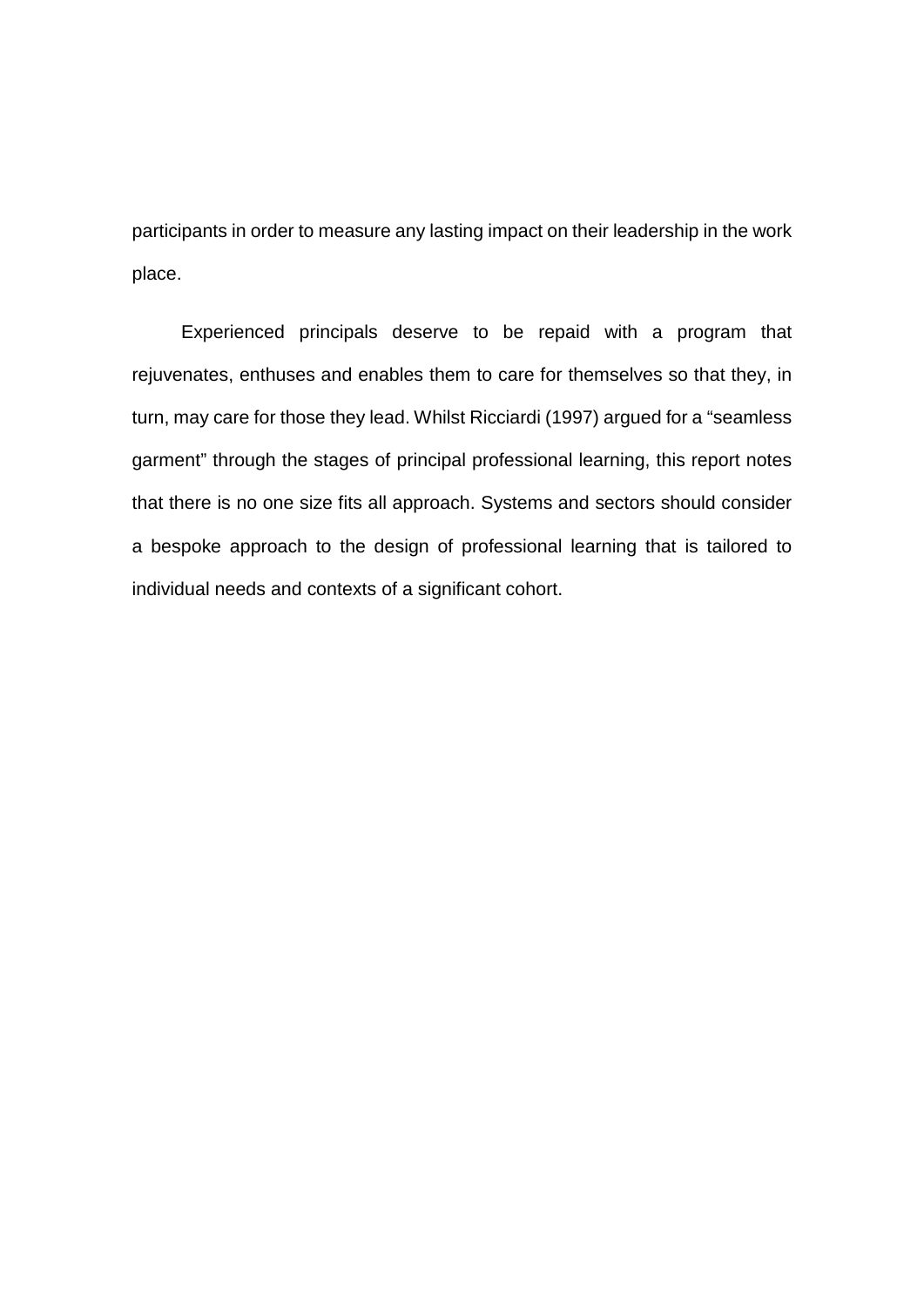## **References**

- Archer, S., & Yates, J. (2017). Understanding potential career changers' experience of career confidence following a positive psychology based coaching programme. *Coaching: An International Journal of Theory, Research and Practice, 10*(2), 157-175.
- Bourdieu, P., & Wacquant, L. J. D. (1992). *An invitation to reflexive sociology,*  Chicago, University of Chicago Press.
- Bozer, G., Sarros, J. C., & Santora, J. C. (2014). Academic background and credibility in executive coaching effectiveness. *Personnel Review, 43*(6), 881-897.
- Brighouse, T., & Woods, P. (1999). *How to improve your school,* London, Routledge.
- Caldwell, B. J. (2006). *Re-imagining educational leadership.* Melbourne*:* ACER Press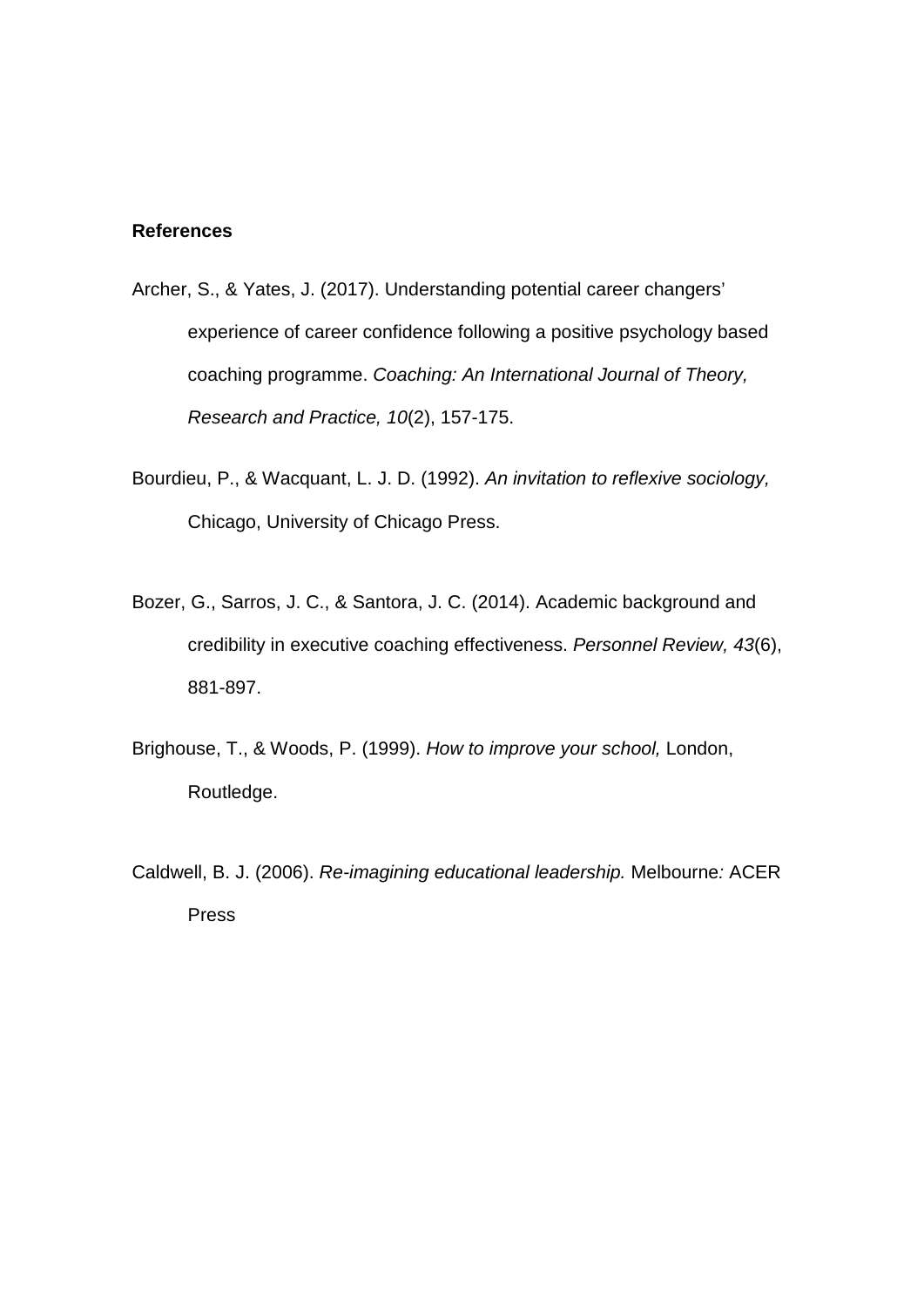- Cacioppe, R., & Albrecht, S. (2000). Using 360 ̊ feedback and the integral model to develop leadership and management skills. *Leadership & Organisation Development Journal, 21*(8)**,** 390-404.
- Cacioppe, R., & Albrecht, S. (2000a). Creating spirit at work: revisioning organisation development and leadership - Part I. *Leadership & Organisation Development Journal, 21*(1)**,** 48-54.
- Cacioppe, R., & Albrecht, S. (2000b). Creating spirit at work: revisioning organisation development and leadership - Part II. *Leadership & Organisation Development Journal, 21*(2)**,** 110-119.
- Cardno, C., & Youngs, H. (2013). Leadership development for experienced New Zealand principals: Perceptions of effectiveness. *Educational Management Administration & Leadership,* 41**,** 256-271.
- Carr, A. E. (2016). *Executive and employee coaching: Research and best practices for practitioners*. Bowling Green, OH: Society for Industrial and Organizational Psychology.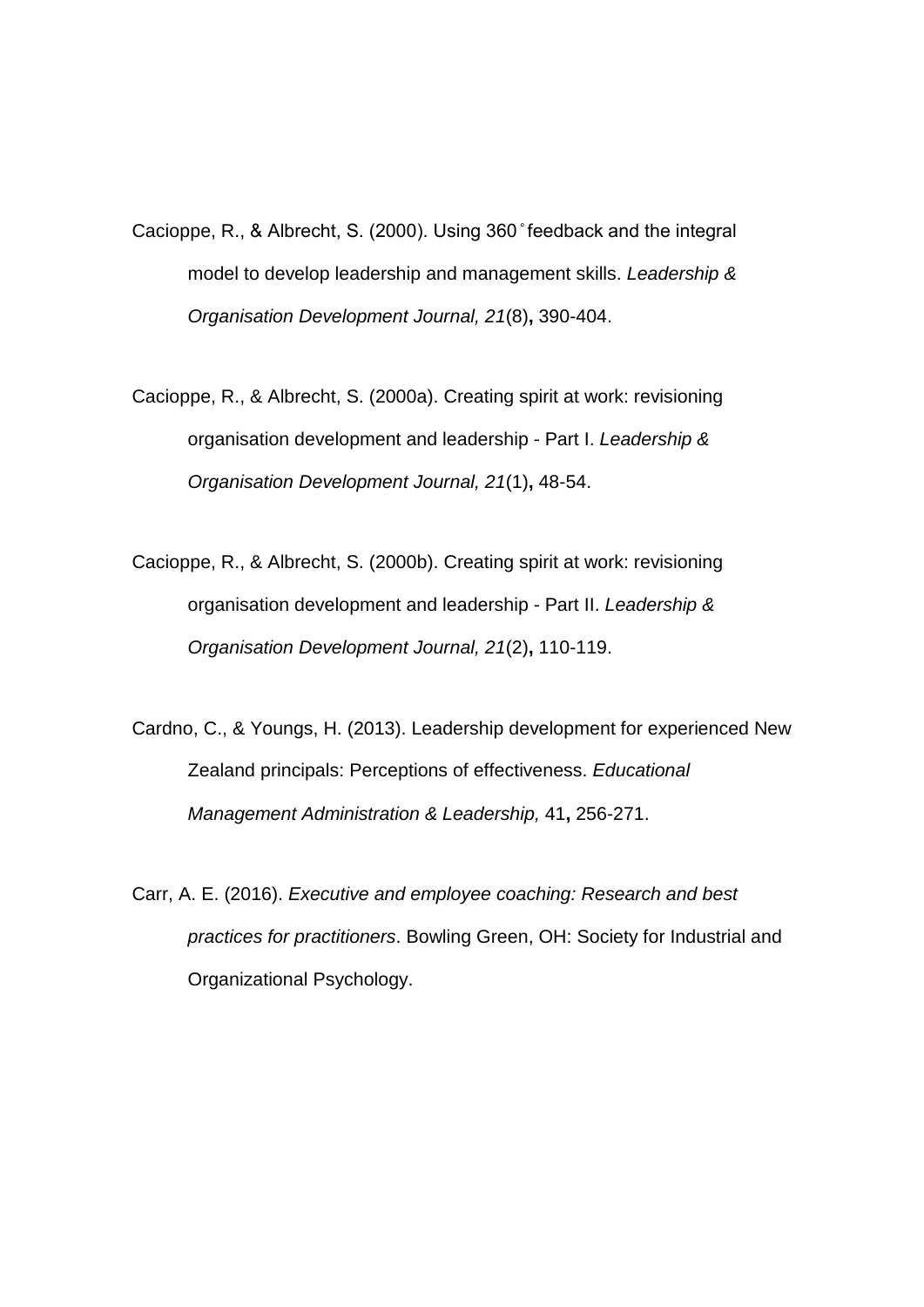Catholic Education Office Of Western Australia (2013). The Experienced Principals Program. Leederville, Western Australia: Catholic Education Centre.

- Catholic Education Office Of Western Australia (2014). Western Australian Catholic education leadership programs: Outline..
- Charness, N., Craja. S., & Sharit, J. (2007). Age and Technology for Work. In K. Schultz & G.Adams *(Eds.), Aging and Work in the 21st Century.* USA, New Jersey: Lawrence Erlbaum Associates.
- Chapman, C., Muijs, D., Reynolds, D., Sammons, P., & Teddie, C. (2016). *The Routledge International Handbook of Educational Effectiveness and improvement Research, Policy and Practice,* Routledge.
- Coldwell, M., & Simkins, T. (2010). Level models of continuing professional development evaluation: a grounded review and critique. *Professional Development in Education 37*(1), 143-157.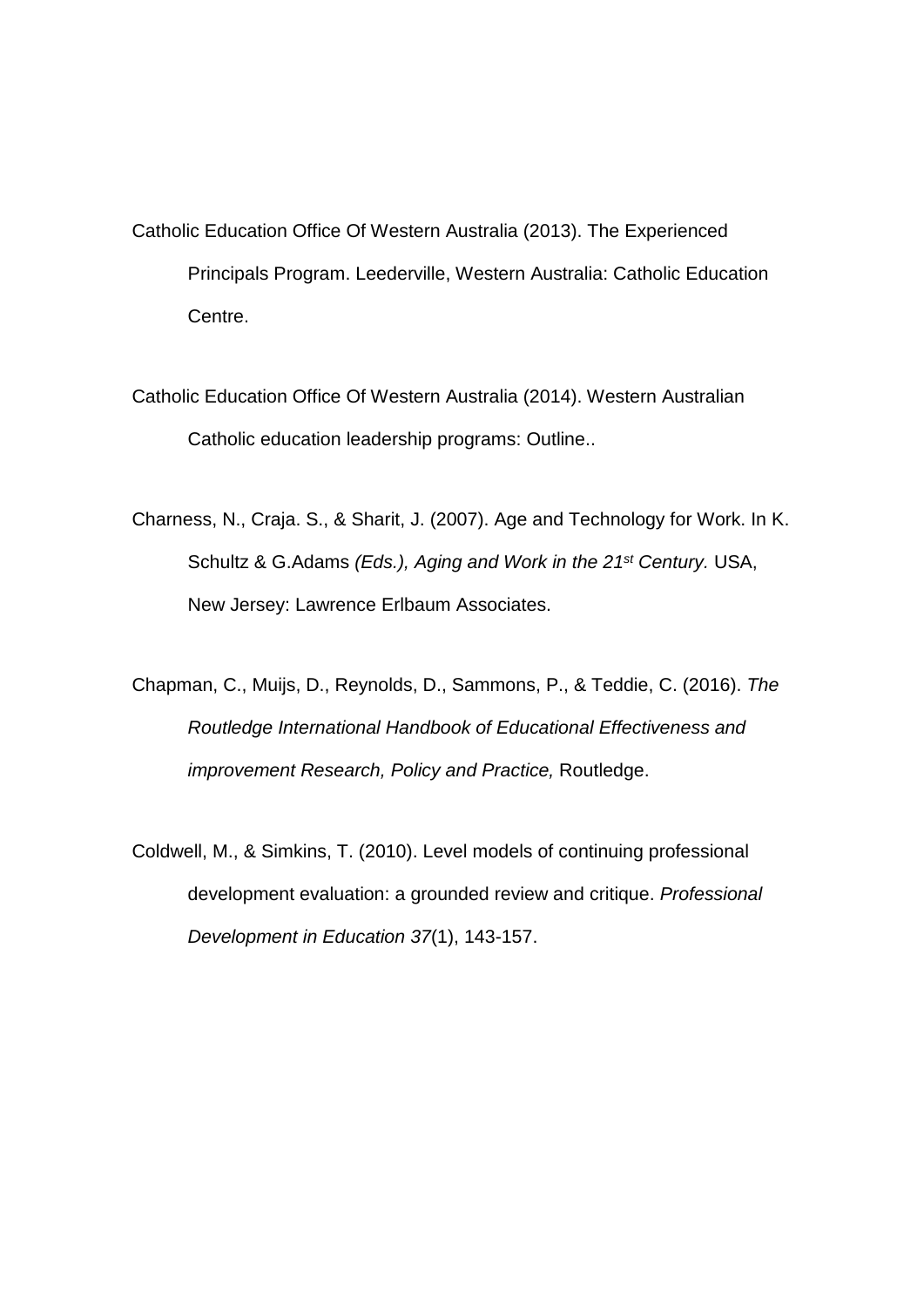- Coleman, J. S. (1988). Social capital in the creation of human capital. *American Journal of Sociology. (Supplement),* 94**,** S95-S120.
- Crotty, M. (1998). *The foundations of social research: Meaning and perspective in the research process,* Crows Nest., New South Wales, Allen & Unwin.
- Day, C., & Bakioglu, A. (1996). Development and disenchantment in the professional lives of Headteachers. *In:* Goodson, I. & Hargreaves, A. (eds.) *Teachers' professional lives.* London: Falmer Press.
- Day, C., & Sammons, P. (2013). *Successful Leadership: A review of the International Literature* Reading, UK. CfBT Education Trust.
- Day, C., Sammons, P., Hopkins, P., Harris, A., Leithwood, K., Gu, Q., & Brown, E. (2010).*10 strong claims about successful school leadership. UK:* National College for Leadership of Schools and Children's Services.
- Day, C., Gu, Q., & Sammons, P. (2016). The impact of leadership on student outcomes: How successful leaders use transformational and Instructional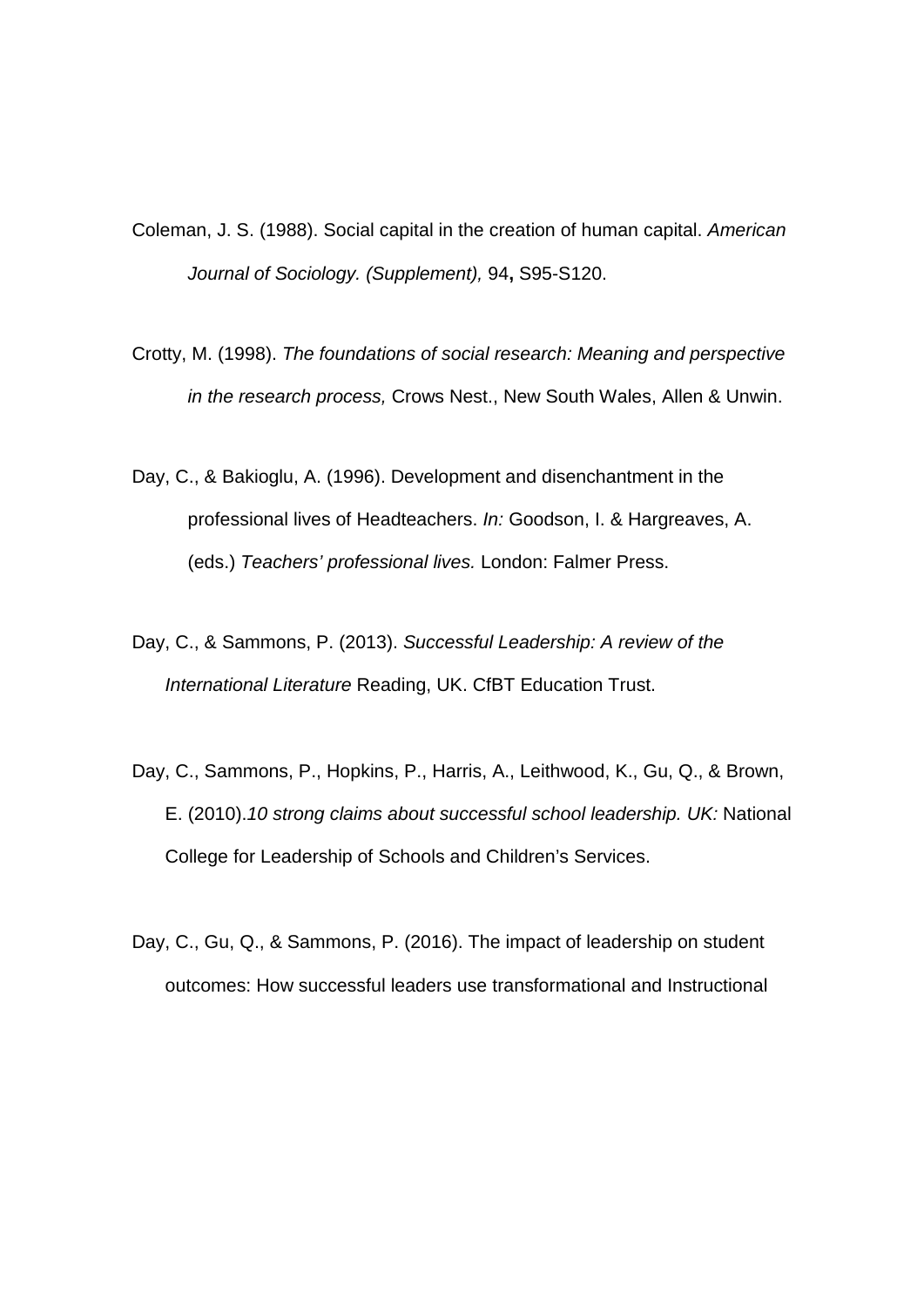Strategies to make a difference. *Educational Administration Quarterly 52* (2) *221-258*

- Dempster, N., Alen, J., & Gatehouse, R. (2009). Professional learning for experienced educational leaders: research and practice. *In:* CRANSTON, N. C. & EHRICH, L. C. (eds.) *Australian school leadership today.* Sydney: Australian Academic Press.
- Dempster, N. Lovett, S., & Fluckiger, B. (2011). Strategies to Develop School Leadership: A Select Literature Review. Melbourne: The Australian Institute for Teaching and School Leadership (AITSL)
- Dinham, S. (2008). *How to get your school moving and improving.* Melbourne*:*  ACER Press.
- Dinham, S., Collarbone, P., Evans, M., & Mackay, A. (2013). The Development, Endorsement and Adoption of a National Standard for Principals in Australia. *Educational Management Administration and Leadership 41*(4) 467-483.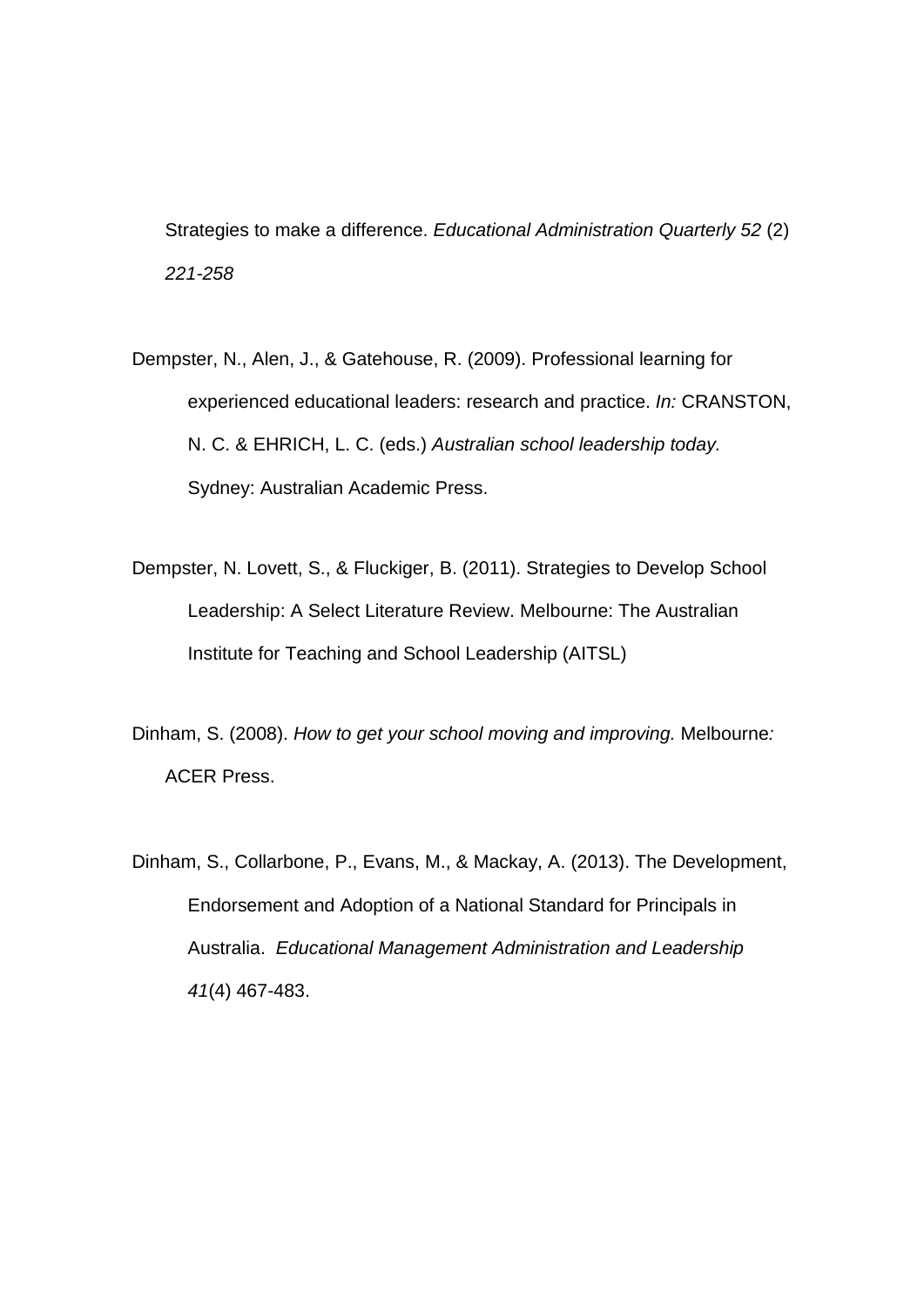- Earley, P., & Weindling, D. (2007). Do school leaders have a shelf life?: Career stages and head teachers performance. *Educational Management Administration & Leadership,* 35**,** 73-88.
- Hallinger, P., & Murphy, J. F. (2013). Running on empty? Finding the time and capacity to lead learning. *NASSP Bulletin,* 97**,** 5-21.
- Hargreaves, A., & Fink, D. (2006). *Sustainable leadership.* San Francisco CA: Jossey Bass.
- Hargreaves, A., & Fullan, M. (2012). Professional capital: Transforming teaching in every school. New York: Teachers College Press. Chicago.
- Harris, A., Leithwood, K., Day, C., Sammons, P., & Hopkins, D. (2007). Distributed leadership and organizational change: Reviewing the evidence. *Journal of Educational Change, 8,* 337-347.
- Health On The Move (2013). Composite Health and Wellbeing Risk Factors for the 2013 Cohort of the Experienced Principals Program Perth. Unpublished report.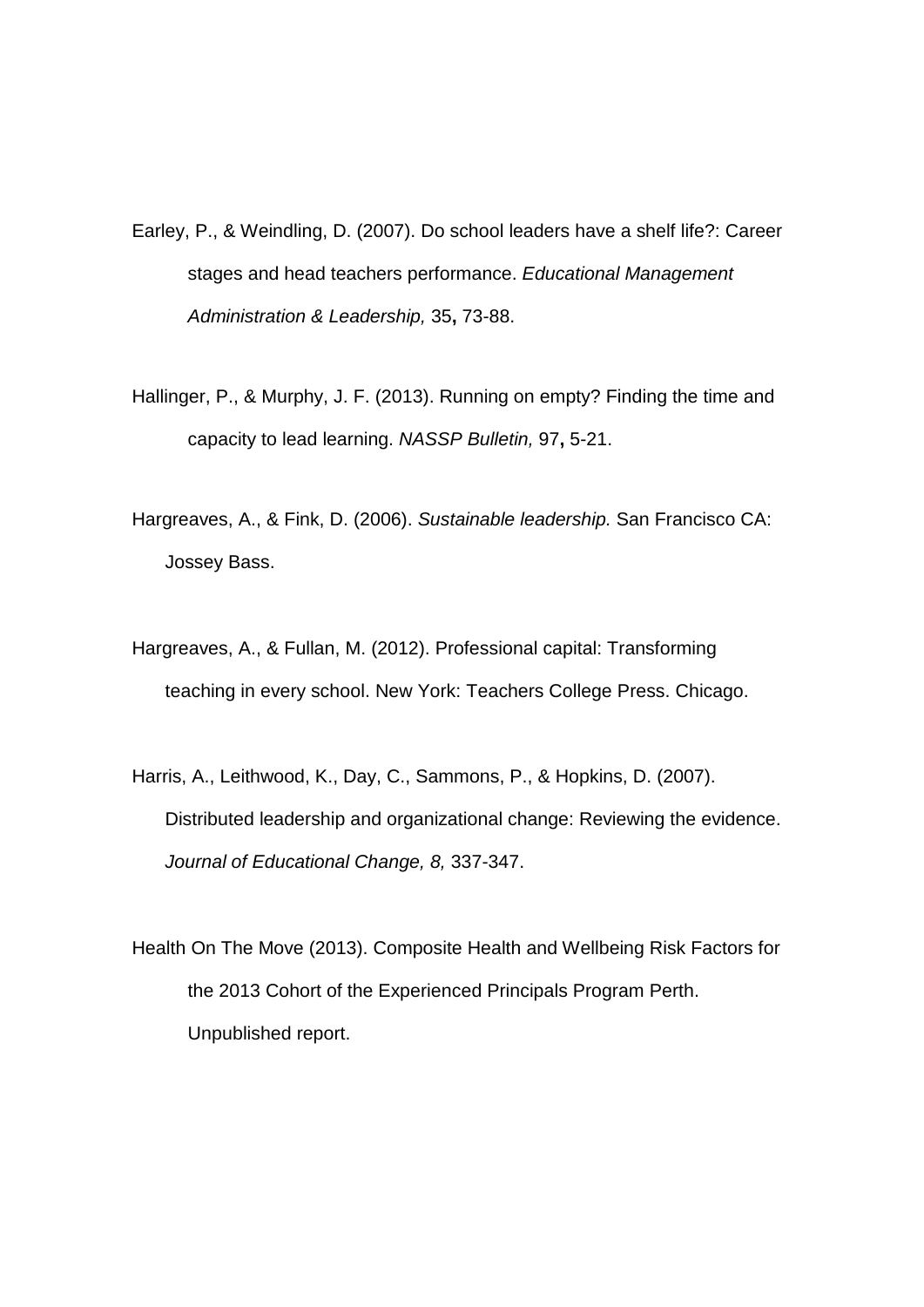- Hess, F., & Kelly, A. (2007). Learning to lead: What gets taught in principalpreparation programs. *The Teachers College Record,* 109**,** 244-274.
- Holton, E. F. (1996). The flawed four level evaluation model. *Human Resource Development Quarterly., 7,* 5-21.
- Kirkpatrick, D. L. (1998). *Evaluating training programs: The four levels* (2nd ed.). San Francisco, CA: Berrett-Koehler.
- Leithwood, K. A., Jantzi, D., Coffin, G., & Wilson, P. (1996). Preparing school leaders: What works. *Journal of School Leadership,* 6**,** 316-342.
- Leithwood, K., & Seashore-Louis, K. (2012). *Linking leadership to student learning*. San Francisco: Jossey-Bass.
- Levin ,B. (2013) *Confident School Leadership: A Canadian Perspective.*  Nottingham, UK. National College for School Leadership.
- Lincoln, Y. S., & Guba, E. G. (1985). *Naturalistic inquiry,* Beverly Hills, CA, SAGE Publications.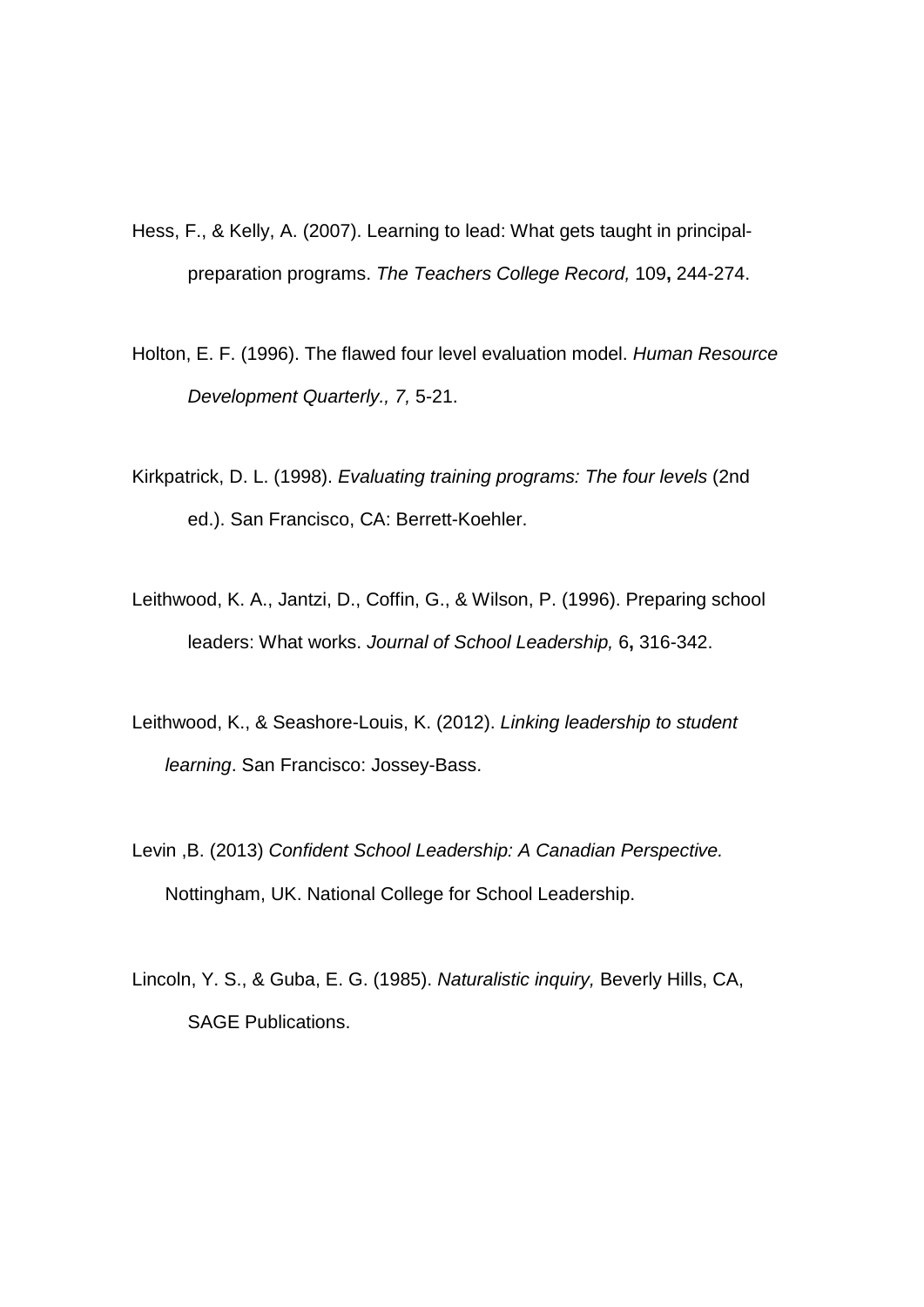- Losch, S., Traut-Mattausch, E., Mühlberger, M. D., & Jonas, E. (2016). Comparing the effectiveness of individual coaching, self-coaching, and group training: How leadership makes the difference. *Frontiers in Psychology, 7*(629), 1-17.
- Marks, W. (2012). The late-career and transition to retirement phases for school leaders in the 21st Century: the aspirations, expectations, experiences and reflections of late-career and recently-retired principals in New South Wales (2008-2012), (Doctoral dissertation). Macquarie University, Sydney, NSW.
- Megginson, D., & Clutterbuck, D. (2009). *Further Techniques for Coaching and Mentoring.* Oxford, UK. Elsevier Ltd.
- Mulford, B., Edmunds, E., Ewington, J., Kendall, L., Kendall, D. & Silins, H. (2009). Successful school principalship in late-career. *Journal of Educational Administration,* 47**,** 36-49.
- O'Mahoney, G., & Barnett, B. (2008). Coaching relationships that influence how experienced principals think and act. *Leading & Managing,* 14**,** 16-37.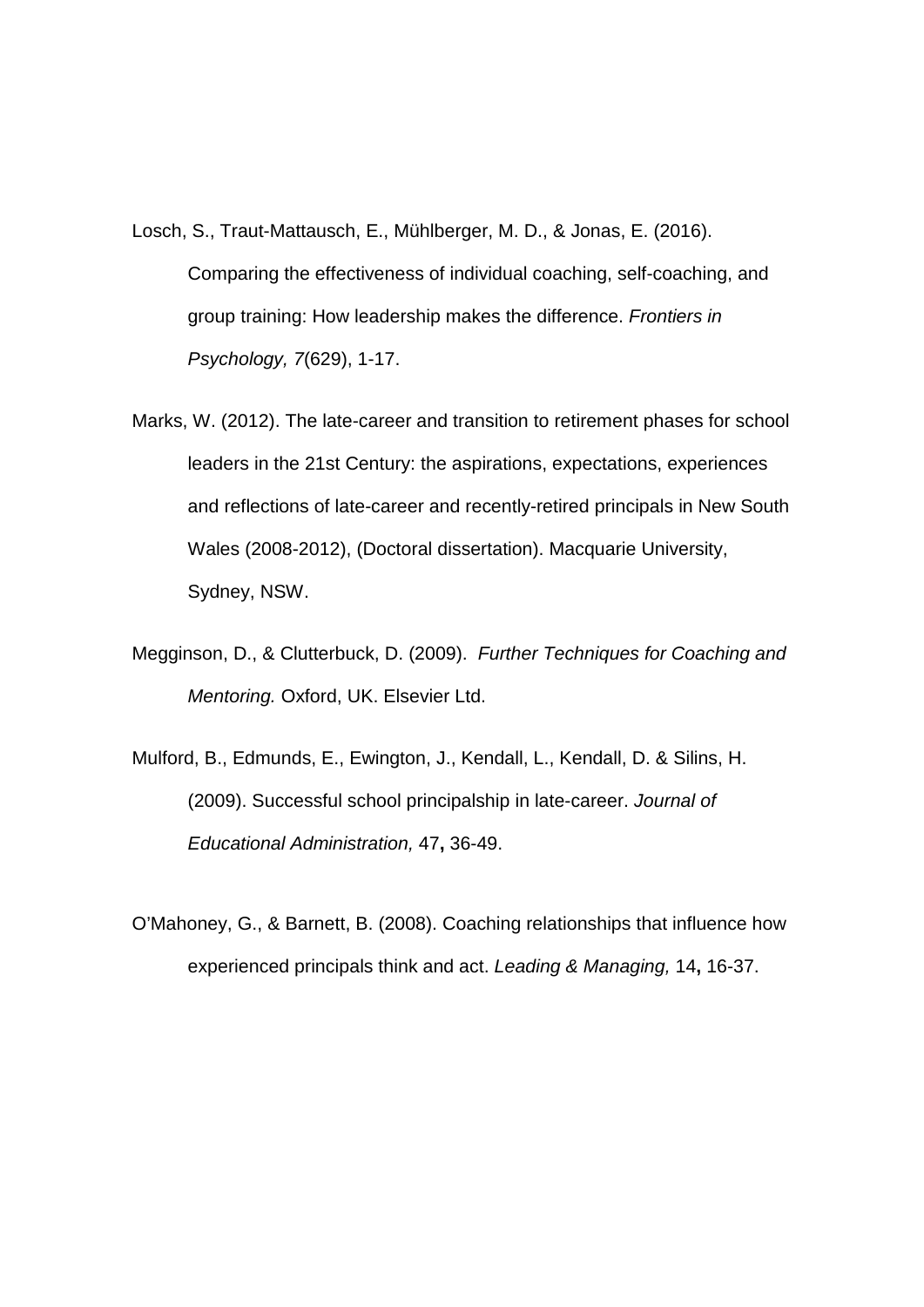- Organisation For Economic Cooperation And Development. (2008). Improving school leadership: Volume 1: Policy and practice. Paris: Organisation for Economic Cooperation and Development.
- Orr, M. T., Silverberg, R., & Letendre, B. (2006). Comparing leadership development from pipeline to preparation to advancement: A study of multiple institutions' leadership preparation programs. *Annual Meeting of the American Educational Research Association.* San Francisco.
- Pascal, C. & Ribbens, P. (1998). *Understanding primary headteachers,* London, Prentice Hall.
- Price, D., & Mccallum, F. (2015). Ecological influences on teachers' wellbeing and "fitness". *Asia-Pacific Journal of Teacher Education,* 43**,** 195-209.
- Rhodes, C. (2013) Coaching and mentoring for self-efficacious leadership in schools. *International Journal for Mentoring and Coaching in Education, (2)*1, 47-63.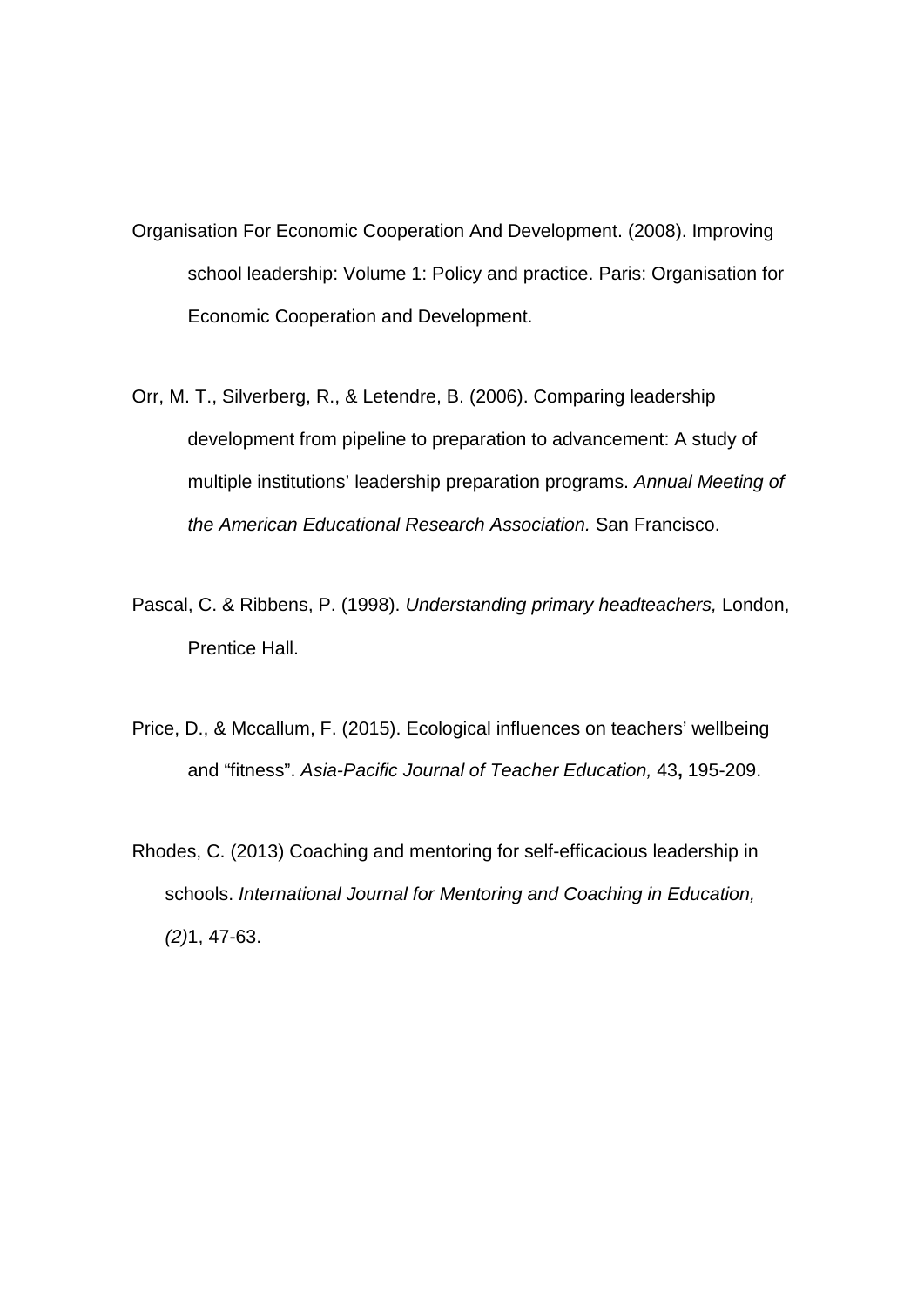- Ricciardi, D. (1997). Sharpening experienced principals' skills for changing schools. *NASSP Bulletin,* 81**,** 65-71.
- Riley, P. (2014). Australian principal health and wellbeing survey: 2011-14. Fitzroy, Victoria: Faculty of Education and Arts, Institute for Positive Psychology and Education Centre for Teacher Quality and Leadership. Australian Catholic University.
- Riley, P. (2016). *Australian principal health and wellbeing survey: 2011-16*. Fitzroy, Victoria: Faculty of Education and Arts, Institute for Positive Psychology and Education Centre for Teacher Quality and Leadership. Australian Catholic University.
- Robinson, V. M. J., & Timperley, H. (2007).The leadership of the improvement of teaching and learning: Lessons from initiatives with positive outcomes for students. *Australian Journal of Education, 51*(3), 247-262.
- Robinson, V. M. J., Lloyd, C., & Rowe, K .J. (2008). The impact of leadership on student outcomes: An analysis of the differential effects of leadership type. *Educational Administration Quarterly, 44*(5), 635-674.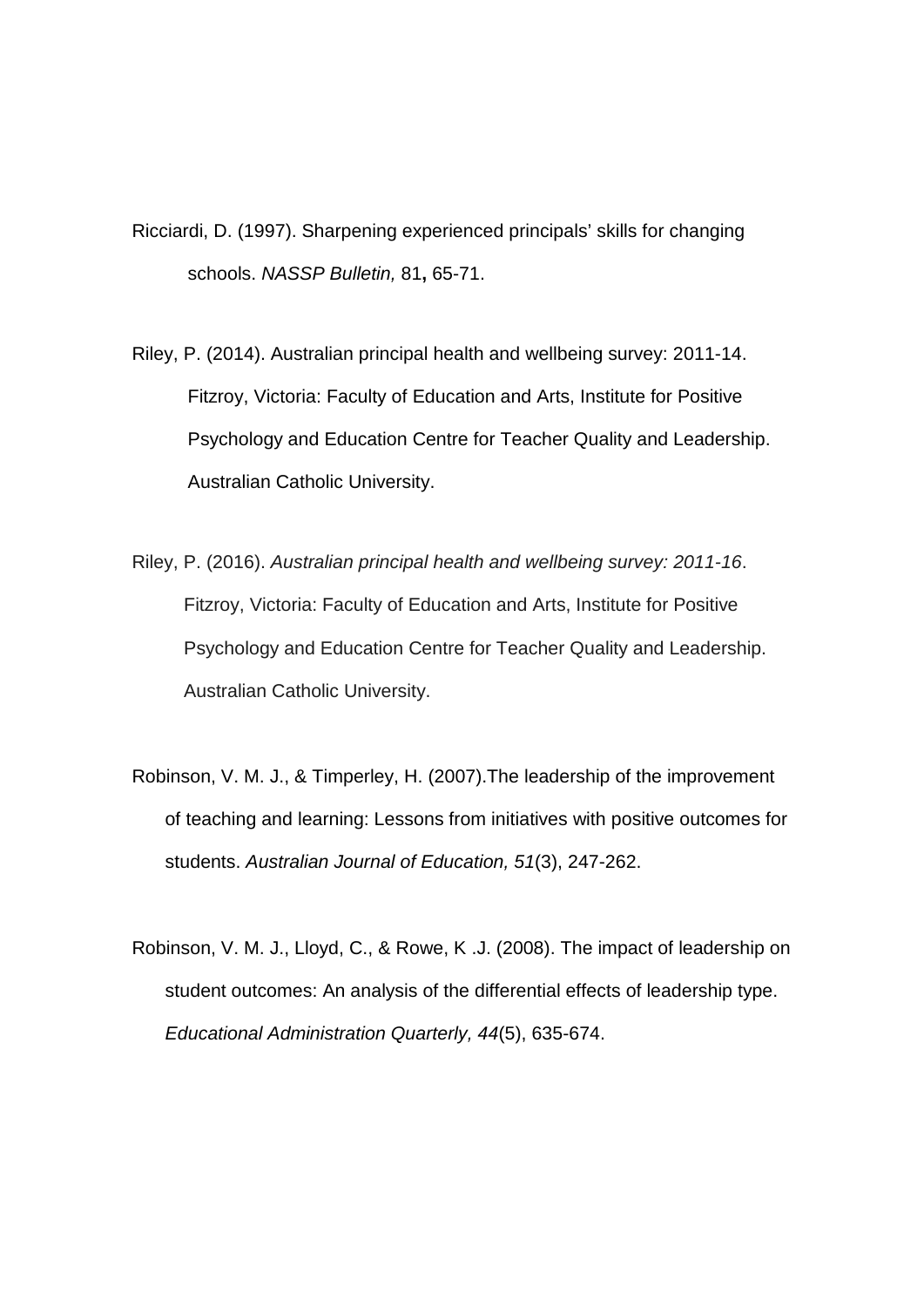Roberston, J. (2005). *Coaching leadership,* Wellington: New Zealand, NSCER Press.

- Schalk, M., & Landeta, J. (2017). Internal versus external executive coaching. *Coaching: An International Journal of Theory, Research and Practice, 10*(2), 140-156.
- Simkins, T. (2005). Leadership in Education: 'What Works or 'What Makes Sense'? *Educational Management Administration & Leadership 33*(1), 9- 26.
- Smith, A. (2007). Mentoring for experienced principals: Professional learning in a safe place. *Mentoring & tutoring: Partnership in Learning,* 15**,** 277-291.
- Stroud, V. (2005). Sustaining skills in Headship: Professional development for experienced head teachers. *Educational Management Administration & Leadership,* 34**,** 89-103.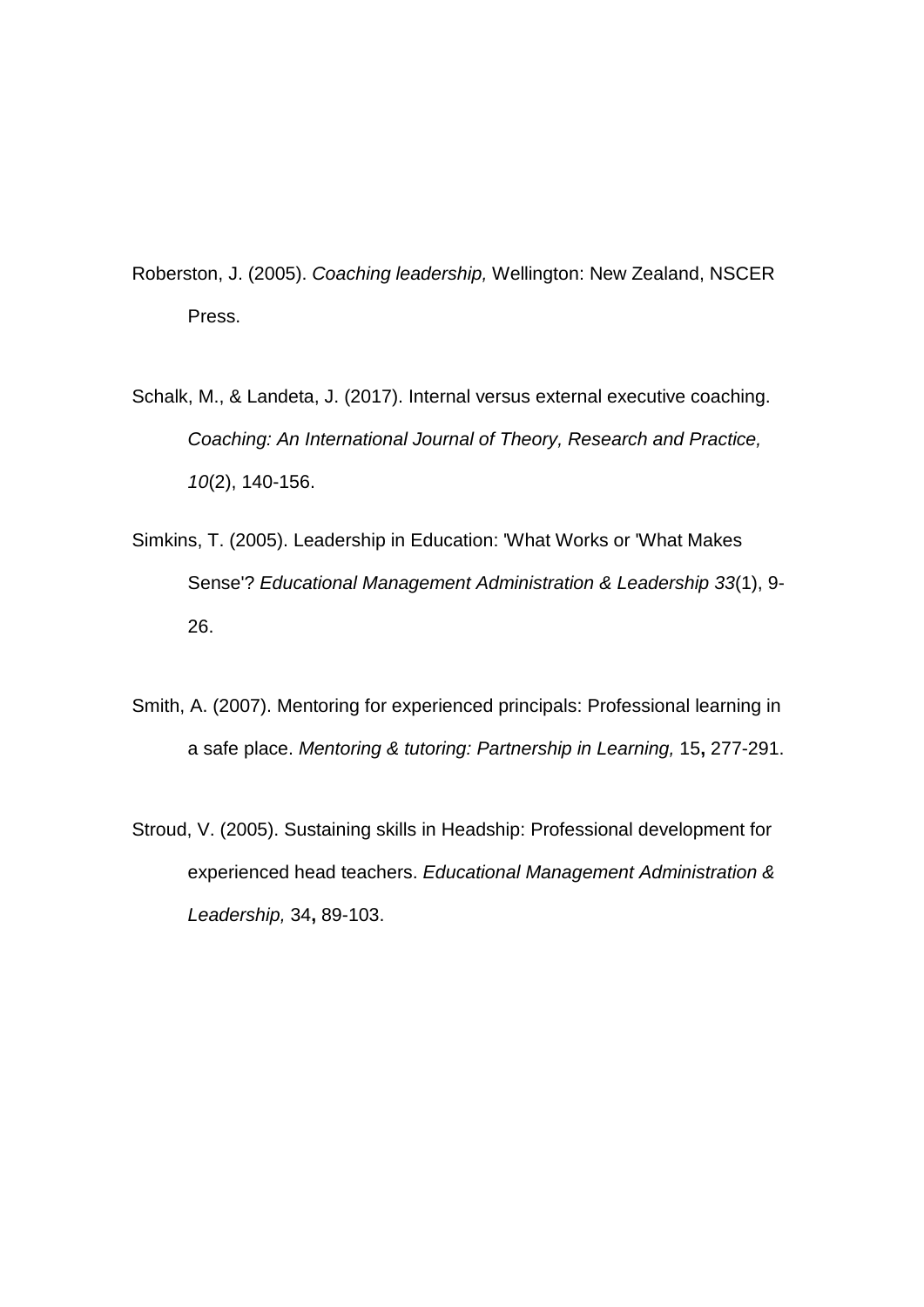- Su, Z., Gamage, D., & Mininberg, E. (2003). Professional preparation and development of school leaders in Australia and the USA. *International Education Journal,* 4**,** 42-59.
- Versland, T. M. (2009). *Self-efficacy development of aspiring principals in education leadership preparation programs,* Bozeman, MT, Montana State University.
- Watson, L. (2009). Issues in reinventing school leadership: Reviewing the OECD report on improving school leadership from an Australian perspective. *Leading & Managing,* 15**,** 1-13.
- Weindling, D. (1999). Stages of headship. *In:* BUSH, T., BELL, L., BOLAM, R., GLATTER, R. & RIBBINS, P. (eds.) *Educational management: Refining a theory, policy, practice.* London: Paul Chapman Publishing.

Wilber, K. (1996). *A brief history of everything,* Gill & MacMillan, Dublin.

Wilber, K. (2000). *A theory of everything,* Boston, Shambhala Press.